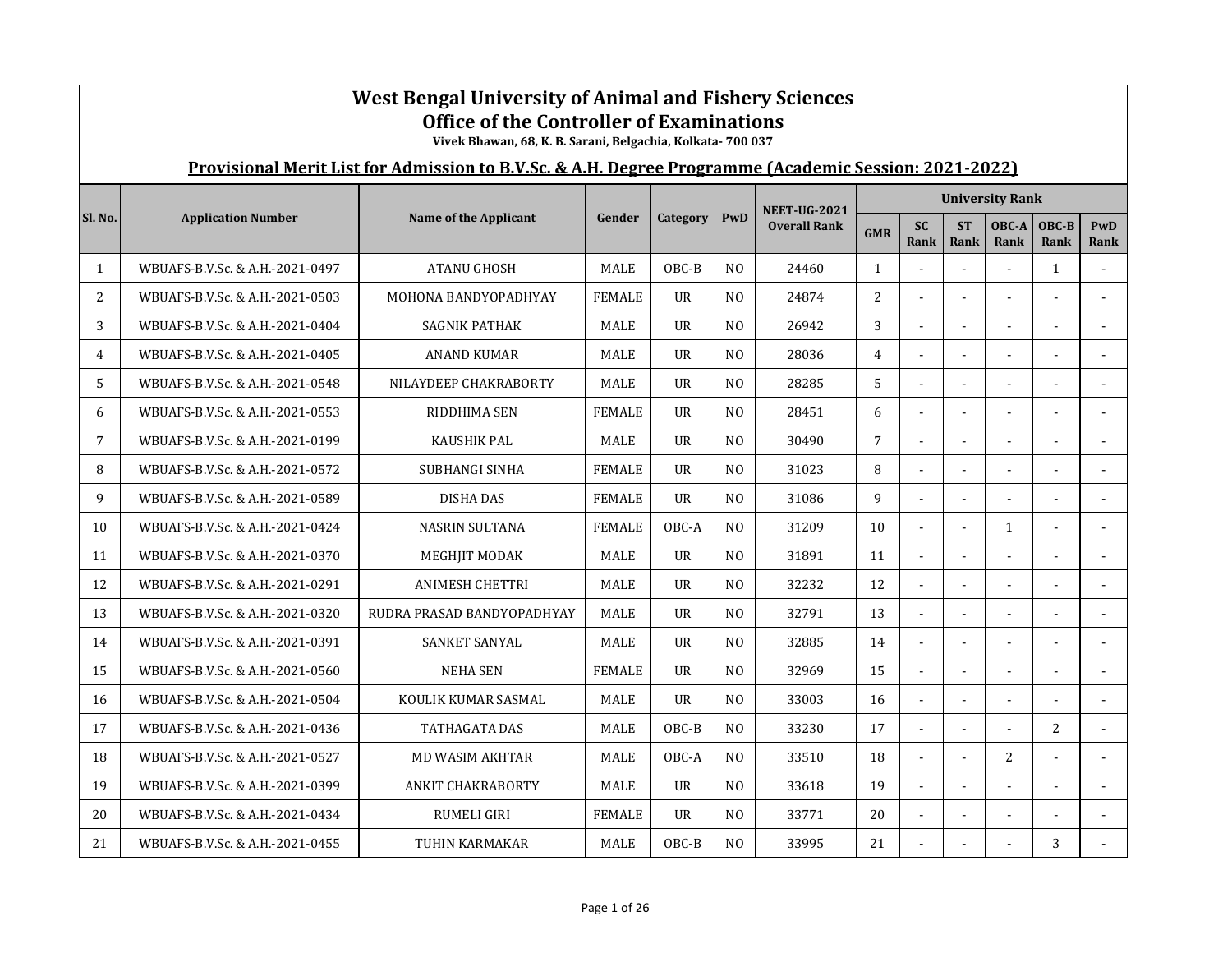|         |                                 |                              |               |                |                | <b>NEET-UG-2021</b> |            |                          |                          | <b>University Rank</b>   |                |                    |
|---------|---------------------------------|------------------------------|---------------|----------------|----------------|---------------------|------------|--------------------------|--------------------------|--------------------------|----------------|--------------------|
| Sl. No. | <b>Application Number</b>       | <b>Name of the Applicant</b> | Gender        | Category       | PwD            | <b>Overall Rank</b> | <b>GMR</b> | <b>SC</b><br>Rank        | <b>ST</b><br><b>Rank</b> | OBC-A<br>Rank            | OBC-B<br>Rank  | <b>PwD</b><br>Rank |
| 22      | WBUAFS-B.V.Sc. & A.H.-2021-0486 | <b>ANUP MAHATO</b>           | <b>MALE</b>   | <b>UR</b>      | N <sub>O</sub> | 34007               | 22         |                          | $\sim$                   |                          |                |                    |
| 23      | WBUAFS-B.V.Sc. & A.H.-2021-0265 | <b>RANU MONDAL</b>           | <b>FEMALE</b> | $_{\text{U}R}$ | N <sub>O</sub> | 34278               | 23         | $\blacksquare$           | $\sim$                   | $\overline{\phantom{a}}$ | ÷,             | $\sim$             |
| 24      | WBUAFS-B.V.Sc. & A.H.-2021-0118 | SHUBHENDU PAL                | <b>MALE</b>   | <b>UR</b>      | N <sub>0</sub> | 34280               | 24         | $\sim$                   |                          |                          |                | $\sim$             |
| 25      | WBUAFS-B.V.Sc. & A.H.-2021-0294 | <b>RANU SANTRA</b>           | <b>FEMALE</b> | <b>UR</b>      | N <sub>0</sub> | 34482               | 25         |                          |                          |                          |                |                    |
| 26      | WBUAFS-B.V.Sc. & A.H.-2021-0478 | ARGHYA BANERJEE              | <b>MALE</b>   | <b>UR</b>      | N <sub>0</sub> | 34812               | 26         | $\overline{a}$           | $\overline{a}$           |                          |                |                    |
| 27      | WBUAFS-B.V.Sc. & A.H.-2021-0577 | SUHANA SULTANA               | <b>FEMALE</b> | OBC-A          | N <sub>O</sub> | 34865               | 27         | $\blacksquare$           | $\sim$                   | 3                        | ÷,             |                    |
| 28      | WBUAFS-B.V.Sc. & A.H.-2021-0408 | <b>ANWESHA DAS</b>           | <b>FEMALE</b> | <b>UR</b>      | N <sub>O</sub> | 34866               | 28         | $\Box$                   | $\overline{a}$           |                          |                |                    |
| 29      | WBUAFS-B.V.Sc. & A.H.-2021-0605 | SUKANYA SAMANTA              | <b>FEMALE</b> | <b>UR</b>      | N <sub>O</sub> | 34891               | 29         | $\blacksquare$           |                          |                          |                |                    |
| 30      | WBUAFS-B.V.Sc. & A.H.-2021-0492 | SAMPRICKTA DEY               | <b>FEMALE</b> | <b>UR</b>      | N <sub>0</sub> | 34929               | 30         | $\blacksquare$           | $\blacksquare$           |                          |                |                    |
| 31      | WBUAFS-B.V.Sc. & A.H.-2021-0512 | <b>SOYEB SK</b>              | MALE          | OBC-A          | N <sub>0</sub> | 34997               | 31         |                          |                          | $\overline{4}$           |                |                    |
| 32      | WBUAFS-B.V.Sc. & A.H.-2021-0534 | <b>NUR SELIM MANDAL</b>      | MALE          | OBC-A          | N <sub>0</sub> | 35728               | 32         | $\tilde{\phantom{a}}$    | $\overline{a}$           | 5                        | ä,             | $\sim$             |
| 33      | WBUAFS-B.V.Sc. & A.H.-2021-0487 | PAMPA DASCHAKRABORTY         | <b>FEMALE</b> | <b>UR</b>      | N <sub>0</sub> | 35906               | 33         | ÷,                       | $\overline{a}$           |                          |                |                    |
| 34      | WBUAFS-B.V.Sc. & A.H.-2021-0428 | <b>SOYEB AKHTAR</b>          | MALE          | OBC-A          | N <sub>0</sub> | 35960               | 34         | $\blacksquare$           | $\overline{a}$           | 6                        | L.             | $\overline{a}$     |
| 35      | WBUAFS-B.V.Sc. & A.H.-2021-0463 | POONAM MITRA                 | <b>FEMALE</b> | <b>UR</b>      | N <sub>O</sub> | 36087               | 35         | $\overline{\phantom{a}}$ | $\overline{a}$           |                          |                |                    |
| 36      | WBUAFS-B.V.Sc. & A.H.-2021-0574 | DWIPTAJYOTI KUNDU            | <b>MALE</b>   | OBC-B          | N <sub>O</sub> | 36523               | 36         |                          |                          |                          | $\overline{4}$ |                    |
| 37      | WBUAFS-B.V.Sc. & A.H.-2021-0268 | <b>AL MAMUN</b>              | <b>MALE</b>   | OBC-A          | N <sub>O</sub> | 37007               | 37         | $\sim$                   | $\overline{a}$           | $\overline{7}$           |                |                    |
| 38      | WBUAFS-B.V.Sc. & A.H.-2021-0537 | SAJID AKHTAR                 | MALE          | OBC-A          | N <sub>O</sub> | 37008               | 38         | $\blacksquare$           | $\sim$                   | 8                        |                |                    |
| 39      | WBUAFS-B.V.Sc. & A.H.-2021-0284 | <b>SOUVIK KUNDU</b>          | MALE          | OBC-B          | N <sub>O</sub> | 37039               | 39         | $\blacksquare$           | $\overline{a}$           |                          | 5              | $\overline{a}$     |
| 40      | WBUAFS-B.V.Sc. & A.H.-2021-0449 | <b>MUSTAKIM SK</b>           | <b>MALE</b>   | OBC-A          | N <sub>0</sub> | 37166               | 40         | $\overline{\phantom{a}}$ | $\overline{a}$           | 9                        |                |                    |
| 41      | WBUAFS-B.V.Sc. & A.H.-2021-0325 | <b>RABIN SINGHADEB</b>       | MALE          | OBC-B          | N <sub>O</sub> | 37454               | 41         | $\sim$                   |                          |                          | 6              |                    |
| 42      | WBUAFS-B.V.Sc. & A.H.-2021-0246 | <b>MD MODASSER ALI</b>       | <b>MALE</b>   | OBC-A          | N <sub>O</sub> | 38325               | 42         |                          |                          | 10                       |                |                    |
| 43      | WBUAFS-B.V.Sc. & A.H.-2021-0498 | <b>ABHRANIL BERA</b>         | <b>MALE</b>   | <b>UR</b>      | N <sub>O</sub> | 38363               | 43         | $\tilde{\phantom{a}}$    | $\overline{a}$           | $\sim$                   | ÷.             | $\blacksquare$     |
| 44      | WBUAFS-B.V.Sc. & A.H.-2021-0563 | <b>SUMAN DAS</b>             | <b>MALE</b>   | <b>UR</b>      | N <sub>O</sub> | 38412               | 44         | $\blacksquare$           | $\blacksquare$           |                          |                |                    |
| 45      | WBUAFS-B.V.Sc. & A.H.-2021-0176 | MOINUL ANAM MOLLA            | MALE          | OBC-A          | N <sub>0</sub> | 38473               | 45         |                          |                          | 11                       |                |                    |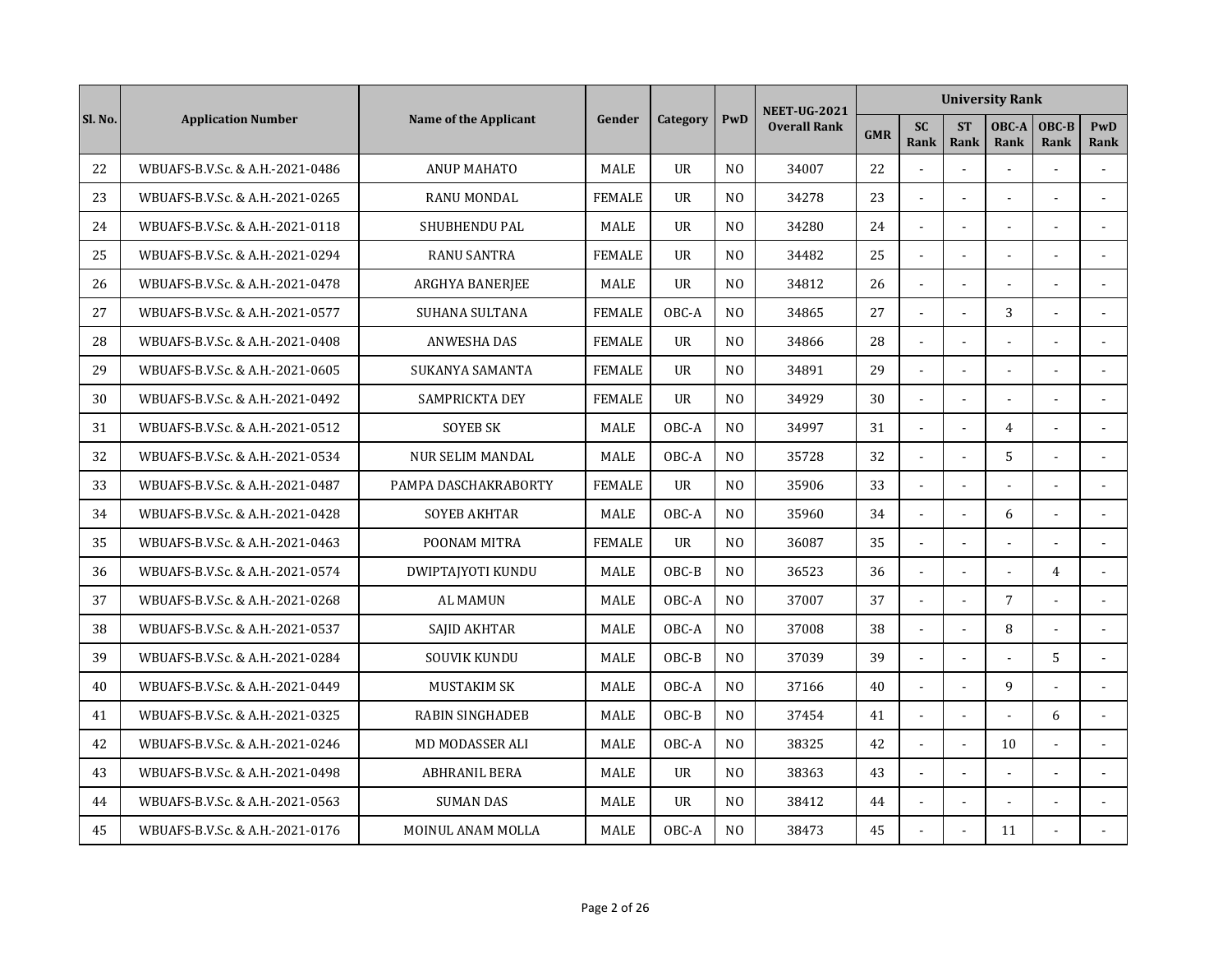|         |                                 |                              |               |                |                | <b>NEET-UG-2021</b> |            |                          |                             | <b>University Rank</b> |                |                    |
|---------|---------------------------------|------------------------------|---------------|----------------|----------------|---------------------|------------|--------------------------|-----------------------------|------------------------|----------------|--------------------|
| Sl. No. | <b>Application Number</b>       | <b>Name of the Applicant</b> | Gender        | Category       | PwD            | <b>Overall Rank</b> | <b>GMR</b> | <b>SC</b><br><b>Rank</b> | <b>ST</b><br><b>Rank</b>    | OBC-A<br>Rank          | OBC-B<br>Rank  | <b>PwD</b><br>Rank |
| 46      | WBUAFS-B.V.Sc. & A.H.-2021-0516 | RUPAL MUKHERJEE              | MALE          | $_{\text{U}R}$ | N <sub>0</sub> | 38594               | 46         |                          | $\overline{a}$              |                        |                |                    |
| 47      | WBUAFS-B.V.Sc. & A.H.-2021-0421 | <b>AZMIR HOSSAIN</b>         | MALE          | OBC-A          | N <sub>O</sub> | 38657               | 47         | $\tilde{\phantom{a}}$    |                             | 12                     |                | $\blacksquare$     |
| 48      | WBUAFS-B.V.Sc. & A.H.-2021-0324 | SUBHAJIT GOSWAMI             | <b>MALE</b>   | <b>UR</b>      | N <sub>0</sub> | 38750               | 48         |                          |                             |                        |                |                    |
| 49      | WBUAFS-B.V.Sc. & A.H.-2021-0259 | MUKTESWAR PATHAK             | MALE          | <b>UR</b>      | N <sub>O</sub> | 38818               | 49         |                          |                             |                        |                |                    |
| 50      | WBUAFS-B.V.Sc. & A.H.-2021-0299 | RASIKUL ISLAM                | <b>MALE</b>   | OBC-B          | N <sub>O</sub> | 38846               | 50         | $\ddot{\phantom{a}}$     | $\overline{a}$              | $\sim$                 | $\overline{7}$ |                    |
| 51      | WBUAFS-B.V.Sc. & A.H.-2021-0630 | SAMRAT CHATTOPADHYAY         | <b>MALE</b>   | <b>UR</b>      | N <sub>O</sub> | 38856               | 51         | $\overline{\phantom{a}}$ | $\mathcal{L}^{\mathcal{L}}$ |                        | ÷.             |                    |
| 52      | WBUAFS-B.V.Sc. & A.H.-2021-0175 | <b>HASIBUL HOQUE</b>         | <b>MALE</b>   | OBC-A          | N <sub>O</sub> | 38946               | 52         | $\blacksquare$           | $\sim$                      | 13                     | L,             |                    |
| 53      | WBUAFS-B.V.Sc. & A.H.-2021-0460 | ASHIM LAL MUKHERJEE          | MALE          | <b>UR</b>      | N <sub>0</sub> | 39067               | 53         | $\sim$                   |                             |                        |                | $\sim$             |
| 54      | WBUAFS-B.V.Sc. & A.H.-2021-0596 | KAMAL KISHORE NAG            | MALE          | <b>UR</b>      | N <sub>O</sub> | 39204               | 54         |                          |                             |                        |                |                    |
| 55      | WBUAFS-B.V.Sc. & A.H.-2021-0263 | JOYDEEP CHATTERJEE           | <b>MALE</b>   | <b>UR</b>      | N <sub>0</sub> | 39546               | 55         | $\sim$                   | $\overline{a}$              |                        |                |                    |
| 56      | WBUAFS-B.V.Sc. & A.H.-2021-0119 | DIBYA SAHA                   | <b>MALE</b>   | <b>UR</b>      | N <sub>O</sub> | 39605               | 56         | $\blacksquare$           | ä,                          |                        |                |                    |
| 57      | WBUAFS-B.V.Sc. & A.H.-2021-0581 | POULAMI BASAK                | <b>FEMALE</b> | OBC-B          | N <sub>O</sub> | 39712               | 57         | $\mathbb{Z}^2$           | $\overline{a}$              | $\overline{a}$         | 8              |                    |
| 58      | WBUAFS-B.V.Sc. & A.H.-2021-0030 | <b>RAJAT KUNDU</b>           | <b>MALE</b>   | <b>UR</b>      | N <sub>0</sub> | 39900               | 58         | ÷,                       | $\blacksquare$              |                        |                | $\sim$             |
| 59      | WBUAFS-B.V.Sc. & A.H.-2021-0610 | <b>ASIF IKBAL</b>            | <b>MALE</b>   | <b>UR</b>      | N <sub>0</sub> | 40026               | 59         | $\sim$                   |                             |                        | $\overline{a}$ |                    |
| 60      | WBUAFS-B.V.Sc. & A.H.-2021-0426 | ENJAMAMUL HAQUE              | MALE          | OBC-A          | N <sub>0</sub> | 40666               | 60         |                          |                             | 14                     |                |                    |
| 61      | WBUAFS-B.V.Sc. & A.H.-2021-0545 | TATHAGATA SAHA               | <b>MALE</b>   | <b>UR</b>      | N <sub>0</sub> | 40673               | 61         | $\sim$                   | $\overline{a}$              | $\sim$                 | $\overline{a}$ |                    |
| 62      | WBUAFS-B.V.Sc. & A.H.-2021-0374 | SRIJA SINGHA ROY             | <b>FEMALE</b> | <b>UR</b>      | N <sub>O</sub> | 40805               | 62         | $\overline{\phantom{a}}$ | $\overline{a}$              |                        |                |                    |
| 63      | WBUAFS-B.V.Sc. & A.H.-2021-0530 | <b>SOURADIP KHAN</b>         | <b>MALE</b>   | OBC-B          | N <sub>O</sub> | 40954               | 63         | $\blacksquare$           | $\overline{a}$              |                        | 9              |                    |
| 64      | WBUAFS-B.V.Sc. & A.H.-2021-0453 | <b>MD YEAKUB SK</b>          | MALE          | OBC-A          | N <sub>O</sub> | 40960               | 64         | $\overline{\phantom{a}}$ | $\overline{a}$              | 15                     |                |                    |
| 65      | WBUAFS-B.V.Sc. & A.H.-2021-0443 | <b>MD AZIZUR RAHAMAN</b>     | <b>MALE</b>   | OBC-A          | N <sub>O</sub> | 41174               | 65         | $\blacksquare$           |                             | 16                     |                | $\blacksquare$     |
| 66      | WBUAFS-B.V.Sc. & A.H.-2021-0457 | MD MIRAJUL HOQUE CHOUDHURY   | MALE          | <b>UR</b>      | N <sub>O</sub> | 41740               | 66         |                          |                             |                        |                |                    |
| 67      | WBUAFS-B.V.Sc. & A.H.-2021-0403 | SUBHAJIT PRAMANIK            | MALE          | OBC-B          | N <sub>0</sub> | 42413               | 67         | $\tilde{\phantom{a}}$    | $\blacksquare$              |                        | 10             | $\sim$             |
| 68      | WBUAFS-B.V.Sc. & A.H.-2021-0277 | <b>AMBARISH BERA</b>         | <b>MALE</b>   | OBC-B          | N <sub>0</sub> | 42668               | 68         | $\blacksquare$           | ÷,                          | $\sim$                 | 11             |                    |
| 69      | WBUAFS-B.V.Sc. & A.H.-2021-0358 | <b>SUBHENDU KHATUA</b>       | MALE          | <b>UR</b>      | N <sub>O</sub> | 43350               | 69         |                          |                             |                        |                |                    |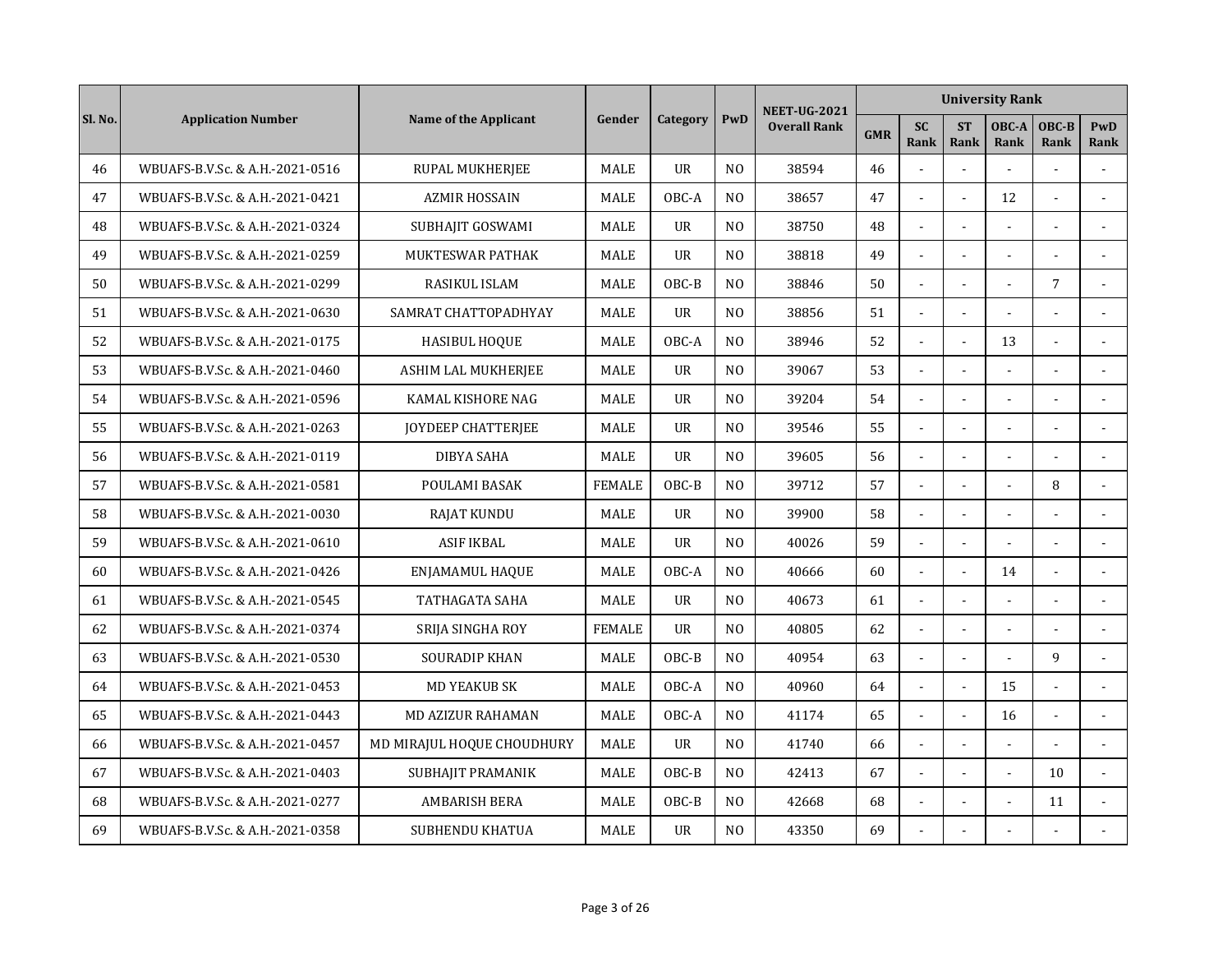|         |                                 |                            |               |                |                | <b>NEET-UG-2021</b> |            |                   |                          | <b>University Rank</b> |                |                    |
|---------|---------------------------------|----------------------------|---------------|----------------|----------------|---------------------|------------|-------------------|--------------------------|------------------------|----------------|--------------------|
| Sl. No. | <b>Application Number</b>       | Name of the Applicant      | Gender        | Category       | PwD            | <b>Overall Rank</b> | <b>GMR</b> | <b>SC</b><br>Rank | <b>ST</b><br>Rank        | OBC-A<br>Rank          | OBC-B<br>Rank  | <b>PwD</b><br>Rank |
| 70      | WBUAFS-B.V.Sc. & A.H.-2021-0256 | OEINDRILA BHOWMICK         | <b>FEMALE</b> | <b>UR</b>      | N <sub>O</sub> | 43684               | 70         |                   | $\overline{a}$           | $\overline{a}$         |                |                    |
| 71      | WBUAFS-B.V.Sc. & A.H.-2021-0232 | SHILAJIT BHATTACHARYA      | <b>MALE</b>   | <b>UR</b>      | N <sub>O</sub> | 43702               | 71         | $\sim$            | $\overline{a}$           |                        | ÷.             |                    |
| 72      | WBUAFS-B.V.Sc. & A.H.-2021-0044 | <b>MD AZAHARUDDIN</b>      | <b>MALE</b>   | OBC-A          | N <sub>O</sub> | 43983               | 72         |                   |                          | 17                     |                |                    |
| 73      | WBUAFS-B.V.Sc. & A.H.-2021-0269 | PARAMITA PAIN              | <b>FEMALE</b> | <b>UR</b>      | N <sub>O</sub> | 44042               | 73         |                   |                          |                        |                |                    |
| 74      | WBUAFS-B.V.Sc. & A.H.-2021-0506 | ARKAPRABHA GHOSH           | MALE          | $_{\text{U}R}$ | N <sub>O</sub> | 44559               | 74         | $\mathbf{r}$      | $\blacksquare$           |                        |                |                    |
| 75      | WBUAFS-B.V.Sc. & A.H.-2021-0244 | SWAPNANIL GHOSH            | MALE          | <b>UR</b>      | N <sub>O</sub> | 44617               | 75         | $\blacksquare$    | $\sim$                   |                        | ä,             |                    |
| 76      | WBUAFS-B.V.Sc. & A.H.-2021-0038 | <b>JUNIAD SK</b>           | MALE          | OBC-A          | N <sub>O</sub> | 44717               | 76         | $\blacksquare$    | $\overline{\phantom{a}}$ | 18                     | $\overline{a}$ |                    |
| 77      | WBUAFS-B.V.Sc. & A.H.-2021-0513 | <b>ASHIF IKBAL</b>         | MALE          | OBC-A          | N <sub>O</sub> | 45195               | 77         | $\sim$            | $\overline{a}$           | 19                     |                | $\overline{a}$     |
| 78      | WBUAFS-B.V.Sc. & A.H.-2021-0138 | PRANTIK SINGHA             | <b>MALE</b>   | $_{\text{U}R}$ | N <sub>0</sub> | 45378               | 78         |                   |                          |                        |                |                    |
| 79      | WBUAFS-B.V.Sc. & A.H.-2021-0251 | SUDIPTA PAL                | <b>FEMALE</b> | OBC-B          | N <sub>O</sub> | 45484               | 79         |                   | $\overline{a}$           |                        | 12             |                    |
| 80      | WBUAFS-B.V.Sc. & A.H.-2021-0018 | SANHITA SANKI              | <b>FEMALE</b> | <b>UR</b>      | N <sub>O</sub> | 45884               | 80         | $\sim$            | $\overline{a}$           |                        |                |                    |
| 81      | WBUAFS-B.V.Sc. & A.H.-2021-0515 | <b>SAYEED MIRZA</b>        | MALE          | <b>UR</b>      | N <sub>O</sub> | 46011               | 81         | L.                | $\overline{a}$           |                        | ÷.             |                    |
| 82      | WBUAFS-B.V.Sc. & A.H.-2021-0287 | SANJANA OMESH              | <b>FEMALE</b> | $_{\text{U}R}$ | N <sub>O</sub> | 46215               | 82         | $\mathbf{r}$      | $\blacksquare$           |                        | $\overline{a}$ |                    |
| 83      | WBUAFS-B.V.Sc. & A.H.-2021-0109 | ANKAN MANDAL               | MALE          | <b>UR</b>      | N <sub>O</sub> | 46228               | 83         | $\mathbf{r}$      |                          |                        |                |                    |
| 84      | WBUAFS-B.V.Sc. & A.H.-2021-0148 | <b>ANIKET MAITY</b>        | MALE          | UR             | N <sub>O</sub> | 46247               | 84         |                   |                          |                        |                |                    |
| 85      | WBUAFS-B.V.Sc. & A.H.-2021-0041 | <b>JOYSHREE CHATTERIEE</b> | <b>FEMALE</b> | $_{\text{U}R}$ | N <sub>O</sub> | 46264               | 85         | $\mathbf{r}$      | $\blacksquare$           |                        |                |                    |
| 86      | WBUAFS-B.V.Sc. & A.H.-2021-0413 | SAIBAL BANERJEE            | <b>MALE</b>   | <b>UR</b>      | N <sub>O</sub> | 46340               | 86         | $\sim$            | $\overline{\phantom{a}}$ |                        | L.             |                    |
| 87      | WBUAFS-B.V.Sc. & A.H.-2021-0458 | SAJEMA KHATUN              | <b>FEMALE</b> | OBC-A          | N <sub>O</sub> | 46570               | 87         | $\sim$            | $\overline{a}$           | 20                     | $\overline{a}$ |                    |
| 88      | WBUAFS-B.V.Sc. & A.H.-2021-0129 | SAJID ALI                  | MALE          | OBC-A          | N <sub>O</sub> | 46917               | 88         | $\sim$            | $\overline{a}$           | 21                     | $\overline{a}$ |                    |
| 89      | WBUAFS-B.V.Sc. & A.H.-2021-0216 | <b>GOLAM RABBANI</b>       | MALE          | OBC-A          | N <sub>O</sub> | 47057               | 89         |                   |                          | 22                     |                |                    |
| 90      | WBUAFS-B.V.Sc. & A.H.-2021-0326 | <b>BAPPA MAHATA</b>        | MALE          | OBC-B          | N <sub>O</sub> | 47204               | 90         |                   |                          |                        | 13             |                    |
| 91      | WBUAFS-B.V.Sc. & A.H.-2021-0387 | SATYAJIT BANERJEE          | <b>MALE</b>   | <b>UR</b>      | N <sub>O</sub> | 47361               | 91         | $\blacksquare$    | $\mathbf{r}$             |                        |                |                    |
| 92      | WBUAFS-B.V.Sc. & A.H.-2021-0200 | <b>BISWARUP MAITY</b>      | MALE          | <b>UR</b>      | N <sub>O</sub> | 47373               | 92         | $\blacksquare$    | $\blacksquare$           |                        |                |                    |
| 93      | WBUAFS-B.V.Sc. & A.H.-2021-0470 | <b>SOUMYA PAL</b>          | MALE          | OBC-B          | N <sub>O</sub> | 47457               | 93         |                   |                          |                        | 14             |                    |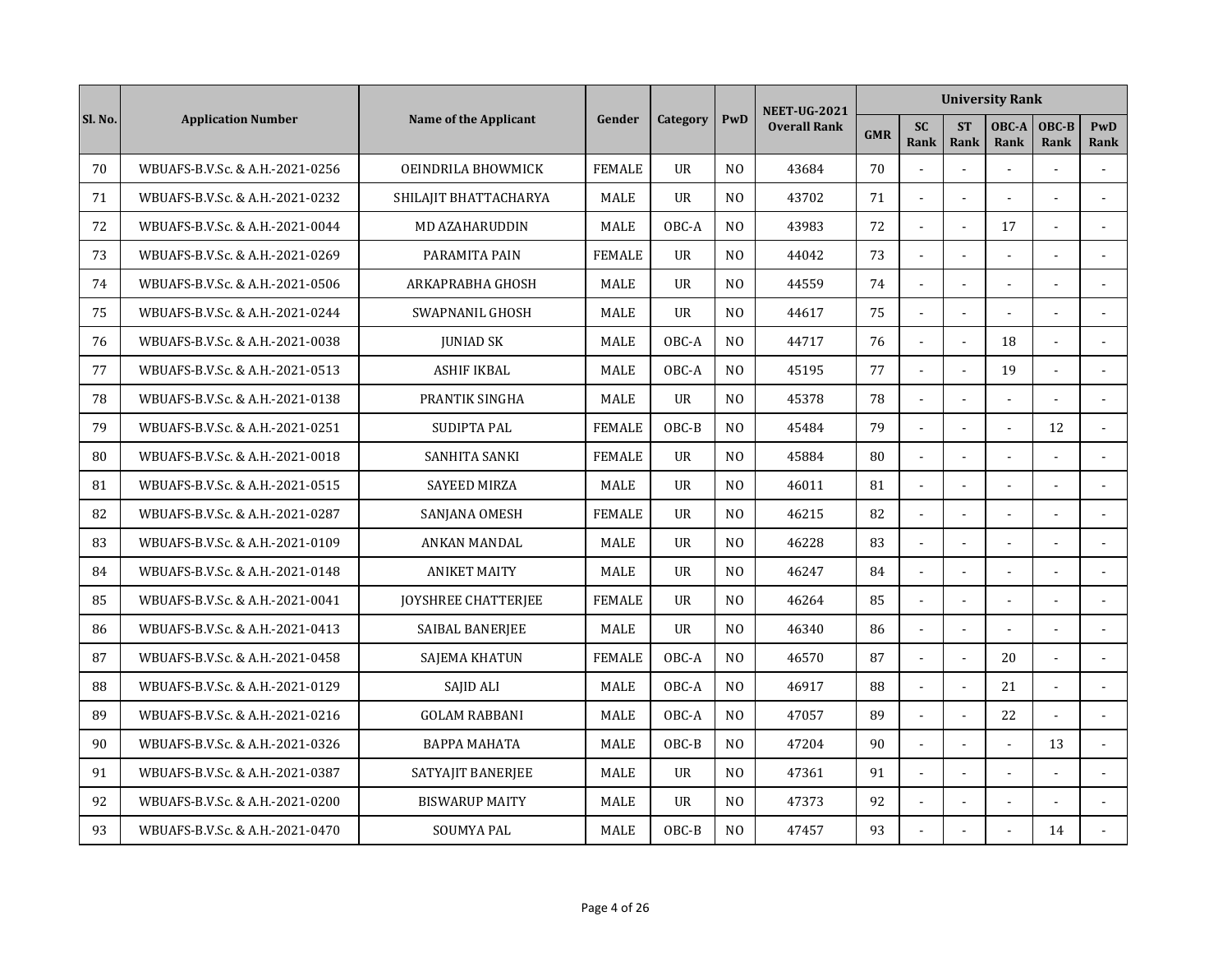|         |                                 |                        |               |                |                | <b>NEET-UG-2021</b> |            |                          |                          | <b>University Rank</b> |                |                |
|---------|---------------------------------|------------------------|---------------|----------------|----------------|---------------------|------------|--------------------------|--------------------------|------------------------|----------------|----------------|
| Sl. No. | <b>Application Number</b>       | Name of the Applicant  | Gender        | Category       | PwD            | <b>Overall Rank</b> | <b>GMR</b> | <b>SC</b><br>Rank        | <b>ST</b><br>Rank        | OBC-A<br>Rank          | OBC-B<br>Rank  | PwD<br>Rank    |
| 94      | WBUAFS-B.V.Sc. & A.H.-2021-0425 | <b>SARMIN AKTAR</b>    | <b>FEMALE</b> | OBC-A          | N <sub>O</sub> | 47476               | 94         |                          | $\overline{a}$           | 23                     | L.             |                |
| 95      | WBUAFS-B.V.Sc. & A.H.-2021-0275 | SHRUTI MAHATO          | <b>FEMALE</b> | <b>UR</b>      | N <sub>O</sub> | 47978               | 95         | $\overline{\phantom{a}}$ | $\overline{a}$           |                        |                |                |
| 96      | WBUAFS-B.V.Sc. & A.H.-2021-0017 | KHUSHI SARAF           | <b>FEMALE</b> | $_{\text{U}R}$ | N <sub>0</sub> | 48050               | 96         | $\blacksquare$           |                          |                        |                |                |
| 97      | WBUAFS-B.V.Sc. & A.H.-2021-0349 | ARNAB MALLICK          | MALE          | <b>UR</b>      | N <sub>0</sub> | 48111               | 97         |                          |                          |                        |                |                |
| 98      | WBUAFS-B.V.Sc. & A.H.-2021-0085 | YOUSUF ALAM ELAHI      | <b>MALE</b>   | OBC-A          | N <sub>0</sub> | 48319               | 98         | $\tilde{\phantom{a}}$    | $\blacksquare$           | 24                     | $\overline{a}$ |                |
| 99      | WBUAFS-B.V.Sc. & A.H.-2021-0383 | <b>SHIBU PODDAR</b>    | <b>MALE</b>   | <b>UR</b>      | N <sub>O</sub> | 48480               | 99         | $\tilde{\phantom{a}}$    | $\sim$                   |                        |                |                |
| 100     | WBUAFS-B.V.Sc. & A.H.-2021-0602 | SOUGATA DAS            | MALE          | <b>UR</b>      | N <sub>0</sub> | 48590               | 100        | $\blacksquare$           | $\overline{\phantom{a}}$ |                        |                |                |
| 101     | WBUAFS-B.V.Sc. & A.H.-2021-0454 | SK AAYAN RAHAMAN       | MALE          | <b>UR</b>      | N <sub>0</sub> | 48593               | 101        | $\blacksquare$           | $\overline{a}$           |                        |                | $\overline{a}$ |
| 102     | WBUAFS-B.V.Sc. & A.H.-2021-0224 | DEBEEKA DEY            | <b>FEMALE</b> | OBC-B          | N <sub>0</sub> | 48826               | 102        |                          |                          |                        | 15             |                |
| 103     | WBUAFS-B.V.Sc. & A.H.-2021-0510 | <b>TOHIDA KHATUN</b>   | <b>FEMALE</b> | OBC-A          | N <sub>O</sub> | 48936               | 103        | $\overline{a}$           | $\overline{a}$           | 25                     |                |                |
| 104     | WBUAFS-B.V.Sc. & A.H.-2021-0519 | <b>SAMSUDDIN MIR</b>   | MALE          | UR             | N <sub>O</sub> | 49018               | 104        | $\Box$                   | $\overline{a}$           | $\sim$                 | ÷.             |                |
| 105     | WBUAFS-B.V.Sc. & A.H.-2021-0220 | <b>ASIM BULBUL</b>     | <b>MALE</b>   | OBC-A          | N <sub>O</sub> | 49243               | 105        | $\Box$                   | $\overline{a}$           | 26                     | ÷.             |                |
| 106     | WBUAFS-B.V.Sc. & A.H.-2021-0539 | <b>AMIT MUDI</b>       | <b>MALE</b>   | <b>UR</b>      | N <sub>O</sub> | 49337               | 106        | $\blacksquare$           | $\blacksquare$           | $\sim$                 |                |                |
| 107     | WBUAFS-B.V.Sc. & A.H.-2021-0183 | SOUGATA SAMANTA        | MALE          | <b>UR</b>      | N <sub>0</sub> | 49406               | 107        | $\sim$                   |                          |                        |                |                |
| 108     | WBUAFS-B.V.Sc. & A.H.-2021-0552 | <b>MAKTURA NAUREEN</b> | <b>FEMALE</b> | OBC-A          | N <sub>O</sub> | 49579               | 108        |                          |                          | 27                     |                |                |
| 109     | WBUAFS-B.V.Sc. & A.H.-2021-0491 | MD RABIUL ISLAM        | <b>MALE</b>   | $_{\text{U}R}$ | N <sub>0</sub> | 49592               | 109        | $\overline{\phantom{a}}$ | $\overline{a}$           | $\sim$                 |                |                |
| 110     | WBUAFS-B.V.Sc. & A.H.-2021-0195 | SOURAV CHATTERJEE      | <b>MALE</b>   | <b>UR</b>      | N <sub>O</sub> | 49662               | 110        | $\overline{a}$           | $\overline{\phantom{a}}$ |                        | L.             |                |
| 111     | WBUAFS-B.V.Sc. & A.H.-2021-0616 | <b>MALEKA YESMIN</b>   | <b>FEMALE</b> | OBC-A          | N <sub>O</sub> | 49754               | 111        | $\blacksquare$           | $\overline{a}$           | 28                     | L,             |                |
| 112     | WBUAFS-B.V.Sc. & A.H.-2021-0327 | SOHAM BHATTACHARJEE    | MALE          | <b>UR</b>      | N <sub>O</sub> | 50099               | 112        | $\overline{\phantom{a}}$ | $\overline{a}$           |                        | $\overline{a}$ |                |
| 113     | WBUAFS-B.V.Sc. & A.H.-2021-0120 | <b>VAIBHAV MONDAL</b>  | MALE          | <b>UR</b>      | N <sub>O</sub> | 50295               | 113        |                          |                          |                        |                |                |
| 114     | WBUAFS-B.V.Sc. & A.H.-2021-0103 | <b>BANANI GHOSH</b>    | <b>FEMALE</b> | OBC-B          | N <sub>O</sub> | 50756               | 114        |                          |                          |                        | 16             |                |
| 115     | WBUAFS-B.V.Sc. & A.H.-2021-0036 | <b>ANUSHNA DAS</b>     | <b>FEMALE</b> | <b>UR</b>      | N <sub>O</sub> | 51097               | 115        | $\tilde{\phantom{a}}$    | $\blacksquare$           |                        |                |                |
| 116     | WBUAFS-B.V.Sc. & A.H.-2021-0429 | <b>SHAH ALAM</b>       | MALE          | <b>UR</b>      | N <sub>0</sub> | 51254               | 116        | $\blacksquare$           | ÷,                       |                        |                |                |
| 117     | WBUAFS-B.V.Sc. & A.H.-2021-0273 | PABITRA JANA           | MALE          | <b>UR</b>      | N <sub>0</sub> | 51278               | 117        |                          |                          |                        |                |                |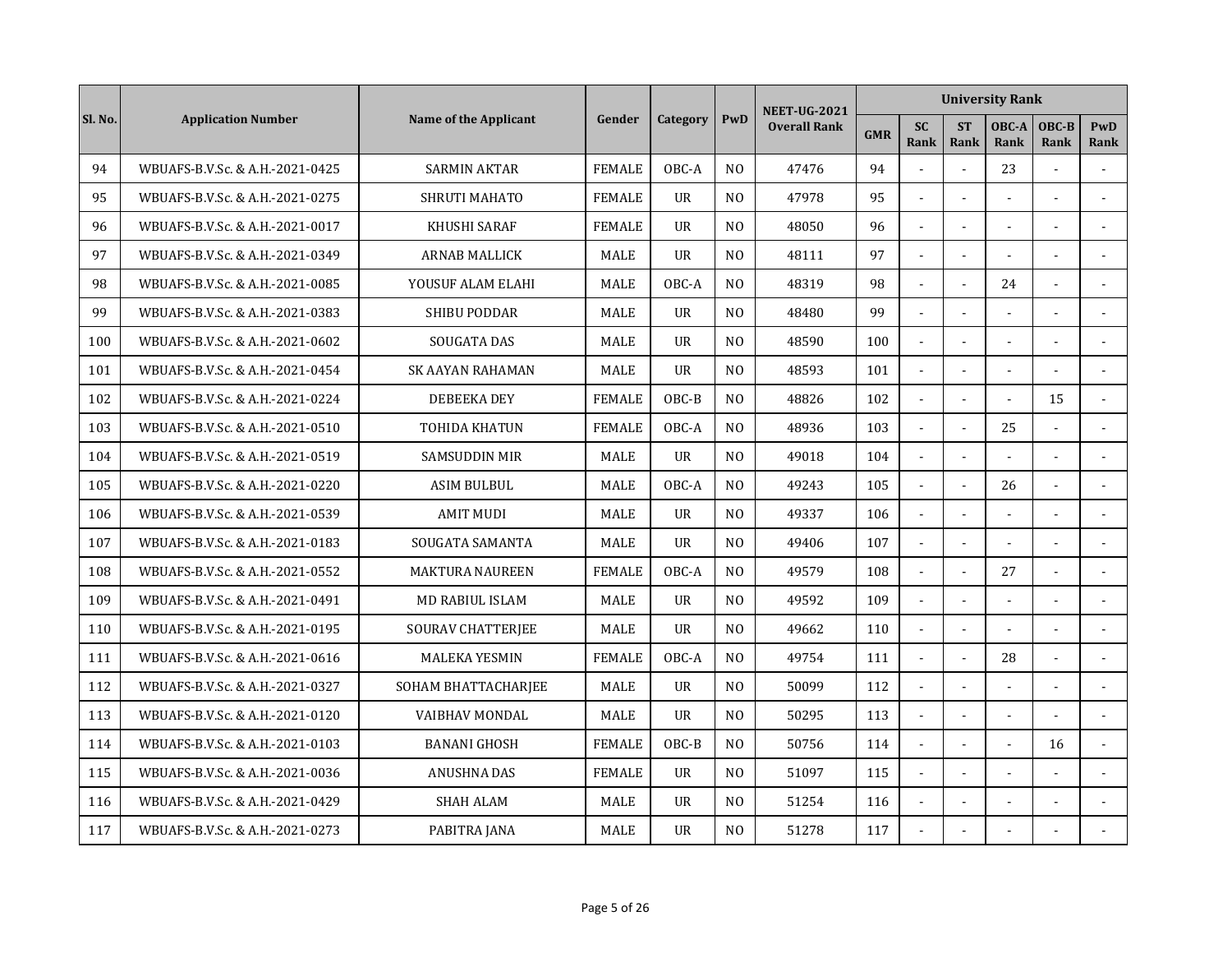|         |                                 |                          |               |                |                | <b>NEET-UG-2021</b> |            |                   |                          | <b>University Rank</b> |               |                |
|---------|---------------------------------|--------------------------|---------------|----------------|----------------|---------------------|------------|-------------------|--------------------------|------------------------|---------------|----------------|
| Sl. No. | <b>Application Number</b>       | Name of the Applicant    | Gender        | Category       | PwD            | <b>Overall Rank</b> | <b>GMR</b> | <b>SC</b><br>Rank | <b>ST</b><br><b>Rank</b> | OBC-A<br>Rank          | OBC-B<br>Rank | PwD<br>Rank    |
| 118     | WBUAFS-B.V.Sc. & A.H.-2021-0635 | <b>BHADU MANDAL</b>      | <b>MALE</b>   | <b>UR</b>      | N <sub>O</sub> | 51617               | 118        |                   | $\sim$                   |                        |               |                |
| 119     | WBUAFS-B.V.Sc. & A.H.-2021-0160 | DONA GHOSH               | <b>FEMALE</b> | $_{\text{U}R}$ | N <sub>O</sub> | 52046               | 119        | $\omega$          | $\blacksquare$           |                        | L,            |                |
| 120     | WBUAFS-B.V.Sc. & A.H.-2021-0502 | <b>MAHABUB HASAN</b>     | MALE          | OBC-A          | N <sub>O</sub> | 52060               | 120        | $\mathbf{r}$      |                          | 29                     |               | $\sim$         |
| 121     | WBUAFS-B.V.Sc. & A.H.-2021-0151 | <b>SYED IMTIAZ AHMED</b> | MALE          | $_{\text{U}R}$ | N <sub>O</sub> | 52755               | 121        |                   |                          |                        |               |                |
| 122     | WBUAFS-B.V.Sc. & A.H.-2021-0128 | DIGANTA CHANDRA          | <b>MALE</b>   | $_{\text{U}R}$ | N <sub>0</sub> | 52776               | 122        |                   |                          |                        |               |                |
| 123     | WBUAFS-B.V.Sc. & A.H.-2021-0309 | SOHAM CHATTERJEE         | <b>MALE</b>   | <b>UR</b>      | N <sub>O</sub> | 52883               | 123        | $\blacksquare$    | $\sim$                   |                        | ÷,            |                |
| 124     | WBUAFS-B.V.Sc. & A.H.-2021-0526 | MOHIDUL ISLAM            | MALE          | OBC-A          | N <sub>O</sub> | 52896               | 124        | $\mathbf{r}$      | $\overline{a}$           | 30                     |               |                |
| 125     | WBUAFS-B.V.Sc. & A.H.-2021-0258 | <b>ANUP DUTTA</b>        | <b>MALE</b>   | OBC-B          | N <sub>O</sub> | 52958               | 125        | $\blacksquare$    | $\overline{a}$           |                        | 17            | $\overline{a}$ |
| 126     | WBUAFS-B.V.Sc. & A.H.-2021-0597 | SOURIK DUTTA             | MALE          | <b>UR</b>      | N <sub>O</sub> | 52990               | 126        |                   |                          |                        |               |                |
| 127     | WBUAFS-B.V.Sc. & A.H.-2021-0302 | ANURIMA PANDA            | <b>FEMALE</b> | $_{\text{U}R}$ | N <sub>O</sub> | 53147               | 127        |                   |                          |                        |               |                |
| 128     | WBUAFS-B.V.Sc. & A.H.-2021-0547 | <b>AMIT SANTRA</b>       | MALE          | <b>UR</b>      | N <sub>O</sub> | 53166               | 128        | $\mathbf{r}$      | $\overline{a}$           |                        |               |                |
| 129     | WBUAFS-B.V.Sc. & A.H.-2021-0485 | <b>TANZIN FERDOUSI</b>   | <b>FEMALE</b> | $_{\text{U}R}$ | N <sub>0</sub> | 53170               | 129        | L.                | $\sim$                   |                        | L,            |                |
| 130     | WBUAFS-B.V.Sc. & A.H.-2021-0385 | MOTMAINA SULTANA         | <b>FEMALE</b> | OBC-A          | N <sub>0</sub> | 53370               | 130        | $\mathbf{r}$      | $\sim$                   | 31                     | L,            |                |
| 131     | WBUAFS-B.V.Sc. & A.H.-2021-0307 | <b>APURVI BANERJEE</b>   | <b>FEMALE</b> | <b>UR</b>      | N <sub>O</sub> | 53777               | 131        | $\mathbf{r}$      |                          |                        |               |                |
| 132     | WBUAFS-B.V.Sc. & A.H.-2021-0019 | DIPTARGHYA GHOSH         | <b>MALE</b>   | <b>UR</b>      | N <sub>O</sub> | 53846               | 132        |                   |                          |                        |               |                |
| 133     | WBUAFS-B.V.Sc. & A.H.-2021-0257 | <b>ANKIT SAKRAR</b>      | <b>MALE</b>   | $_{\text{U}R}$ | N <sub>0</sub> | 53891               | 133        | $\mathbf{r}$      | $\blacksquare$           |                        |               |                |
| 134     | WBUAFS-B.V.Sc. & A.H.-2021-0580 | <b>SANDIP ROY</b>        | MALE          | <b>UR</b>      | N <sub>O</sub> | 53974               | 134        | $\sim$            | $\overline{\phantom{a}}$ |                        |               |                |
| 135     | WBUAFS-B.V.Sc. & A.H.-2021-0638 | <b>JOYDIP DEY</b>        | MALE          | <b>UR</b>      | N <sub>O</sub> | 53997               | 135        | $\mathbf{r}$      | $\overline{a}$           |                        |               |                |
| 136     | WBUAFS-B.V.Sc. & A.H.-2021-0289 | <b>SOUMITRA BISWAS</b>   | <b>MALE</b>   | $_{\text{U}R}$ | N <sub>O</sub> | 54006               | 136        | $\mathbf{r}$      | $\overline{a}$           |                        | ÷.            |                |
| 137     | WBUAFS-B.V.Sc. & A.H.-2021-0042 | NIDHI GUPTA              | <b>FEMALE</b> | <b>UR</b>      | N <sub>O</sub> | 54094               | 137        |                   |                          |                        |               |                |
| 138     | WBUAFS-B.V.Sc. & A.H.-2021-0297 | HASAN RAJA ARIF          | MALE          | OBC-A          | N <sub>O</sub> | 54419               | 138        |                   |                          | 32                     |               |                |
| 139     | WBUAFS-B.V.Sc. & A.H.-2021-0227 | <b>GOBINDA KUNDU</b>     | <b>MALE</b>   | OBC-B          | N <sub>O</sub> | 54503               | 139        | $\mathbf{r}$      | $\overline{a}$           |                        | 18            |                |
| 140     | WBUAFS-B.V.Sc. & A.H.-2021-0543 | <b>SAHEB GHOSH</b>       | <b>MALE</b>   | OBC-B          | N <sub>O</sub> | 54523               | 140        | $\blacksquare$    | $\blacksquare$           | $\sim$                 | 19            |                |
| 141     | WBUAFS-B.V.Sc. & A.H.-2021-0290 | HRITHIKA CHAKRABORTY     | <b>FEMALE</b> | <b>UR</b>      | N <sub>O</sub> | 54544               | 141        |                   |                          |                        |               |                |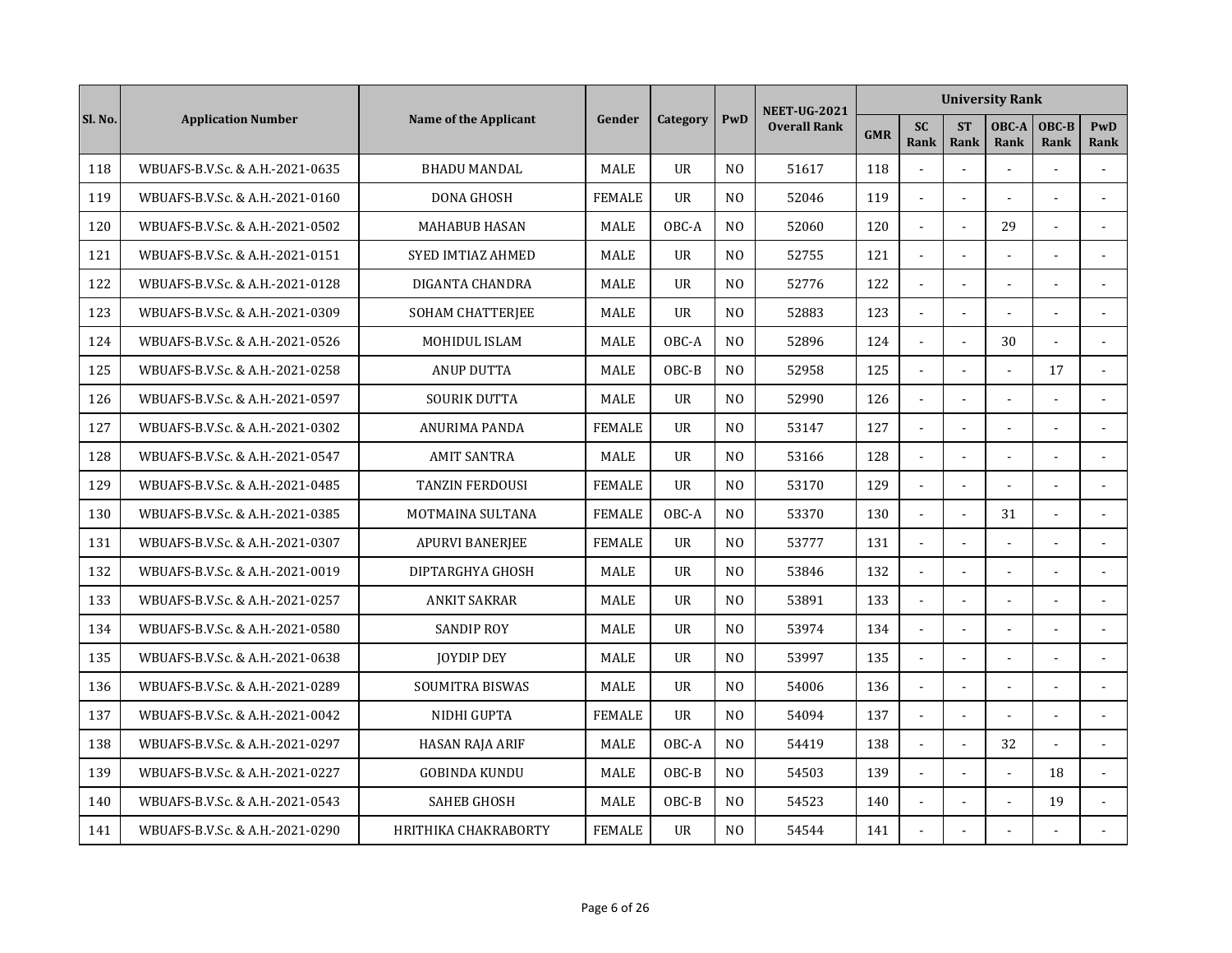|         |                                 |                         |               |                |                | <b>NEET-UG-2021</b> |            |                          |                          | <b>University Rank</b> |                |                    |
|---------|---------------------------------|-------------------------|---------------|----------------|----------------|---------------------|------------|--------------------------|--------------------------|------------------------|----------------|--------------------|
| Sl. No. | <b>Application Number</b>       | Name of the Applicant   | Gender        | Category       | PwD            | <b>Overall Rank</b> | <b>GMR</b> | <b>SC</b><br><b>Rank</b> | <b>ST</b><br><b>Rank</b> | OBC-A<br>Rank          | OBC-B<br>Rank  | <b>PwD</b><br>Rank |
| 142     | WBUAFS-B.V.Sc. & A.H.-2021-0493 | <b>BIDUSHI PODDER</b>   | <b>FEMALE</b> | <b>UR</b>      | N <sub>O</sub> | 54700               | 142        |                          | $\overline{a}$           | $\overline{a}$         |                |                    |
| 143     | WBUAFS-B.V.Sc. & A.H.-2021-0517 | NITTISH KUMAR MAHATA    | <b>MALE</b>   | OBC-B          | N <sub>O</sub> | 54847               | 143        | $\overline{a}$           | ÷.                       |                        | 20             |                    |
| 144     | WBUAFS-B.V.Sc. & A.H.-2021-0110 | SUDIPTA PAUL            | <b>MALE</b>   | <b>UR</b>      | N <sub>O</sub> | 55034               | 144        |                          |                          |                        |                |                    |
| 145     | WBUAFS-B.V.Sc. & A.H.-2021-0417 | MD SAJID SK             | <b>MALE</b>   | OBC-A          | N <sub>O</sub> | 55153               | 145        |                          |                          | 33                     |                |                    |
| 146     | WBUAFS-B.V.Sc. & A.H.-2021-0567 | PARTHA PRATIM PAL       | MALE          | <b>UR</b>      | N <sub>O</sub> | 55423               | 146        | $\mathbf{r}$             | $\sim$                   |                        | ä,             |                    |
| 147     | WBUAFS-B.V.Sc. & A.H.-2021-0211 | <b>MOSARAF HOSSAIN</b>  | <b>MALE</b>   | OBC-A          | N <sub>O</sub> | 55469               | 147        | $\mathbf{r}$             | $\sim$                   | 34                     | L,             |                    |
| 148     | WBUAFS-B.V.Sc. & A.H.-2021-0482 | <b>FEROI ALI</b>        | MALE          | <b>UR</b>      | N <sub>O</sub> | 55526               | 148        | $\blacksquare$           | $\overline{a}$           |                        |                |                    |
| 149     | WBUAFS-B.V.Sc. & A.H.-2021-0369 | <b>SWARUP SEN</b>       | MALE          | OBC-B          | N <sub>0</sub> | 55820               | 149        | $\mathbf{r}$             | $\overline{a}$           |                        | 21             |                    |
| 150     | WBUAFS-B.V.Sc. & A.H.-2021-0332 | DIBYENDU MAHATA         | <b>MALE</b>   | <b>UR</b>      | N <sub>0</sub> | 56176               | 150        |                          |                          |                        |                |                    |
| 151     | WBUAFS-B.V.Sc. & A.H.-2021-0237 | <b>ARPITA BHAUMIK</b>   | <b>FEMALE</b> | $_{\text{U}R}$ | N <sub>O</sub> | 56179               | 151        |                          |                          |                        |                |                    |
| 152     | WBUAFS-B.V.Sc. & A.H.-2021-0542 | <b>RITTICK PAUL</b>     | MALE          | <b>UR</b>      | N <sub>O</sub> | 56181               | 152        | $\sim$                   | $\overline{a}$           |                        |                |                    |
| 153     | WBUAFS-B.V.Sc. & A.H.-2021-0490 | SUDIPTA MAJHI           | <b>MALE</b>   | <b>SC</b>      | N <sub>O</sub> | 56400               | 153        | $\mathbf{1}$             | $\tilde{\phantom{a}}$    |                        | ÷.             |                    |
| 154     | WBUAFS-B.V.Sc. & A.H.-2021-0533 | <b>MD FORIDUL ISLAM</b> | <b>MALE</b>   | OBC-A          | N <sub>O</sub> | 56448               | 154        | $\mathbf{r}$             | $\sim$                   | 35                     | ÷,             | $\blacksquare$     |
| 155     | WBUAFS-B.V.Sc. & A.H.-2021-0365 | <b>MD MUSHARAF ALI</b>  | MALE          | OBC-A          | N <sub>O</sub> | 56453               | 155        | $\mathbf{r}$             |                          | 36                     |                | $\sim$             |
| 156     | WBUAFS-B.V.Sc. & A.H.-2021-0484 | <b>BAKI BILLA MOLLA</b> | MALE          | OBC-A          | N <sub>O</sub> | 56472               | 156        |                          |                          | 37                     |                |                    |
| 157     | WBUAFS-B.V.Sc. & A.H.-2021-0438 | <b>RANIUL ISLAM</b>     | <b>MALE</b>   | OBC-A          | N <sub>0</sub> | 56517               | 157        | $\mathbf{r}$             | $\overline{\phantom{a}}$ | 38                     | L,             |                    |
| 158     | WBUAFS-B.V.Sc. & A.H.-2021-0165 | <b>AISWARYA GHOSH</b>   | <b>FEMALE</b> | <b>UR</b>      | N <sub>O</sub> | 56577               | 158        | $\sim$                   | $\overline{a}$           |                        | $\overline{a}$ |                    |
| 159     | WBUAFS-B.V.Sc. & A.H.-2021-0451 | <b>TALEP SAIKH</b>      | MALE          | OBC-A          | N <sub>O</sub> | 56672               | 159        | $\blacksquare$           | $\overline{a}$           | 39                     | L,             |                    |
| 160     | WBUAFS-B.V.Sc. & A.H.-2021-0627 | <b>AIMAN ZEESAN</b>     | MALE          | OBC-A          | N <sub>O</sub> | 57402               | 160        | $\sim$                   | $\overline{a}$           | 40                     | $\overline{a}$ |                    |
| 161     | WBUAFS-B.V.Sc. & A.H.-2021-0340 | PLABAN BANERJEE         | MALE          | <b>UR</b>      | N <sub>O</sub> | 57478               | 161        |                          |                          |                        |                |                    |
| 162     | WBUAFS-B.V.Sc. & A.H.-2021-0210 | KUNTAL GHOSH            | MALE          | OBC-B          | N <sub>O</sub> | 57482               | 162        |                          |                          |                        | 22             |                    |
| 163     | WBUAFS-B.V.Sc. & A.H.-2021-0150 | <b>SAMIT MONDAL</b>     | <b>MALE</b>   | <b>UR</b>      | N <sub>O</sub> | 57571               | 163        | $\mathbf{r}$             | $\blacksquare$           |                        |                |                    |
| 164     | WBUAFS-B.V.Sc. & A.H.-2021-0060 | <b>SOUMYA DEB PATRA</b> | <b>MALE</b>   | <b>UR</b>      | N <sub>O</sub> | 57586               | 164        | $\blacksquare$           | $\blacksquare$           |                        |                |                    |
| 165     | WBUAFS-B.V.Sc. & A.H.-2021-0144 | <b>IIKO SARKAR</b>      | MALE          | <b>UR</b>      | N <sub>O</sub> | 57682               | 165        |                          |                          |                        |                |                    |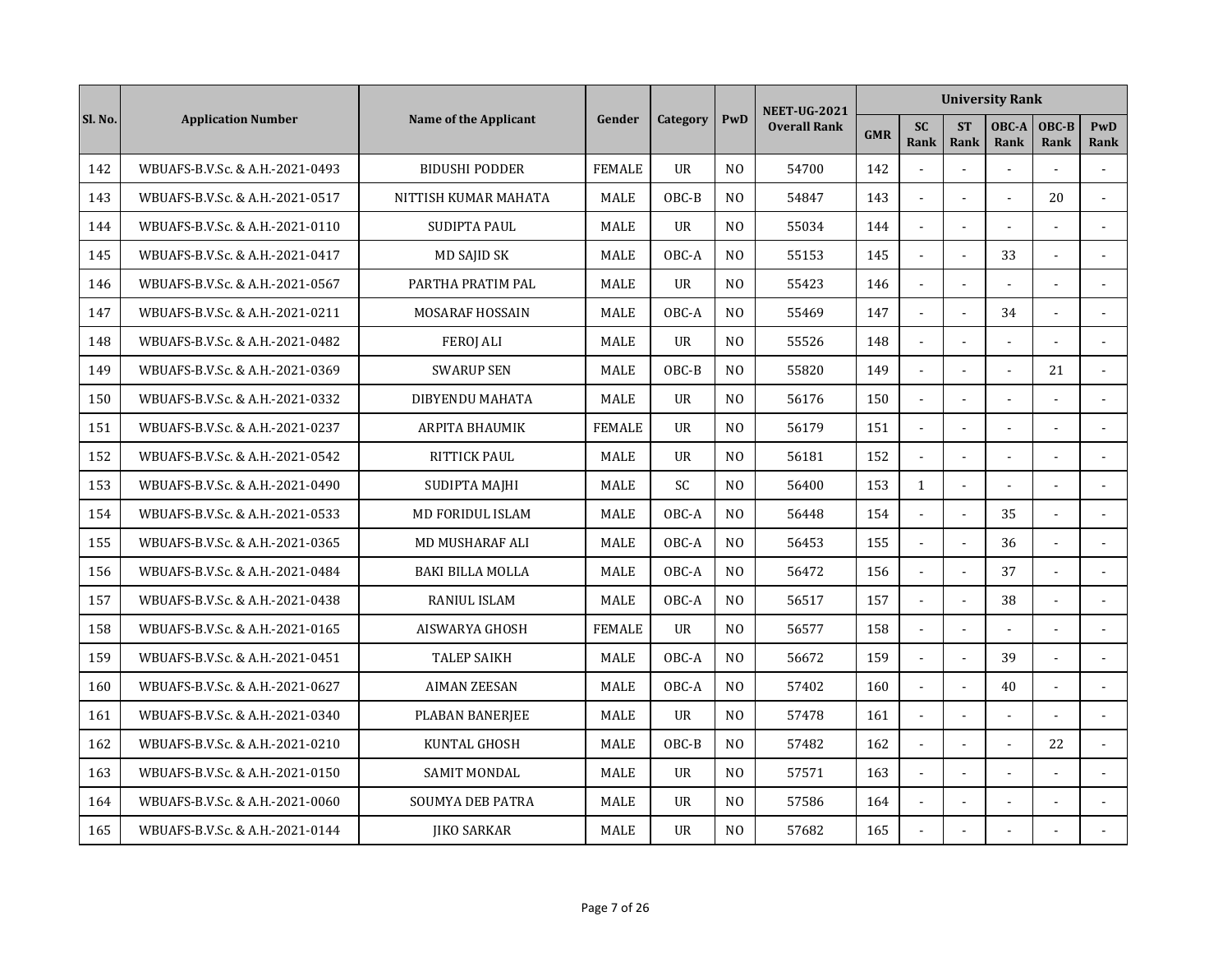|         |                                 |                       |               |                |                | <b>NEET-UG-2021</b> |            |                          |                          | <b>University Rank</b> |                |                |
|---------|---------------------------------|-----------------------|---------------|----------------|----------------|---------------------|------------|--------------------------|--------------------------|------------------------|----------------|----------------|
| Sl. No. | <b>Application Number</b>       | Name of the Applicant | Gender        | Category       | PwD            | <b>Overall Rank</b> | <b>GMR</b> | <b>SC</b><br><b>Rank</b> | <b>ST</b><br><b>Rank</b> | OBC-A<br>Rank          | OBC-B<br>Rank  | PwD<br>Rank    |
| 166     | WBUAFS-B.V.Sc. & A.H.-2021-0231 | <b>SOUVIK BANIK</b>   | MALE          | <b>UR</b>      | N <sub>O</sub> | 57796               | 166        |                          | $\overline{a}$           | $\overline{a}$         |                |                |
| 167     | WBUAFS-B.V.Sc. & A.H.-2021-0168 | <b>SATAVISA DAS</b>   | <b>FEMALE</b> | <b>UR</b>      | N <sub>O</sub> | 57986               | 167        | $\sim$                   | $\overline{a}$           |                        | ÷.             |                |
| 168     | WBUAFS-B.V.Sc. & A.H.-2021-0444 | <b>MAINAK GHOSH</b>   | <b>MALE</b>   | $_{\text{U}R}$ | N <sub>0</sub> | 58135               | 168        |                          |                          |                        |                |                |
| 169     | WBUAFS-B.V.Sc. & A.H.-2021-0601 | <b>RUPAM RANA</b>     | <b>MALE</b>   | <b>UR</b>      | N <sub>O</sub> | 58194               | 169        |                          |                          |                        |                |                |
| 170     | WBUAFS-B.V.Sc. & A.H.-2021-0362 | <b>ARKADEEP DUTTA</b> | <b>MALE</b>   | $_{\text{U}R}$ | N <sub>O</sub> | 58276               | 170        | $\mathbf{r}$             | $\blacksquare$           |                        | $\blacksquare$ |                |
| 171     | WBUAFS-B.V.Sc. & A.H.-2021-0166 | NIVEDITA SASMAL       | <b>FEMALE</b> | <b>UR</b>      | N <sub>O</sub> | 58520               | 171        | $\blacksquare$           | $\sim$                   |                        |                |                |
| 172     | WBUAFS-B.V.Sc. & A.H.-2021-0345 | <b>SAMIUL SK</b>      | MALE          | OBC-A          | N <sub>O</sub> | 58840               | 172        | $\blacksquare$           | $\overline{\phantom{a}}$ | 41                     | $\overline{a}$ |                |
| 173     | WBUAFS-B.V.Sc. & A.H.-2021-0588 | <b>SHA ALAMGIR</b>    | MALE          | OBC-A          | N <sub>O</sub> | 59594               | 173        | $\mathbf{r}$             | $\overline{a}$           | 42                     |                | $\overline{a}$ |
| 174     | WBUAFS-B.V.Sc. & A.H.-2021-0163 | ANIRBAN SANFUI        | <b>MALE</b>   | OBC-A          | N <sub>0</sub> | 59873               | 174        |                          | $\overline{a}$           | 43                     |                |                |
| 175     | WBUAFS-B.V.Sc. & A.H.-2021-0134 | <b>INJAMUL HOQUE</b>  | MALE          | OBC-A          | N <sub>O</sub> | 60450               | 175        |                          | $\overline{a}$           | 44                     |                |                |
| 176     | WBUAFS-B.V.Sc. & A.H.-2021-0331 | <b>SUMIT MONDAL</b>   | MALE          | OBC-B          | N <sub>O</sub> | 60656               | 176        | $\sim$                   | $\overline{a}$           | $\sim$                 | 23             |                |
| 177     | WBUAFS-B.V.Sc. & A.H.-2021-0204 | <b>RIK BISWAS</b>     | <b>MALE</b>   | <b>UR</b>      | N <sub>O</sub> | 60687               | 177        | L.                       | $\overline{a}$           |                        |                |                |
| 178     | WBUAFS-B.V.Sc. & A.H.-2021-0416 | <b>HASMI ALAM</b>     | <b>MALE</b>   | <b>UR</b>      | N <sub>O</sub> | 60867               | 178        | $\mathbf{r}$             | $\blacksquare$           |                        | $\overline{a}$ |                |
| 179     | WBUAFS-B.V.Sc. & A.H.-2021-0371 | <b>KAUSTAV PAL</b>    | MALE          | <b>UR</b>      | N <sub>O</sub> | 61348               | 179        | $\mathbf{r}$             |                          |                        |                |                |
| 180     | WBUAFS-B.V.Sc. & A.H.-2021-0306 | <b>MD INAM</b>        | MALE          | UR             | N <sub>O</sub> | 61460               | 180        |                          |                          |                        |                |                |
| 181     | WBUAFS-B.V.Sc. & A.H.-2021-0201 | <b>ISITA BANERJEE</b> | <b>FEMALE</b> | $_{\text{U}R}$ | N <sub>O</sub> | 61750               | 181        | $\mathbf{r}$             | $\blacksquare$           |                        |                |                |
| 182     | WBUAFS-B.V.Sc. & A.H.-2021-0354 | SAJJAD HOSSAIN        | <b>MALE</b>   | OBC-A          | N <sub>O</sub> | 61767               | 182        | $\sim$                   | $\overline{a}$           | 45                     | $\overline{a}$ |                |
| 183     | WBUAFS-B.V.Sc. & A.H.-2021-0147 | <b>SUPARNA ROY</b>    | <b>FEMALE</b> | UR             | N <sub>O</sub> | 61789               | 183        | $\blacksquare$           | $\overline{a}$           |                        |                |                |
| 184     | WBUAFS-B.V.Sc. & A.H.-2021-0034 | TANIYA SASMAL         | <b>FEMALE</b> | <b>UR</b>      | N <sub>O</sub> | 61866               | 184        | $\sim$                   | $\overline{a}$           |                        |                |                |
| 185     | WBUAFS-B.V.Sc. & A.H.-2021-0480 | <b>RAKESH NANDI</b>   | MALE          | OBC-B          | N <sub>O</sub> | 62200               | 185        | $\mathbf{r}$             |                          |                        | 24             |                |
| 186     | WBUAFS-B.V.Sc. & A.H.-2021-0540 | <b>SAGAR ROY</b>      | MALE          | <b>UR</b>      | N <sub>O</sub> | 62381               | 186        |                          |                          |                        |                |                |
| 187     | WBUAFS-B.V.Sc. & A.H.-2021-0372 | SUPALI MAHAPATRA      | <b>FEMALE</b> | <b>UR</b>      | N <sub>O</sub> | 62425               | 187        | $\mathbf{r}$             | $\blacksquare$           |                        |                | $\sim$         |
| 188     | WBUAFS-B.V.Sc. & A.H.-2021-0364 | <b>AVRAJIT SARMA</b>  | MALE          | OBC-B          | N <sub>O</sub> | 62834               | 188        | $\blacksquare$           | $\blacksquare$           | $\sim$                 | 25             |                |
| 189     | WBUAFS-B.V.Sc. & A.H.-2021-0140 | <b>GOLAM RASUL</b>    | MALE          | OBC-A          | N <sub>O</sub> | 63016               | 189        |                          |                          | 46                     |                |                |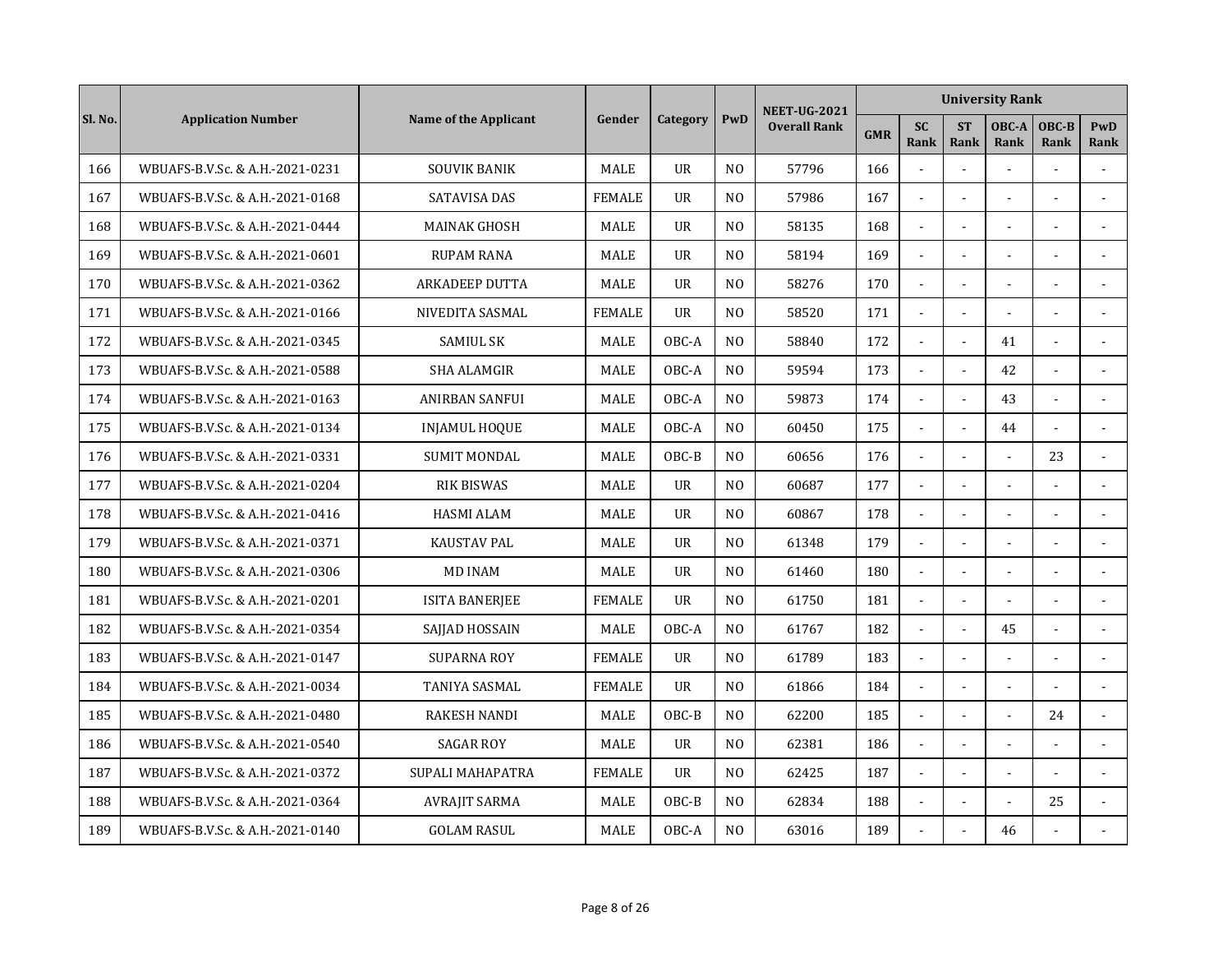|         |                                 |                            |               |           |                | <b>NEET-UG-2021</b> |            |                          |                   | <b>University Rank</b> |                |                |
|---------|---------------------------------|----------------------------|---------------|-----------|----------------|---------------------|------------|--------------------------|-------------------|------------------------|----------------|----------------|
| Sl. No. | <b>Application Number</b>       | Name of the Applicant      | Gender        | Category  | PwD            | <b>Overall Rank</b> | <b>GMR</b> | <b>SC</b><br><b>Rank</b> | <b>ST</b><br>Rank | OBC-A<br><b>Rank</b>   | OBC-B<br>Rank  | PwD<br>Rank    |
| 190     | WBUAFS-B.V.Sc. & A.H.-2021-0303 | <b>SHREYA BASU</b>         | <b>FEMALE</b> | <b>UR</b> | N <sub>0</sub> | 63307               | 190        | $\overline{a}$           | $\overline{a}$    |                        | $\overline{a}$ | $\overline{a}$ |
| 191     | WBUAFS-B.V.Sc. & A.H.-2021-0396 | <b>AIIJUR RAHAMAN</b>      | <b>MALE</b>   | OBC-A     | N <sub>O</sub> | 63537               | 191        | $\omega$                 | $\overline{a}$    | 47                     | ä,             |                |
| 192     | WBUAFS-B.V.Sc. & A.H.-2021-0350 | RIZWANUL HOQUE             | <b>MALE</b>   | OBC-A     | N <sub>O</sub> | 63885               | 192        | $\sim$                   |                   | 48                     |                |                |
| 193     | WBUAFS-B.V.Sc. & A.H.-2021-0197 | <b>MD SAHABUDDIN</b>       | MALE          | OBC-A     | N <sub>0</sub> | 64042               | 193        |                          |                   | 49                     |                |                |
| 194     | WBUAFS-B.V.Sc. & A.H.-2021-0286 | KAJI ASRAFUL ISLAM         | MALE          | OBC-B     | N <sub>0</sub> | 64104               | 194        | $\blacksquare$           | $\overline{a}$    | $\overline{a}$         | 26             | $\overline{a}$ |
| 195     | WBUAFS-B.V.Sc. & A.H.-2021-0077 | <b>RANEET SAHA</b>         | <b>MALE</b>   | <b>UR</b> | N <sub>0</sub> | 64257               | 195        | $\blacksquare$           | $\blacksquare$    | $\sim$                 |                | $\blacksquare$ |
| 196     | WBUAFS-B.V.Sc. & A.H.-2021-0522 | <b>SOHEL RANA</b>          | <b>MALE</b>   | OBC-A     | N <sub>0</sub> | 64303               | 196        | $\blacksquare$           | $\overline{a}$    | 50                     | $\overline{a}$ |                |
| 197     | WBUAFS-B.V.Sc. & A.H.-2021-0252 | <b>SUSHRITA SAHA</b>       | <b>FEMALE</b> | <b>UR</b> | N <sub>0</sub> | 64322               | 197        | $\mathbf{r}$             |                   |                        |                |                |
| 198     | WBUAFS-B.V.Sc. & A.H.-2021-0061 | SANKHADIP MALLICK          | MALE          | <b>UR</b> | N <sub>0</sub> | 65199               | 198        | $\overline{a}$           | $\overline{a}$    |                        |                |                |
| 199     | WBUAFS-B.V.Sc. & A.H.-2021-0234 | SOUPARNO BAKSHI            | MALE          | <b>UR</b> | N <sub>O</sub> | 65873               | 199        | $\overline{a}$           |                   |                        |                |                |
| 200     | WBUAFS-B.V.Sc. & A.H.-2021-0595 | AMBARISH ADHIKARI          | MALE          | <b>UR</b> | N <sub>0</sub> | 65981               | 200        | $\mathbf{r}$             | $\overline{a}$    | $\overline{a}$         | ÷              | $\overline{a}$ |
| 201     | WBUAFS-B.V.Sc. & A.H.-2021-0091 | <b>ANWESHA HALDER</b>      | <b>FEMALE</b> | <b>UR</b> | N <sub>0</sub> | 66273               | 201        | $\Box$                   | $\overline{a}$    |                        |                |                |
| 202     | WBUAFS-B.V.Sc. & A.H.-2021-0353 | MR ALAMIN SAIKH            | MALE          | <b>UR</b> | N <sub>0</sub> | 66928               | 202        | $\blacksquare$           |                   | $\sim$                 |                |                |
| 203     | WBUAFS-B.V.Sc. & A.H.-2021-0276 | <b>KERAT ALI</b>           | MALE          | OBC-A     | N <sub>0</sub> | 67191               | 203        | $\mathbf{r}$             |                   | 51                     |                | $\sim$         |
| 204     | WBUAFS-B.V.Sc. & A.H.-2021-0213 | SYAMANTAK KARMAKAR         | MALE          | OBC-B     | N <sub>O</sub> | 67982               | 204        | $\overline{a}$           |                   |                        | 27             |                |
| 205     | WBUAFS-B.V.Sc. & A.H.-2021-0339 | <b>ASHRAFUL MONDAL</b>     | <b>MALE</b>   | OBC-A     | N <sub>0</sub> | 68273               | 205        | $\sim$                   | $\blacksquare$    | 52                     |                | $\sim$         |
| 206     | WBUAFS-B.V.Sc. & A.H.-2021-0107 | <b>AMRITESH KUNDU</b>      | <b>MALE</b>   | <b>UR</b> | N <sub>0</sub> | 68347               | 206        | $\blacksquare$           | $\overline{a}$    | $\overline{a}$         |                |                |
| 207     | WBUAFS-B.V.Sc. & A.H.-2021-0202 | SAPTADIP DAS               | MALE          | <b>UR</b> | N <sub>0</sub> | 68561               | 207        | $\blacksquare$           | L.                |                        | L.             | $\sim$         |
| 208     | WBUAFS-B.V.Sc. & A.H.-2021-0462 | <b>SOURAVI DAS</b>         | <b>FEMALE</b> | <b>UR</b> | N <sub>O</sub> | 68825               | 208        | $\blacksquare$           | L.                |                        | L.             |                |
| 209     | WBUAFS-B.V.Sc. & A.H.-2021-0571 | SYAMANTAK GOSWAMI          | MALE          | <b>UR</b> | N <sub>0</sub> | 69243               | 209        | $\sim$                   |                   |                        |                |                |
| 210     | WBUAFS-B.V.Sc. & A.H.-2021-0368 | SIKRITI DUTTA              | <b>FEMALE</b> | <b>UR</b> | N <sub>0</sub> | 70282               | 210        | $\overline{a}$           |                   |                        |                |                |
| 211     | WBUAFS-B.V.Sc. & A.H.-2021-0375 | <b>SUBARNO CHAKRABORTY</b> | <b>MALE</b>   | <b>UR</b> | N <sub>O</sub> | 71509               | 211        | $\blacksquare$           |                   |                        |                |                |
| 212     | WBUAFS-B.V.Sc. & A.H.-2021-0145 | <b>MEGHA MAITY</b>         | <b>FEMALE</b> | <b>UR</b> | N <sub>0</sub> | 72025               | 212        | $\blacksquare$           | $\blacksquare$    | $\sim$                 |                |                |
| 213     | WBUAFS-B.V.Sc. & A.H.-2021-0564 | PARAMESH BISWAS            | MALE          | <b>UR</b> | N <sub>0</sub> | 72392               | 213        |                          |                   |                        |                |                |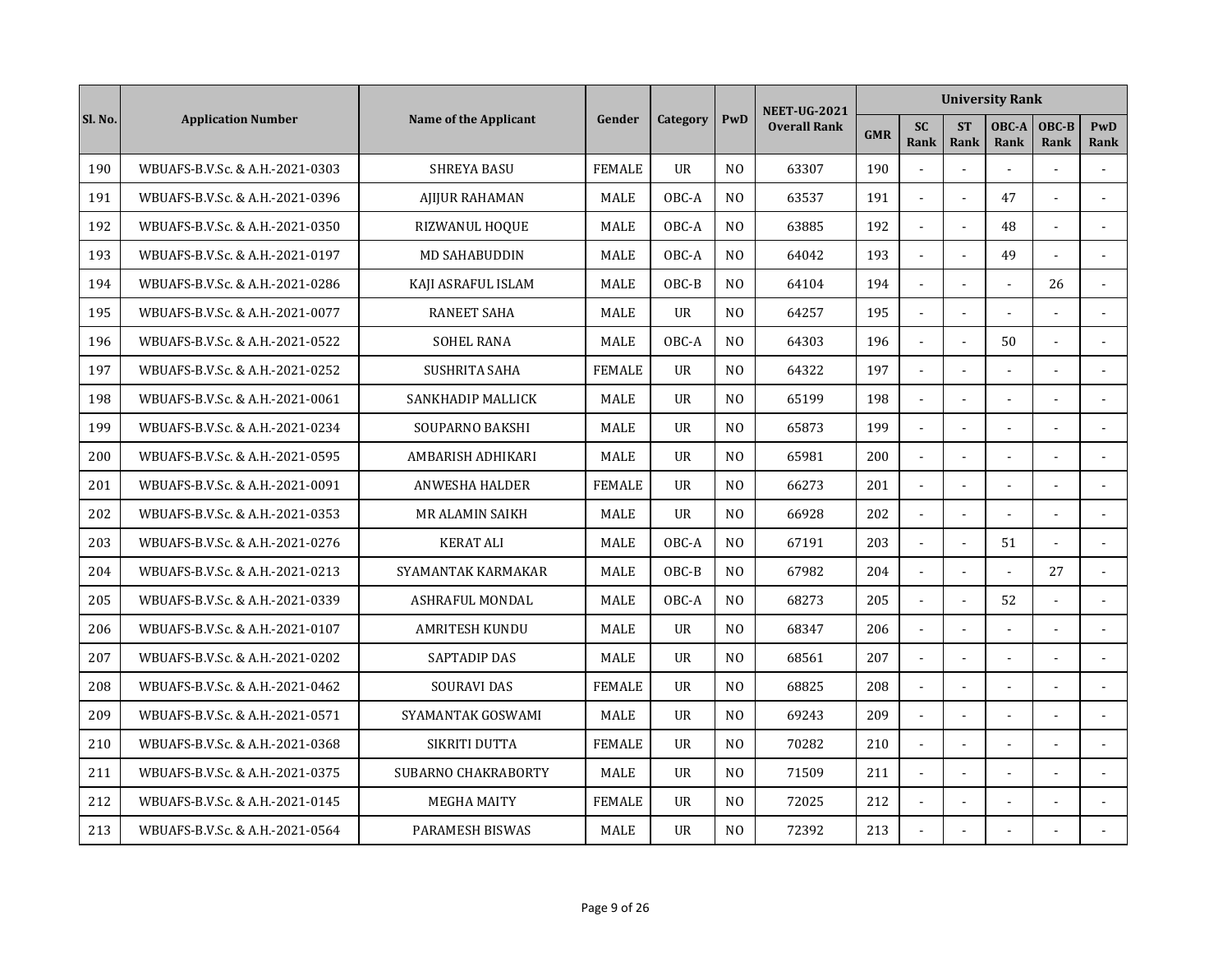|         |                                 |                         |               |                |                | <b>NEET-UG-2021</b> |            |                   |                          | <b>University Rank</b> |                |                |
|---------|---------------------------------|-------------------------|---------------|----------------|----------------|---------------------|------------|-------------------|--------------------------|------------------------|----------------|----------------|
| Sl. No. | <b>Application Number</b>       | Name of the Applicant   | Gender        | Category       | PwD            | <b>Overall Rank</b> | <b>GMR</b> | <b>SC</b><br>Rank | <b>ST</b><br><b>Rank</b> | OBC-A<br>Rank          | OBC-B<br>Rank  | PwD<br>Rank    |
| 214     | WBUAFS-B.V.Sc. & A.H.-2021-0158 | SURJENDU BIKASH NANDI   | <b>MALE</b>   | OBC-B          | N <sub>O</sub> | 72482               | 214        |                   | $\overline{a}$           | $\overline{a}$         | 28             |                |
| 215     | WBUAFS-B.V.Sc. & A.H.-2021-0193 | UMM E HABIBA ISLAM      | <b>FEMALE</b> | OBC-A          | N <sub>O</sub> | 73093               | 215        | $\overline{a}$    | $\overline{a}$           | 53                     |                |                |
| 216     | WBUAFS-B.V.Sc. & A.H.-2021-0124 | MD WAHIDUZZAMAN         | <b>MALE</b>   | OBC-A          | N <sub>O</sub> | 73308               | 216        |                   |                          | 54                     |                | $\blacksquare$ |
| 217     | WBUAFS-B.V.Sc. & A.H.-2021-0162 | SAYAK RAHA              | <b>MALE</b>   | <b>UR</b>      | N <sub>O</sub> | 73575               | 217        |                   |                          |                        |                |                |
| 218     | WBUAFS-B.V.Sc. & A.H.-2021-0342 | <b>ATREYEE BHUNIA</b>   | <b>FEMALE</b> | OBC-B          | N <sub>O</sub> | 73755               | 218        | $\blacksquare$    | $\blacksquare$           |                        | 29             | $\sim$         |
| 219     | WBUAFS-B.V.Sc. & A.H.-2021-0059 | <b>SHREYA KHANRA</b>    | <b>FEMALE</b> | <b>UR</b>      | N <sub>O</sub> | 73967               | 219        | $\blacksquare$    | $\blacksquare$           |                        |                |                |
| 220     | WBUAFS-B.V.Sc. & A.H.-2021-0382 | <b>SURJIT MANDAL</b>    | MALE          | $_{\text{U}R}$ | N <sub>0</sub> | 74479               | 220        | $\blacksquare$    | $\overline{\phantom{a}}$ |                        |                |                |
| 221     | WBUAFS-B.V.Sc. & A.H.-2021-0063 | SAGNIK BHATTACHARYA     | MALE          | UR             | N <sub>0</sub> | 74941               | 221        | $\sim$            | $\overline{a}$           |                        |                | $\overline{a}$ |
| 222     | WBUAFS-B.V.Sc. & A.H.-2021-0432 | <b>SPANDAN DAS</b>      | <b>MALE</b>   | $_{\text{U}R}$ | N <sub>0</sub> | 76035               | 222        |                   |                          |                        |                |                |
| 223     | WBUAFS-B.V.Sc. & A.H.-2021-0285 | SHASANKA MAHATO         | <b>MALE</b>   | OBC-B          | N <sub>O</sub> | 76357               | 223        |                   | $\overline{a}$           |                        | 30             |                |
| 224     | WBUAFS-B.V.Sc. & A.H.-2021-0398 | <b>MD ALAUDDIN</b>      | MALE          | OBC-A          | N <sub>O</sub> | 76781               | 224        | $\sim$            | $\overline{a}$           | 55                     |                |                |
| 225     | WBUAFS-B.V.Sc. & A.H.-2021-0525 | <b>SHAMIM AHAMED</b>    | <b>MALE</b>   | <b>UR</b>      | N <sub>O</sub> | 77104               | 225        | L.                | $\overline{a}$           | $\overline{a}$         | $\overline{a}$ |                |
| 226     | WBUAFS-B.V.Sc. & A.H.-2021-0367 | <b>SUNAM MANDAL</b>     | <b>MALE</b>   | OBC-B          | N <sub>O</sub> | 77123               | 226        | $\blacksquare$    | $\blacksquare$           | $\sim$                 | 31             |                |
| 227     | WBUAFS-B.V.Sc. & A.H.-2021-0182 | ANANYA MANDAL           | <b>FEMALE</b> | <b>UR</b>      | N <sub>O</sub> | 77147               | 227        | $\mathbf{r}$      |                          |                        |                | $\sim$         |
| 228     | WBUAFS-B.V.Sc. & A.H.-2021-0528 | ABSAR RAHIMUDDIN SHAIKH | MALE          | OBC-A          | N <sub>O</sub> | 77676               | 228        |                   |                          | 56                     |                |                |
| 229     | WBUAFS-B.V.Sc. & A.H.-2021-0395 | <b>SOURIN BATABYAL</b>  | <b>MALE</b>   | $_{\text{U}R}$ | N <sub>0</sub> | 77821               | 229        | $\sim$            | $\blacksquare$           | $\sim$                 |                |                |
| 230     | WBUAFS-B.V.Sc. & A.H.-2021-0550 | MAHFUZ ALAM SAHIL       | <b>MALE</b>   | $_{\text{U}R}$ | N <sub>O</sub> | 78569               | 230        | $\sim$            | $\overline{a}$           |                        |                |                |
| 231     | WBUAFS-B.V.Sc. & A.H.-2021-0135 | RISHAVNATH BARIK        | MALE          | UR             | N <sub>O</sub> | 78950               | 231        | $\blacksquare$    | $\overline{a}$           |                        |                |                |
| 232     | WBUAFS-B.V.Sc. & A.H.-2021-0170 | SAMRIDDHI BHATTACHARJEE | <b>FEMALE</b> | <b>UR</b>      | N <sub>O</sub> | 79312               | 232        | $\sim$            | $\overline{a}$           |                        | $\overline{a}$ |                |
| 233     | WBUAFS-B.V.Sc. & A.H.-2021-0613 | <b>TASNOVA NASRIN</b>   | <b>FEMALE</b> | OBC-A          | N <sub>O</sub> | 79461               | 233        |                   |                          | 57                     |                |                |
| 234     | WBUAFS-B.V.Sc. & A.H.-2021-0422 | ARUNIMA NAYAK           | <b>FEMALE</b> | <b>UR</b>      | N <sub>O</sub> | 81254               | 234        |                   |                          |                        |                |                |
| 235     | WBUAFS-B.V.Sc. & A.H.-2021-0023 | <b>SOUMIIK DEBNATH</b>  | <b>MALE</b>   | <b>UR</b>      | N <sub>O</sub> | 81410               | 235        | $\blacksquare$    | $\blacksquare$           |                        |                |                |
| 236     | WBUAFS-B.V.Sc. & A.H.-2021-0418 | MIR JAHIDUL             | <b>MALE</b>   | <b>UR</b>      | N <sub>O</sub> | 81721               | 236        | $\blacksquare$    | $\blacksquare$           |                        |                |                |
| 237     | WBUAFS-B.V.Sc. & A.H.-2021-0400 | <b>AISHI BANERJEE</b>   | <b>FEMALE</b> | <b>UR</b>      | N <sub>O</sub> | 82390               | 237        |                   |                          |                        |                |                |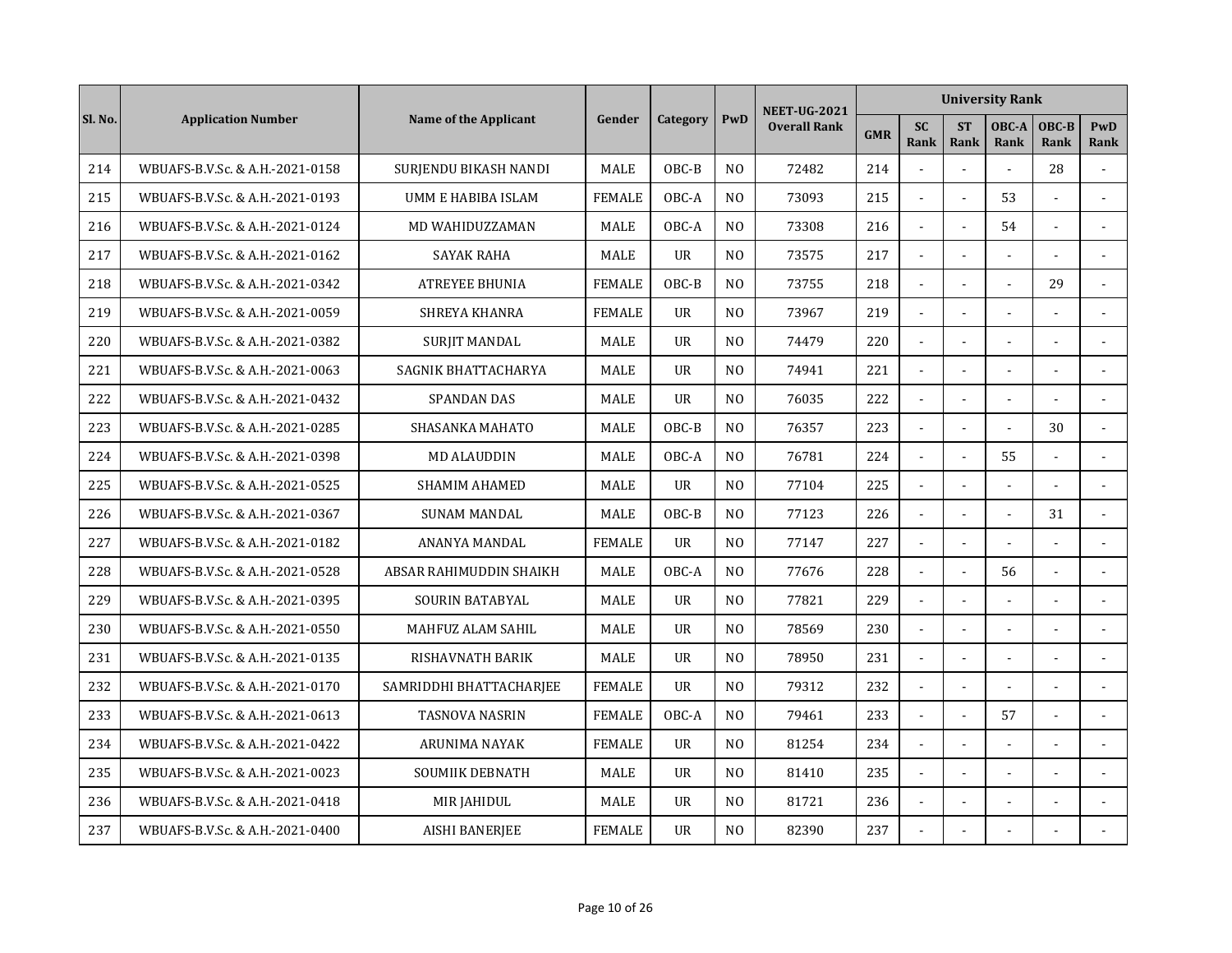|         |                                 |                           |               |                |                | <b>NEET-UG-2021</b> |            |                          |                          | <b>University Rank</b> |                |                |
|---------|---------------------------------|---------------------------|---------------|----------------|----------------|---------------------|------------|--------------------------|--------------------------|------------------------|----------------|----------------|
| Sl. No. | <b>Application Number</b>       | Name of the Applicant     | Gender        | Category       | PwD            | <b>Overall Rank</b> | <b>GMR</b> | <b>SC</b><br><b>Rank</b> | <b>ST</b><br><b>Rank</b> | OBC-A<br>Rank          | OBC-B<br>Rank  | PwD<br>Rank    |
| 238     | WBUAFS-B.V.Sc. & A.H.-2021-0612 | <b>NEHA JALAL</b>         | <b>FEMALE</b> | OBC-A          | N <sub>O</sub> | 82573               | 238        |                          | $\overline{a}$           | 58                     |                |                |
| 239     | WBUAFS-B.V.Sc. & A.H.-2021-0221 | <b>SUKANYA MITRA</b>      | <b>FEMALE</b> | <b>UR</b>      | N <sub>O</sub> | 82772               | 239        | $\overline{a}$           | $\overline{a}$           |                        |                |                |
| 240     | WBUAFS-B.V.Sc. & A.H.-2021-0561 | SHARANYA SENGUPTA         | <b>FEMALE</b> | $_{\text{U}R}$ | N <sub>0</sub> | 82866               | 240        |                          |                          |                        |                |                |
| 241     | WBUAFS-B.V.Sc. & A.H.-2021-0388 | DEBDEEPA DAS              | <b>FEMALE</b> | <b>UR</b>      | N <sub>O</sub> | 83264               | 241        |                          |                          |                        |                |                |
| 242     | WBUAFS-B.V.Sc. & A.H.-2021-0352 | <b>SUJAN SHIT</b>         | <b>MALE</b>   | $_{\text{U}R}$ | N <sub>O</sub> | 84102               | 242        | $\blacksquare$           | $\blacksquare$           |                        |                |                |
| 243     | WBUAFS-B.V.Sc. & A.H.-2021-0377 | MRITTIKA CHOWDHURY        | <b>FEMALE</b> | <b>UR</b>      | N <sub>O</sub> | 85805               | 243        | $\blacksquare$           | $\blacksquare$           |                        |                |                |
| 244     | WBUAFS-B.V.Sc. & A.H.-2021-0390 | <b>SANBORTI SARKAR</b>    | <b>FEMALE</b> | <b>UR</b>      | N <sub>0</sub> | 86154               | 244        | $\blacksquare$           | $\sim$                   |                        |                |                |
| 245     | WBUAFS-B.V.Sc. & A.H.-2021-0573 | <b>SUBHRADIP BASU</b>     | MALE          | UR             | N <sub>0</sub> | 86376               | 245        | $\mathbf{r}$             | $\overline{a}$           |                        |                | $\overline{a}$ |
| 246     | WBUAFS-B.V.Sc. & A.H.-2021-0355 | <b>SUMAN PATI</b>         | <b>MALE</b>   | <b>UR</b>      | N <sub>0</sub> | 87028               | 246        |                          |                          |                        |                |                |
| 247     | WBUAFS-B.V.Sc. & A.H.-2021-0028 | SWARNABHA GHOSH           | <b>MALE</b>   | $_{\text{U}R}$ | N <sub>O</sub> | 87468               | 247        |                          |                          |                        |                |                |
| 248     | WBUAFS-B.V.Sc. & A.H.-2021-0084 | <b>SAMPURNA SARKAR</b>    | <b>FEMALE</b> | <b>UR</b>      | N <sub>O</sub> | 88085               | 248        | $\sim$                   | $\overline{a}$           |                        |                |                |
| 249     | WBUAFS-B.V.Sc. & A.H.-2021-0402 | <b>NAHID IMAM</b>         | <b>FEMALE</b> | OBC-A          | N <sub>O</sub> | 88449               | 249        | $\mathbf{r}$             | $\overline{a}$           | 59                     | ÷.             |                |
| 250     | WBUAFS-B.V.Sc. & A.H.-2021-0108 | <b>ADRI SAHA</b>          | <b>MALE</b>   | <b>UR</b>      | N <sub>O</sub> | 90231               | 250        | $\blacksquare$           | $\blacksquare$           | $\sim$                 |                |                |
| 251     | WBUAFS-B.V.Sc. & A.H.-2021-0479 | SAMUDRANIL CHAKRABARTI    | <b>MALE</b>   | <b>UR</b>      | N <sub>O</sub> | 90976               | 251        | $\mathbf{r}$             |                          |                        |                | $\sim$         |
| 252     | WBUAFS-B.V.Sc. & A.H.-2021-0361 | <b>ABHRADEEP DUTTA</b>    | MALE          | OBC-B          | N <sub>O</sub> | 91575               | 252        |                          |                          |                        | 32             |                |
| 253     | WBUAFS-B.V.Sc. & A.H.-2021-0172 | SUMEDHA GANGULY           | <b>FEMALE</b> | <b>UR</b>      | N <sub>O</sub> | 91943               | 253        | $\mathbf{r}$             | $\blacksquare$           |                        |                |                |
| 254     | WBUAFS-B.V.Sc. & A.H.-2021-0069 | <b>SOUMIK KARFA</b>       | <b>MALE</b>   | $_{\text{U}R}$ | N <sub>0</sub> | 94043               | 254        | $\sim$                   | $\overline{\phantom{a}}$ |                        |                |                |
| 255     | WBUAFS-B.V.Sc. & A.H.-2021-0225 | <b>ARGHADIP BHOWMICK</b>  | MALE          | <b>UR</b>      | N <sub>0</sub> | 94057               | 255        | $\sim$                   | $\overline{a}$           |                        |                |                |
| 256     | WBUAFS-B.V.Sc. & A.H.-2021-0300 | <b>SRAYA ROY</b>          | <b>FEMALE</b> | <b>UR</b>      | N <sub>O</sub> | 95000               | 256        | $\sim$                   | $\overline{a}$           |                        | $\overline{a}$ |                |
| 257     | WBUAFS-B.V.Sc. & A.H.-2021-0174 | SIKHARJIT KSHETRY         | MALE          | <b>UR</b>      | N <sub>O</sub> | 95040               | 257        |                          |                          |                        |                |                |
| 258     | WBUAFS-B.V.Sc. & A.H.-2021-0322 | RITABRATA GHOSH           | <b>MALE</b>   | OBC-B          | N <sub>O</sub> | 95058               | 258        |                          |                          |                        | 33             |                |
| 259     | WBUAFS-B.V.Sc. & A.H.-2021-0243 | <b>SUMAN CHANDRA SAHA</b> | <b>MALE</b>   | OBC-B          | N <sub>O</sub> | 96102               | 259        | $\mathbf{r}$             | $\mathbf{r}$             |                        | 34             |                |
| 260     | WBUAFS-B.V.Sc. & A.H.-2021-0052 | SK KOUSHIK ADIB           | <b>MALE</b>   | OBC-A          | N <sub>O</sub> | 96183               | 260        | $\blacksquare$           | $\blacksquare$           | 60                     |                |                |
| 261     | WBUAFS-B.V.Sc. & A.H.-2021-0437 | <b>ARGHYA DAS</b>         | MALE          | <b>UR</b>      | N <sub>O</sub> | 99178               | 261        |                          |                          |                        |                |                |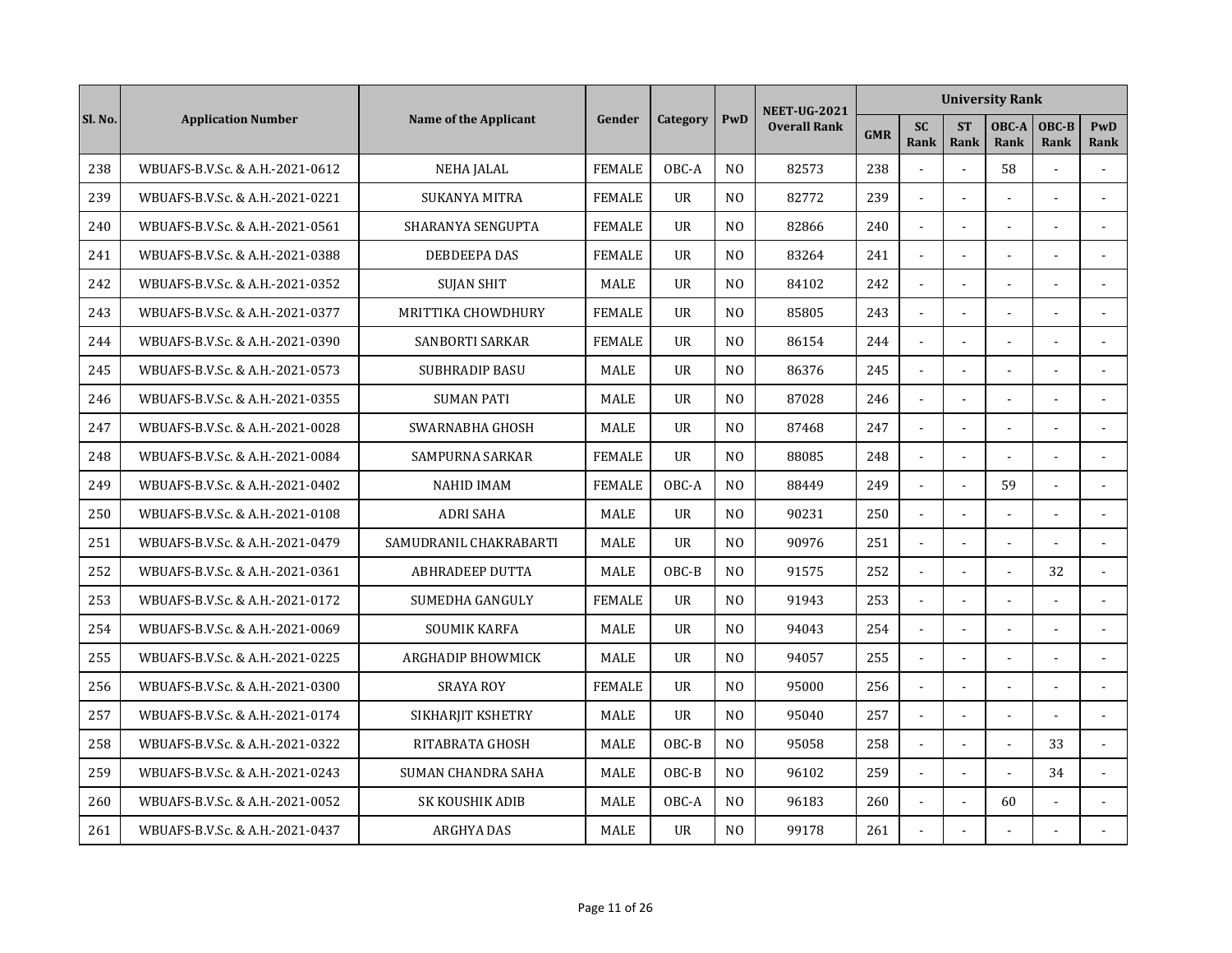|         |                                 |                          |               |                |                | <b>NEET-UG-2021</b> |            |                   |                          | <b>University Rank</b> |                |                |
|---------|---------------------------------|--------------------------|---------------|----------------|----------------|---------------------|------------|-------------------|--------------------------|------------------------|----------------|----------------|
| Sl. No. | <b>Application Number</b>       | Name of the Applicant    | Gender        | Category       | PwD            | <b>Overall Rank</b> | <b>GMR</b> | <b>SC</b><br>Rank | <b>ST</b><br><b>Rank</b> | OBC-A<br>Rank          | OBC-B<br>Rank  | PwD<br>Rank    |
| 262     | WBUAFS-B.V.Sc. & A.H.-2021-0558 | ANUSHRI BARAL            | <b>FEMALE</b> | <b>UR</b>      | N <sub>O</sub> | 100691              | 262        |                   | $\overline{a}$           | $\overline{a}$         |                |                |
| 263     | WBUAFS-B.V.Sc. & A.H.-2021-0508 | <b>MANAMI MANDAL</b>     | <b>FEMALE</b> | <b>UR</b>      | N <sub>O</sub> | 100788              | 263        | $\overline{a}$    | ÷.                       |                        | ÷.             |                |
| 264     | WBUAFS-B.V.Sc. & A.H.-2021-0068 | PRITI MONDAL             | <b>FEMALE</b> | $_{\text{U}R}$ | N <sub>0</sub> | 101430              | 264        |                   |                          |                        |                |                |
| 265     | WBUAFS-B.V.Sc. & A.H.-2021-0157 | <b>DEPAYAN HALDER</b>    | MALE          | OBC-B          | N <sub>O</sub> | 102185              | 265        |                   |                          |                        | 35             |                |
| 266     | WBUAFS-B.V.Sc. & A.H.-2021-0056 | <b>MOITREYEE JOARDAR</b> | <b>FEMALE</b> | <b>UR</b>      | N <sub>O</sub> | 102341              | 266        | $\mathbf{r}$      | $\blacksquare$           |                        |                |                |
| 267     | WBUAFS-B.V.Sc. & A.H.-2021-0215 | <b>AYAN HALDAR</b>       | <b>MALE</b>   | OBC-B          | N <sub>O</sub> | 103109              | 267        | $\mathbf{r}$      | $\sim$                   |                        | 36             | $\sim$         |
| 268     | WBUAFS-B.V.Sc. & A.H.-2021-0536 | <b>SUJAY PAUL</b>        | MALE          | OBC-B          | N <sub>O</sub> | 103802              | 268        | $\blacksquare$    | $\overline{\phantom{a}}$ |                        | 37             |                |
| 269     | WBUAFS-B.V.Sc. & A.H.-2021-0177 | <b>AVIJIT HALDER</b>     | MALE          | SC             | N <sub>0</sub> | 104818              | 269        | 2                 | $\overline{a}$           |                        |                | $\overline{a}$ |
| 270     | WBUAFS-B.V.Sc. & A.H.-2021-0415 | HOYGRIB PRABHU MANDAL    | <b>MALE</b>   | $OBC-B$        | N <sub>0</sub> | 105144              | 270        |                   |                          |                        | 38             |                |
| 271     | WBUAFS-B.V.Sc. & A.H.-2021-0239 | <b>SOUMIK KOLEY</b>      | <b>MALE</b>   | <b>UR</b>      | N <sub>O</sub> | 105794              | 271        |                   |                          |                        |                |                |
| 272     | WBUAFS-B.V.Sc. & A.H.-2021-0178 | MRINAL KANTI DAS         | MALE          | <b>UR</b>      | N <sub>O</sub> | 106375              | 272        | $\sim$            | $\overline{a}$           |                        |                |                |
| 273     | WBUAFS-B.V.Sc. & A.H.-2021-0304 | <b>SUBHANWITA KAR</b>    | <b>FEMALE</b> | <b>UR</b>      | N <sub>O</sub> | 107024              | 273        | L.                | $\overline{a}$           |                        | ÷.             |                |
| 274     | WBUAFS-B.V.Sc. & A.H.-2021-0496 | RAKHI CHAKRABORTY        | <b>FEMALE</b> | <b>UR</b>      | N <sub>0</sub> | 111076              | 274        | $\blacksquare$    | $\sim$                   |                        | $\overline{a}$ |                |
| 275     | WBUAFS-B.V.Sc. & A.H.-2021-0599 | SOUMYADEEP GOSWAMI       | MALE          | <b>UR</b>      | N <sub>O</sub> | 111710              | 275        | $\mathbf{r}$      |                          |                        |                |                |
| 276     | WBUAFS-B.V.Sc. & A.H.-2021-0477 | SUBHAJIT PATRA           | MALE          | UR             | N <sub>O</sub> | 113972              | 276        |                   |                          |                        |                |                |
| 277     | WBUAFS-B.V.Sc. & A.H.-2021-0348 | ANKITA BANERJEE          | <b>FEMALE</b> | $_{\text{U}R}$ | N <sub>O</sub> | 115633              | 277        | $\mathbf{r}$      | $\blacksquare$           |                        |                |                |
| 278     | WBUAFS-B.V.Sc. & A.H.-2021-0123 | <b>AYAN MONDAL</b>       | <b>MALE</b>   | OBC-B          | N <sub>O</sub> | 117858              | 278        | $\sim$            | $\overline{\phantom{a}}$ |                        | 39             |                |
| 279     | WBUAFS-B.V.Sc. & A.H.-2021-0336 | NILABHRA GHOSH           | MALE          | UR             | N <sub>O</sub> | 118163              | 279        | $\omega$          | $\overline{a}$           |                        |                |                |
| 280     | WBUAFS-B.V.Sc. & A.H.-2021-0430 | <b>HEMAJA HALDER</b>     | <b>FEMALE</b> | <b>SC</b>      | N <sub>O</sub> | 118345              | 280        | 3                 | $\overline{a}$           |                        | $\overline{a}$ |                |
| 281     | WBUAFS-B.V.Sc. & A.H.-2021-0551 | <b>SOBHAN HIRA</b>       | MALE          | SC             | N <sub>O</sub> | 119423              | 281        | $\overline{4}$    |                          |                        |                |                |
| 282     | WBUAFS-B.V.Sc. & A.H.-2021-0640 | <b>GOURAB BHADRA</b>     | MALE          | <b>SC</b>      | N <sub>O</sub> | 119471              | 282        | 5                 |                          |                        |                |                |
| 283     | WBUAFS-B.V.Sc. & A.H.-2021-0171 | SHATAVISHA PAL           | <b>FEMALE</b> | <b>UR</b>      | N <sub>O</sub> | 119716              | 283        | $\mathbf{r}$      | $\blacksquare$           |                        |                |                |
| 284     | WBUAFS-B.V.Sc. & A.H.-2021-0293 | <b>SOHINI BISWAS</b>     | <b>FEMALE</b> | OBC-B          | N <sub>O</sub> | 119735              | 284        | $\blacksquare$    | $\blacksquare$           | $\sim$                 | 40             |                |
| 285     | WBUAFS-B.V.Sc. & A.H.-2021-0621 | SRIJIT GHOSH             | MALE          | <b>UR</b>      | N <sub>O</sub> | 119924              | 285        |                   |                          |                        |                |                |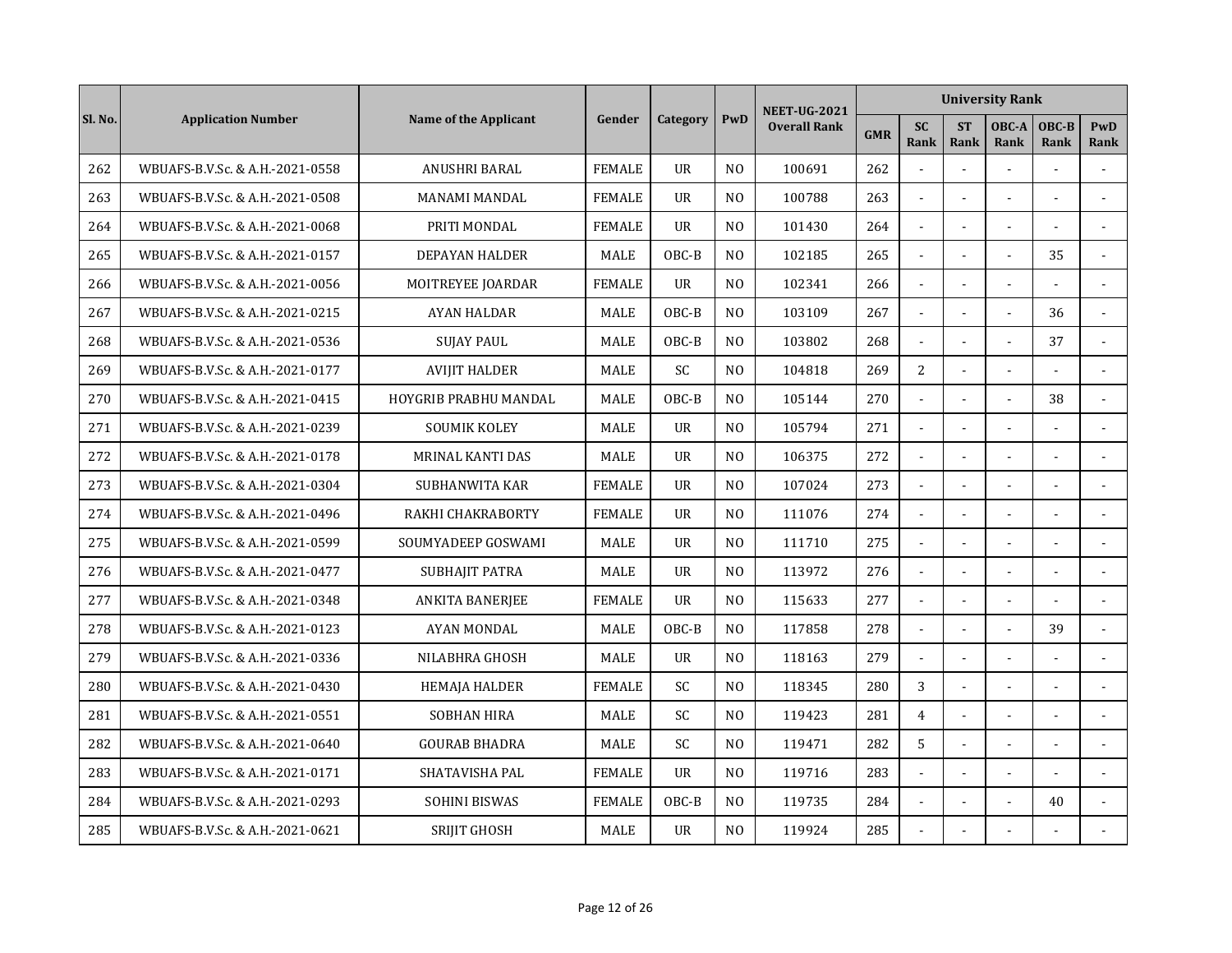|         |                                 |                           |               |                |                | <b>NEET-UG-2021</b> |            |                          |                          | <b>University Rank</b> |                |                |
|---------|---------------------------------|---------------------------|---------------|----------------|----------------|---------------------|------------|--------------------------|--------------------------|------------------------|----------------|----------------|
| Sl. No. | <b>Application Number</b>       | Name of the Applicant     | Gender        | Category       | PwD            | <b>Overall Rank</b> | <b>GMR</b> | <b>SC</b><br><b>Rank</b> | <b>ST</b><br><b>Rank</b> | OBC-A<br>Rank          | OBC-B<br>Rank  | PwD<br>Rank    |
| 286     | WBUAFS-B.V.Sc. & A.H.-2021-0104 | <b>SOURYA BARMAN</b>      | MALE          | SC             | N <sub>O</sub> | 120046              | 286        | 6                        | $\overline{a}$           | $\overline{a}$         |                |                |
| 287     | WBUAFS-B.V.Sc. & A.H.-2021-0501 | TILAK MISTRY              | <b>MALE</b>   | <b>SC</b>      | N <sub>O</sub> | 120456              | 287        | $\overline{7}$           | $\overline{a}$           |                        | ÷.             |                |
| 288     | WBUAFS-B.V.Sc. & A.H.-2021-0096 | MOOKUL PAUL               | <b>MALE</b>   | $_{\text{U}R}$ | N <sub>O</sub> | 120937              | 288        |                          |                          |                        |                |                |
| 289     | WBUAFS-B.V.Sc. & A.H.-2021-0292 | <b>TASDID ANSARI</b>      | <b>MALE</b>   | OBC-A          | N <sub>O</sub> | 123640              | 289        |                          | $\overline{a}$           | 61                     |                |                |
| 290     | WBUAFS-B.V.Sc. & A.H.-2021-0397 | <b>ARATRIKA DAS</b>       | <b>FEMALE</b> | <b>UR</b>      | N <sub>O</sub> | 123660              | 290        | $\blacksquare$           | $\sim$                   | $\sim$                 | ä,             |                |
| 291     | WBUAFS-B.V.Sc. & A.H.-2021-0466 | <b>SUBHRA MONDAL</b>      | <b>MALE</b>   | <b>SC</b>      | N <sub>O</sub> | 123972              | 291        | 8                        | $\sim$                   |                        |                |                |
| 292     | WBUAFS-B.V.Sc. & A.H.-2021-0411 | <b>SHREYA DAS</b>         | <b>FEMALE</b> | <b>UR</b>      | N <sub>0</sub> | 124085              | 292        | $\blacksquare$           | $\overline{\phantom{a}}$ |                        |                |                |
| 293     | WBUAFS-B.V.Sc. & A.H.-2021-0565 | RIDDHIPRATIM GOPE         | MALE          | <b>UR</b>      | N <sub>0</sub> | 124278              | 293        | $\blacksquare$           | $\overline{a}$           |                        |                | $\overline{a}$ |
| 294     | WBUAFS-B.V.Sc. & A.H.-2021-0593 | SNEHA PRAMANICK           | <b>FEMALE</b> | SC.            | N <sub>0</sub> | 124427              | 294        | 9                        |                          |                        |                |                |
| 295     | WBUAFS-B.V.Sc. & A.H.-2021-0106 | <b>ABIR NANDI</b>         | MALE          | $_{\text{U}R}$ | N <sub>O</sub> | 126277              | 295        |                          | $\overline{a}$           |                        |                |                |
| 296     | WBUAFS-B.V.Sc. & A.H.-2021-0531 | SHAILOJA DAS              | <b>FEMALE</b> | <b>SC</b>      | N <sub>O</sub> | 126715              | 296        | 10                       | $\overline{a}$           |                        |                |                |
| 297     | WBUAFS-B.V.Sc. & A.H.-2021-0240 | <b>SHRUTI SRASHTA DAS</b> | <b>FEMALE</b> | <b>UR</b>      | N <sub>O</sub> | 126772              | 297        | L.                       | $\overline{a}$           |                        | ÷.             |                |
| 298     | WBUAFS-B.V.Sc. & A.H.-2021-0448 | SWAGATA MANDAL            | <b>MALE</b>   | <b>SC</b>      | N <sub>O</sub> | 127033              | 298        | 11                       | $\blacksquare$           |                        | $\overline{a}$ |                |
| 299     | WBUAFS-B.V.Sc. & A.H.-2021-0465 | MOULI MANDAL              | <b>FEMALE</b> | SC             | N <sub>O</sub> | 128137              | 299        | 12                       | ä,                       |                        |                |                |
| 300     | WBUAFS-B.V.Sc. & A.H.-2021-0298 | SUBHASISH CHOWDHURY       | MALE          | SC             | N <sub>O</sub> | 128158              | 300        | 13                       |                          |                        |                |                |
| 301     | WBUAFS-B.V.Sc. & A.H.-2021-0206 | <b>ANISHA LYE</b>         | <b>FEMALE</b> | OBC-B          | N <sub>0</sub> | 128478              | 301        | $\overline{a}$           | $\blacksquare$           | $\sim$                 | 41             |                |
| 302     | WBUAFS-B.V.Sc. & A.H.-2021-0250 | <b>RANI DAS</b>           | <b>FEMALE</b> | <b>UR</b>      | N <sub>O</sub> | 128713              | 302        | $\overline{a}$           | $\overline{\phantom{a}}$ |                        |                |                |
| 303     | WBUAFS-B.V.Sc. & A.H.-2021-0384 | <b>KUNAL DAS</b>          | MALE          | UR             | N <sub>O</sub> | 128847              | 303        | $\blacksquare$           | $\overline{a}$           |                        | ä,             |                |
| 304     | WBUAFS-B.V.Sc. & A.H.-2021-0283 | DEBPRIT MANDAL            | MALE          | SC             | N <sub>O</sub> | 129262              | 304        | 14                       | $\overline{a}$           |                        | $\overline{a}$ |                |
| 305     | WBUAFS-B.V.Sc. & A.H.-2021-0583 | PROSENJIT CHOWDHURY       | <b>MALE</b>   | SC             | N <sub>O</sub> | 129560              | 305        | 15                       | $\overline{a}$           |                        |                |                |
| 306     | WBUAFS-B.V.Sc. & A.H.-2021-0410 | <b>SAYAN SARKAR</b>       | MALE          | <b>SC</b>      | N <sub>O</sub> | 130009              | 306        | 16                       | $\overline{a}$           |                        |                |                |
| 307     | WBUAFS-B.V.Sc. & A.H.-2021-0483 | PRAJWALIKA BASNET         | <b>FEMALE</b> | <b>UR</b>      | N <sub>O</sub> | 130368              | 307        | $\blacksquare$           | $\blacksquare$           |                        |                |                |
| 308     | WBUAFS-B.V.Sc. & A.H.-2021-0301 | <b>JUNED AHMED</b>        | MALE          | <b>UR</b>      | N <sub>O</sub> | 131110              | 308        | $\blacksquare$           | $\blacksquare$           |                        |                |                |
| 309     | WBUAFS-B.V.Sc. & A.H.-2021-0337 | PABITRA MANDAL            | MALE          | SC             | N <sub>O</sub> | 131910              | 309        | 17                       |                          |                        |                |                |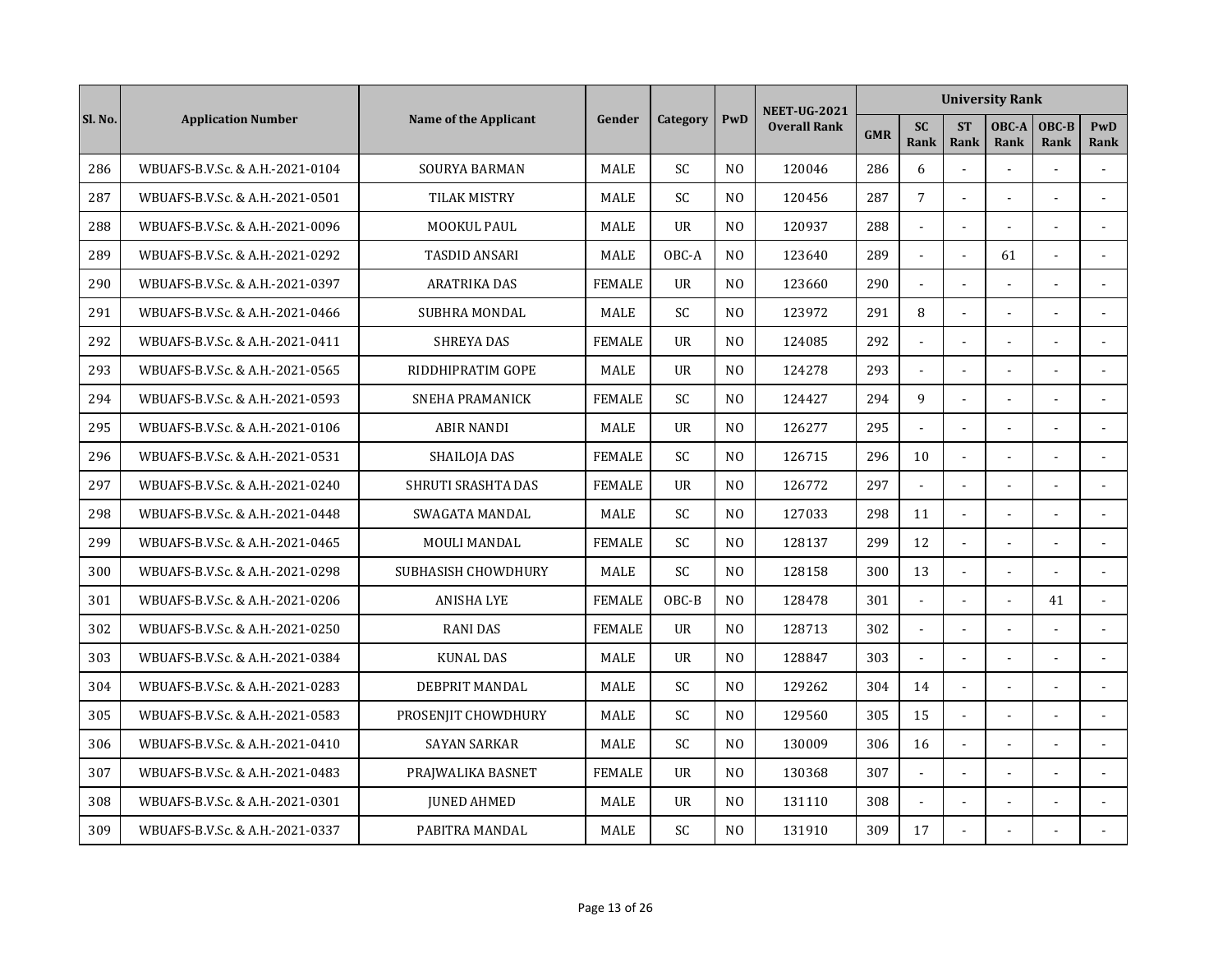|         |                                 |                              |               |           |                | <b>NEET-UG-2021</b> |            |                          |                          | <b>University Rank</b> |               |                    |
|---------|---------------------------------|------------------------------|---------------|-----------|----------------|---------------------|------------|--------------------------|--------------------------|------------------------|---------------|--------------------|
| Sl. No. | <b>Application Number</b>       | <b>Name of the Applicant</b> | Gender        | Category  | PwD            | <b>Overall Rank</b> | <b>GMR</b> | <b>SC</b><br><b>Rank</b> | <b>ST</b><br><b>Rank</b> | OBC-A<br>Rank          | OBC-B<br>Rank | <b>PwD</b><br>Rank |
| 310     | WBUAFS-B.V.Sc. & A.H.-2021-0481 | <b>GOURAB SARKAR</b>         | <b>MALE</b>   | <b>SC</b> | N <sub>O</sub> | 132417              | 310        | 18                       | $\tilde{\phantom{a}}$    |                        |               |                    |
| 311     | WBUAFS-B.V.Sc. & A.H.-2021-0149 | <b>SUSMITA BAIN</b>          | <b>FEMALE</b> | <b>SC</b> | N <sub>O</sub> | 133116              | 311        | 19                       | $\tilde{\phantom{a}}$    |                        | L,            |                    |
| 312     | WBUAFS-B.V.Sc. & A.H.-2021-0015 | SRINJOY CHATTERJEE           | MALE          | <b>UR</b> | N <sub>O</sub> | 134225              | 312        | $\mathbf{r}$             | $\overline{a}$           |                        |               | $\sim$             |
| 313     | WBUAFS-B.V.Sc. & A.H.-2021-0575 | <b>TOTAN SAHA</b>            | MALE          | <b>SC</b> | N <sub>O</sub> | 135135              | 313        | 20                       |                          |                        |               |                    |
| 314     | WBUAFS-B.V.Sc. & A.H.-2021-0582 | SAROJIT KANTI MANDAL         | <b>MALE</b>   | SC.       | N <sub>0</sub> | 135171              | 314        | 21                       | $\sim$                   |                        |               |                    |
| 315     | WBUAFS-B.V.Sc. & A.H.-2021-0228 | PIYALI MONDAL                | <b>FEMALE</b> | SC        | N <sub>O</sub> | 135385              | 315        | 22                       | $\sim$                   |                        | ÷,            |                    |
| 316     | WBUAFS-B.V.Sc. & A.H.-2021-0435 | SAYANDIP JANA                | MALE          | <b>UR</b> | N <sub>O</sub> | 135958              | 316        | $\mathbf{r}$             | $\overline{a}$           |                        |               |                    |
| 317     | WBUAFS-B.V.Sc. & A.H.-2021-0414 | <b>RAKHI BISWAS</b>          | <b>FEMALE</b> | <b>SC</b> | N <sub>O</sub> | 136601              | 317        | 23                       | $\overline{a}$           |                        | ÷.            | $\overline{a}$     |
| 318     | WBUAFS-B.V.Sc. & A.H.-2021-0248 | <b>ABHISHEK BISWAS</b>       | MALE          | <b>SC</b> | N <sub>O</sub> | 136615              | 318        | 24                       | $\blacksquare$           |                        |               |                    |
| 319     | WBUAFS-B.V.Sc. & A.H.-2021-0321 | SAIBAL MANDAL                | MALE          | SC        | N <sub>O</sub> | 136770              | 319        | 25                       |                          |                        |               |                    |
| 320     | WBUAFS-B.V.Sc. & A.H.-2021-0392 | DEBOLINA MONDAL              | <b>FEMALE</b> | SC        | N <sub>O</sub> | 137574              | 320        | 26                       | $\overline{a}$           |                        |               | ÷.                 |
| 321     | WBUAFS-B.V.Sc. & A.H.-2021-0360 | <b>NAYAN GHOSH</b>           | <b>MALE</b>   | $OBC-B$   | N <sub>0</sub> | 137713              | 321        | $\overline{a}$           | $\overline{\phantom{a}}$ | $\sim$                 | 42            | $\sim$             |
| 322     | WBUAFS-B.V.Sc. & A.H.-2021-0280 | PINAKI SAHA                  | <b>MALE</b>   | SC        | N <sub>0</sub> | 138504              | 322        | 27                       | $\sim$                   |                        |               |                    |
| 323     | WBUAFS-B.V.Sc. & A.H.-2021-0619 | <b>JISHAN HOSSAIN</b>        | MALE          | OBC-A     | N <sub>O</sub> | 139766              | 323        | $\sim$                   | $\overline{a}$           | 62                     |               | ÷.                 |
| 324     | WBUAFS-B.V.Sc. & A.H.-2021-0146 | <b>AMELIA BHOWMICK</b>       | <b>FEMALE</b> | <b>UR</b> | N <sub>O</sub> | 139899              | 324        |                          |                          |                        |               |                    |
| 325     | WBUAFS-B.V.Sc. & A.H.-2021-0624 | SHAMAYITA MONDAL             | <b>FEMALE</b> | SC        | N <sub>0</sub> | 140146              | 325        | 28                       | $\blacksquare$           |                        |               |                    |
| 326     | WBUAFS-B.V.Sc. & A.H.-2021-0114 | <b>RITAM BISWAS</b>          | <b>MALE</b>   | SC        | N <sub>O</sub> | 140861              | 326        | 29                       | $\overline{\phantom{a}}$ |                        |               |                    |
| 327     | WBUAFS-B.V.Sc. & A.H.-2021-0266 | <b>MAITRI JANA</b>           | <b>FEMALE</b> | <b>SC</b> | N <sub>O</sub> | 140871              | 327        | 30                       | $\overline{\phantom{a}}$ |                        |               |                    |
| 328     | WBUAFS-B.V.Sc. & A.H.-2021-0282 | <b>SUCHETA ROY</b>           | <b>FEMALE</b> | SC.       | N <sub>O</sub> | 144667              | 328        | 31                       | $\sim$                   |                        | ÷.            |                    |
| 329     | WBUAFS-B.V.Sc. & A.H.-2021-0026 | <b>SUDIP KUMAR NASKAR</b>    | <b>MALE</b>   | SC        | N <sub>O</sub> | 145287              | 329        | 32                       | $\sim$                   |                        |               |                    |
| 330     | WBUAFS-B.V.Sc. & A.H.-2021-0625 | <b>ANISH GOLDER</b>          | MALE          | <b>SC</b> | N <sub>O</sub> | 145623              | 330        | 33                       | $\overline{a}$           |                        |               |                    |
| 331     | WBUAFS-B.V.Sc. & A.H.-2021-0329 | YUSUF AL FAROOQUE AHMED      | <b>MALE</b>   | <b>UR</b> | N <sub>O</sub> | 145663              | 331        | L.                       | $\overline{a}$           |                        |               |                    |
| 332     | WBUAFS-B.V.Sc. & A.H.-2021-0318 | SHUBHADEEP PURKAIT           | <b>MALE</b>   | <b>SC</b> | N <sub>O</sub> | 145931              | 332        | 34                       | $\blacksquare$           |                        |               |                    |
| 333     | WBUAFS-B.V.Sc. & A.H.-2021-0319 | <b>SOHINI HALDER</b>         | <b>FEMALE</b> | SC        | N <sub>O</sub> | 146908              | 333        | 35                       |                          |                        |               |                    |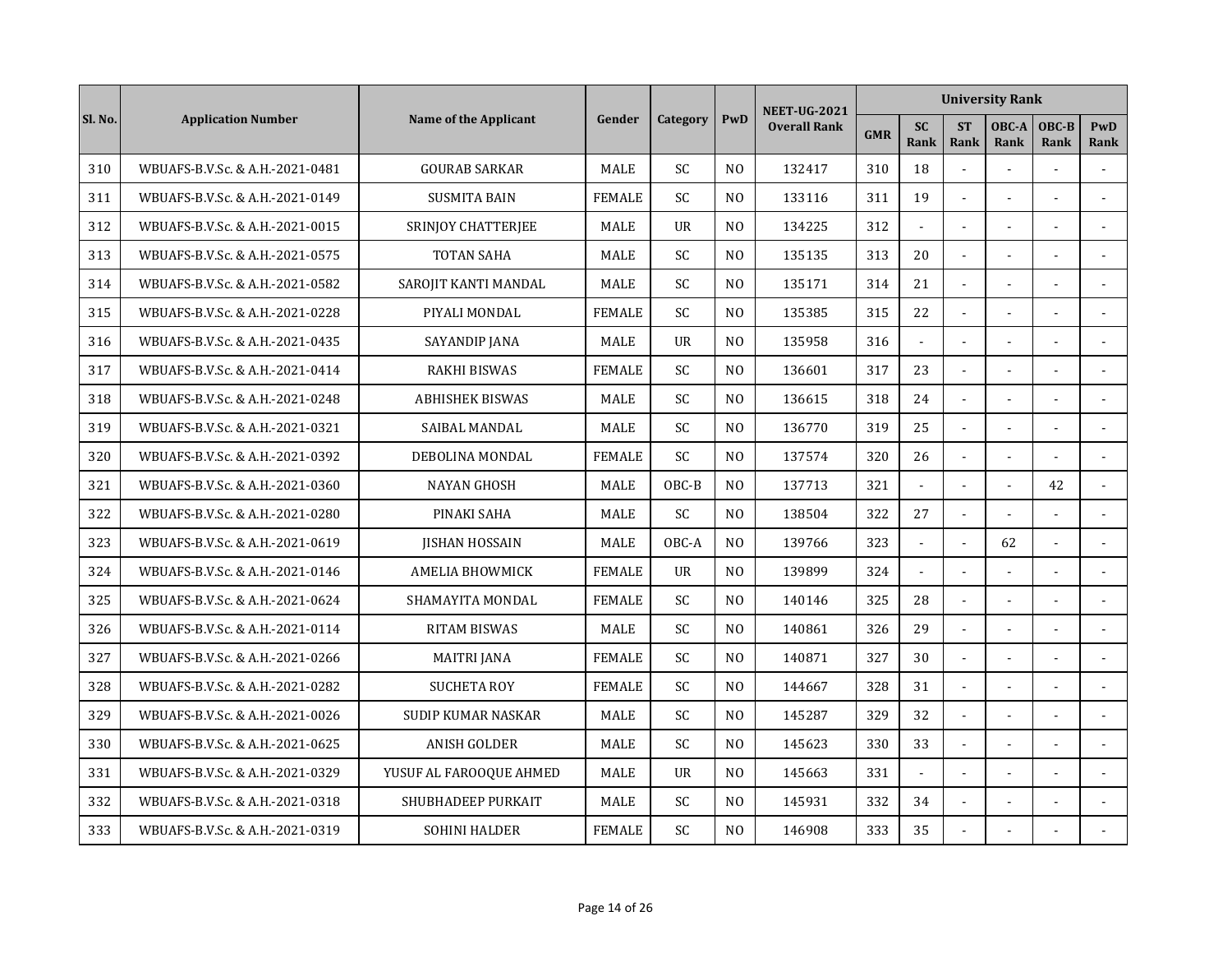|         |                                 |                        |               |                |                | <b>NEET-UG-2021</b> |            |                          |                          | <b>University Rank</b> |                      |                |
|---------|---------------------------------|------------------------|---------------|----------------|----------------|---------------------|------------|--------------------------|--------------------------|------------------------|----------------------|----------------|
| Sl. No. | <b>Application Number</b>       | Name of the Applicant  | Gender        | Category       | PwD            | <b>Overall Rank</b> | <b>GMR</b> | <b>SC</b><br><b>Rank</b> | <b>ST</b><br><b>Rank</b> | OBC-A<br>Rank          | OBC-B<br><b>Rank</b> | PwD<br>Rank    |
| 334     | WBUAFS-B.V.Sc. & A.H.-2021-0126 | MEGHA KARMAKAR         | <b>FEMALE</b> | <b>UR</b>      | N <sub>O</sub> | 148944              | 334        |                          | $\overline{a}$           | $\overline{a}$         |                      |                |
| 335     | WBUAFS-B.V.Sc. & A.H.-2021-0188 | <b>SOUMITA DAS</b>     | <b>FEMALE</b> | <b>UR</b>      | N <sub>O</sub> | 149029              | 335        | $\sim$                   | ÷.                       |                        |                      |                |
| 336     | WBUAFS-B.V.Sc. & A.H.-2021-0194 | <b>ANIKET PAUL</b>     | <b>MALE</b>   | OBC-B          | N <sub>O</sub> | 149083              | 336        |                          |                          |                        | 43                   |                |
| 337     | WBUAFS-B.V.Sc. & A.H.-2021-0380 | ARUNANGSHU ROY         | <b>MALE</b>   | <b>SC</b>      | N <sub>O</sub> | 149630              | 337        | 36                       | $\overline{a}$           |                        |                      |                |
| 338     | WBUAFS-B.V.Sc. & A.H.-2021-0323 | SUBHAJIT SAHA          | MALE          | SC             | N <sub>O</sub> | 149973              | 338        | 37                       | $\sim$                   |                        | ä,                   |                |
| 339     | WBUAFS-B.V.Sc. & A.H.-2021-0054 | <b>ANUPAM TANTI</b>    | MALE          | <b>SC</b>      | N <sub>O</sub> | 150331              | 339        | 38                       | $\tilde{\phantom{a}}$    |                        |                      |                |
| 340     | WBUAFS-B.V.Sc. & A.H.-2021-0431 | ANKITA SAHANA          | <b>FEMALE</b> | SC             | N <sub>0</sub> | 150591              | 340        | 39                       | $\blacksquare$           |                        |                      |                |
| 341     | WBUAFS-B.V.Sc. & A.H.-2021-0152 | OINDRILA GAYEN         | <b>FEMALE</b> | SC             | N <sub>0</sub> | 150739              | 341        | 40                       | $\overline{a}$           |                        |                      | $\overline{a}$ |
| 342     | WBUAFS-B.V.Sc. & A.H.-2021-0389 | <b>AYAN HALDER</b>     | <b>MALE</b>   | SC.            | N <sub>0</sub> | 151310              | 342        | 41                       | $\overline{a}$           |                        |                      |                |
| 343     | WBUAFS-B.V.Sc. & A.H.-2021-0072 | <b>SOURISH THAKUR</b>  | MALE          | $_{\text{U}R}$ | N <sub>O</sub> | 152152              | 343        |                          | $\overline{a}$           |                        |                      |                |
| 344     | WBUAFS-B.V.Sc. & A.H.-2021-0218 | <b>CHAYAN DAS</b>      | MALE          | <b>UR</b>      | N <sub>O</sub> | 152621              | 344        | ä,                       | $\overline{a}$           |                        |                      |                |
| 345     | WBUAFS-B.V.Sc. & A.H.-2021-0185 | WRICK CHOWDHURY        | <b>MALE</b>   | OBC-B          | N <sub>O</sub> | 152625              | 345        | L.                       | $\overline{a}$           | $\overline{a}$         | 44                   |                |
| 346     | WBUAFS-B.V.Sc. & A.H.-2021-0472 | NILANJAN BARMAN        | <b>MALE</b>   | <b>SC</b>      | N <sub>O</sub> | 152695              | 346        | 42                       | $\blacksquare$           |                        |                      |                |
| 347     | WBUAFS-B.V.Sc. & A.H.-2021-0214 | <b>IEWEL MALLICK</b>   | MALE          | SC             | N <sub>O</sub> | 152786              | 347        | 43                       | $\blacksquare$           |                        |                      | $\sim$         |
| 348     | WBUAFS-B.V.Sc. & A.H.-2021-0494 | <b>FARHAN MASUD</b>    | MALE          | OBC-A          | N <sub>O</sub> | 155096              | 348        |                          |                          | 63                     |                      |                |
| 349     | WBUAFS-B.V.Sc. & A.H.-2021-0112 | UTTAM RUHIDAS          | <b>MALE</b>   | SC             | N <sub>O</sub> | 156324              | 349        | 44                       | $\sim$                   | $\sim$                 | ä,                   |                |
| 350     | WBUAFS-B.V.Sc. & A.H.-2021-0207 | <b>ANIRJIT BISWAS</b>  | <b>MALE</b>   | SC             | N <sub>O</sub> | 157171              | 350        | 45                       | $\overline{\phantom{a}}$ |                        | $\overline{a}$       |                |
| 351     | WBUAFS-B.V.Sc. & A.H.-2021-0633 | SHEHENAZ ISLAM         | <b>FEMALE</b> | OBC-A          | N <sub>O</sub> | 157847              | 351        | $\blacksquare$           | $\overline{a}$           | 64                     |                      |                |
| 352     | WBUAFS-B.V.Sc. & A.H.-2021-0037 | <b>AISHASHREE GIRI</b> | <b>FEMALE</b> | OBC-B          | N <sub>O</sub> | 158468              | 352        | $\overline{a}$           | $\overline{a}$           |                        | 45                   |                |
| 353     | WBUAFS-B.V.Sc. & A.H.-2021-0330 | TATHAGATA MANDAL       | MALE          | SC             | N <sub>O</sub> | 158925              | 353        | 46                       |                          |                        |                      |                |
| 354     | WBUAFS-B.V.Sc. & A.H.-2021-0495 | ARKAPRIYA SINHA        | <b>FEMALE</b> | <b>UR</b>      | N <sub>O</sub> | 159359              | 354        |                          | $\overline{a}$           |                        |                      |                |
| 355     | WBUAFS-B.V.Sc. & A.H.-2021-0272 | <b>BARNITA BALA</b>    | <b>FEMALE</b> | SC             | N <sub>O</sub> | 160860              | 355        | 47                       | $\blacksquare$           |                        |                      |                |
| 356     | WBUAFS-B.V.Sc. & A.H.-2021-0401 | NILANJAN MANI          | MALE          | <b>SC</b>      | N <sub>O</sub> | 161070              | 356        | 48                       | $\blacksquare$           |                        |                      |                |
| 357     | WBUAFS-B.V.Sc. & A.H.-2021-0205 | ARPITA SAHA            | <b>FEMALE</b> | SC             | N <sub>O</sub> | 161118              | 357        | 49                       |                          |                        |                      |                |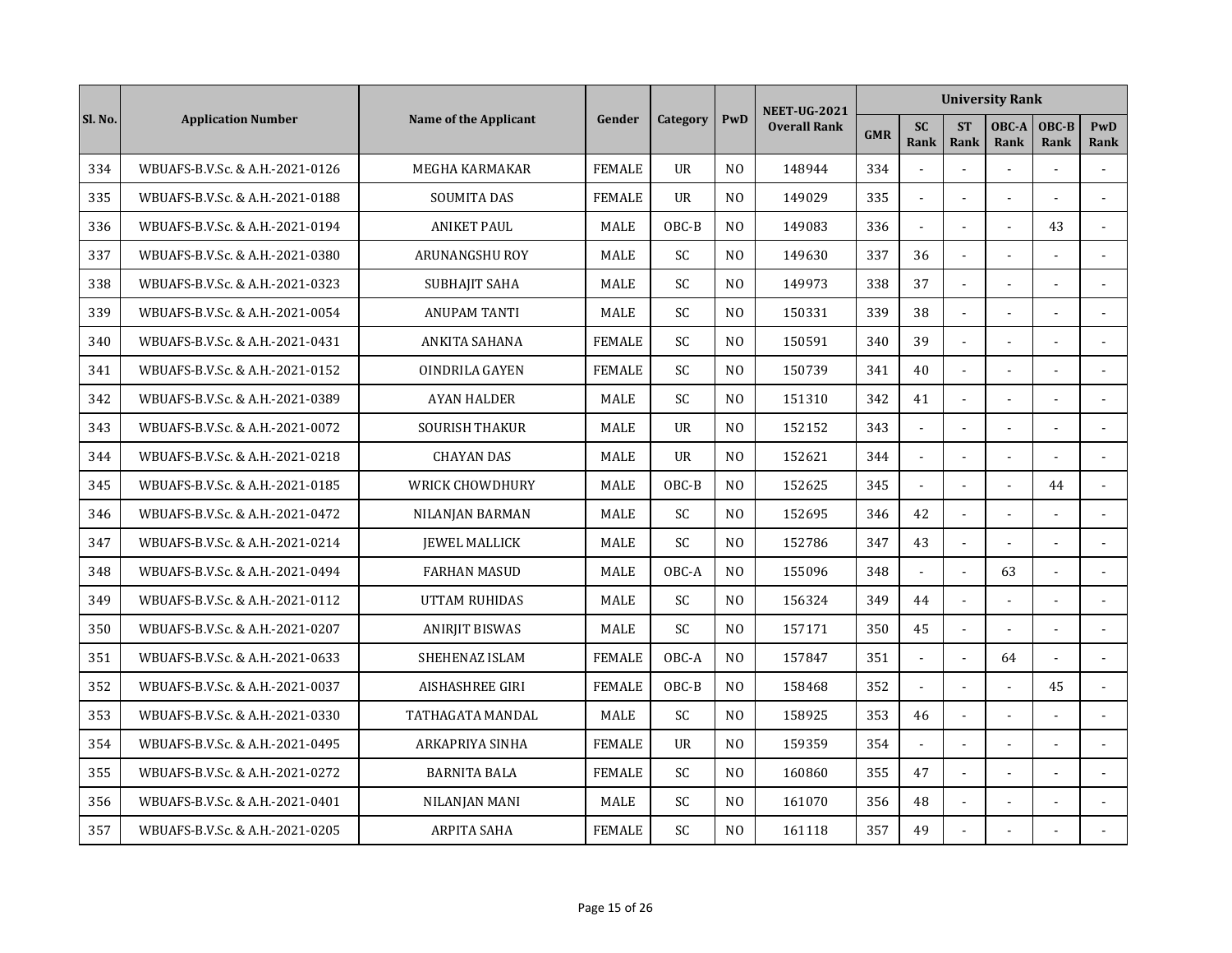|         |                                 |                          |               |                |                | <b>NEET-UG-2021</b> |            |                          |                          | <b>University Rank</b> |                      |                |
|---------|---------------------------------|--------------------------|---------------|----------------|----------------|---------------------|------------|--------------------------|--------------------------|------------------------|----------------------|----------------|
| Sl. No. | <b>Application Number</b>       | Name of the Applicant    | Gender        | Category       | PwD            | <b>Overall Rank</b> | <b>GMR</b> | <b>SC</b><br><b>Rank</b> | <b>ST</b><br><b>Rank</b> | OBC-A<br>Rank          | OBC-B<br><b>Rank</b> | PwD<br>Rank    |
| 358     | WBUAFS-B.V.Sc. & A.H.-2021-0229 | <b>SAYAN PAL</b>         | MALE          | OBC-B          | N <sub>O</sub> | 161467              | 358        |                          | $\overline{a}$           | $\overline{a}$         | 46                   |                |
| 359     | WBUAFS-B.V.Sc. & A.H.-2021-0618 | <b>SAYAN SANPUI</b>      | <b>MALE</b>   | <b>SC</b>      | N <sub>O</sub> | 161718              | 359        | 50                       | $\overline{a}$           |                        |                      |                |
| 360     | WBUAFS-B.V.Sc. & A.H.-2021-0154 | <b>ANANTA MAHALDAR</b>   | <b>MALE</b>   | <b>SC</b>      | N <sub>0</sub> | 162575              | 360        | 51                       | $\blacksquare$           |                        |                      |                |
| 361     | WBUAFS-B.V.Sc. & A.H.-2021-0155 | ADITYA BACHHAR           | MALE          | <b>SC</b>      | N <sub>O</sub> | 163680              | 361        | 52                       | ä,                       |                        |                      |                |
| 362     | WBUAFS-B.V.Sc. & A.H.-2021-0532 | <b>SUVAJIT MONDAL</b>    | MALE          | SC             | N <sub>O</sub> | 164255              | 362        | 53                       | ä,                       |                        | ä,                   |                |
| 363     | WBUAFS-B.V.Sc. & A.H.-2021-0409 | <b>JOY MONDAL</b>        | MALE          | <b>SC</b>      | N <sub>O</sub> | 164538              | 363        | 54                       | $\blacksquare$           |                        |                      |                |
| 364     | WBUAFS-B.V.Sc. & A.H.-2021-0334 | <b>SOURABH ROY</b>       | MALE          | SC             | N <sub>0</sub> | 165092              | 364        | 55                       | $\overline{\phantom{a}}$ |                        |                      |                |
| 365     | WBUAFS-B.V.Sc. & A.H.-2021-0592 | ARUNIMA MONDAL           | <b>FEMALE</b> | SC             | N <sub>0</sub> | 165105              | 365        | 56                       | $\overline{a}$           |                        |                      | $\overline{a}$ |
| 366     | WBUAFS-B.V.Sc. & A.H.-2021-0196 | <b>GARGI BISWAS</b>      | <b>FEMALE</b> | SC.            | N <sub>0</sub> | 165627              | 366        | 57                       | $\overline{a}$           |                        |                      |                |
| 367     | WBUAFS-B.V.Sc. & A.H.-2021-0086 | ARITRA KUMAR JANA        | MALE          | $_{\text{U}R}$ | N <sub>O</sub> | 166010              | 367        |                          | $\overline{a}$           |                        |                      |                |
| 368     | WBUAFS-B.V.Sc. & A.H.-2021-0521 | <b>MONIKA BISWAS</b>     | <b>FEMALE</b> | <b>SC</b>      | N <sub>O</sub> | 166912              | 368        | 58                       | $\overline{\phantom{a}}$ |                        |                      |                |
| 369     | WBUAFS-B.V.Sc. & A.H.-2021-0467 | <b>SUBHADIP MONDAL</b>   | <b>MALE</b>   | <b>SC</b>      | N <sub>O</sub> | 166970              | 369        | 59                       | $\Box$                   |                        | ÷.                   |                |
| 370     | WBUAFS-B.V.Sc. & A.H.-2021-0045 | <b>SAYAN SAHA</b>        | <b>MALE</b>   | <b>SC</b>      | N <sub>O</sub> | 168285              | 370        | 60                       | $\tilde{\phantom{a}}$    |                        | $\overline{a}$       |                |
| 371     | WBUAFS-B.V.Sc. & A.H.-2021-0067 | PRITAM TALUKDAR          | MALE          | SC             | N <sub>O</sub> | 169339              | 371        | 61                       | ä,                       |                        |                      |                |
| 372     | WBUAFS-B.V.Sc. & A.H.-2021-0136 | PRANJAL KUMAR MONDAL     | MALE          | SC             | N <sub>O</sub> | 169806              | 372        | 62                       |                          |                        |                      |                |
| 373     | WBUAFS-B.V.Sc. & A.H.-2021-0142 | SWARALIPI CHOUDHURY      | <b>FEMALE</b> | <b>UR</b>      | N <sub>O</sub> | 169969              | 373        | $\sim$                   | $\blacksquare$           |                        |                      |                |
| 374     | WBUAFS-B.V.Sc. & A.H.-2021-0184 | <b>TAPAS BARMAN</b>      | <b>MALE</b>   | SC             | N <sub>O</sub> | 170902              | 374        | 63                       | $\overline{\phantom{a}}$ |                        |                      |                |
| 375     | WBUAFS-B.V.Sc. & A.H.-2021-0296 | RAJDEEP PODDAR           | MALE          | OBC-B          | N <sub>O</sub> | 171018              | 375        | $\blacksquare$           | $\overline{\phantom{a}}$ | $\overline{a}$         | 47                   |                |
| 376     | WBUAFS-B.V.Sc. & A.H.-2021-0255 | SOUMOJEET SARKAR         | MALE          | SC             | N <sub>O</sub> | 171282              | 376        | 64                       | $\sim$                   |                        |                      |                |
| 377     | WBUAFS-B.V.Sc. & A.H.-2021-0048 | <b>SUBRA DAS</b>         | MALE          | SC             | N <sub>O</sub> | 171861              | 377        | 65                       |                          |                        |                      |                |
| 378     | WBUAFS-B.V.Sc. & A.H.-2021-0279 | AMITRAJIT MANNA          | MALE          | <b>UR</b>      | N <sub>O</sub> | 172735              | 378        |                          | $\overline{a}$           |                        |                      |                |
| 379     | WBUAFS-B.V.Sc. & A.H.-2021-0566 | <b>KISHORE KUMAR ROY</b> | <b>MALE</b>   | SC             | N <sub>O</sub> | 173046              | 379        | 66                       | $\blacksquare$           |                        |                      |                |
| 380     | WBUAFS-B.V.Sc. & A.H.-2021-0586 | <b>ASHIM MONDAL</b>      | <b>MALE</b>   | <b>SC</b>      | N <sub>O</sub> | 173165              | 380        | 67                       | $\blacksquare$           |                        |                      |                |
| 381     | WBUAFS-B.V.Sc. & A.H.-2021-0181 | PRITAM PAIK              | MALE          | SC             | N <sub>O</sub> | 173718              | 381        | 68                       |                          |                        |                      |                |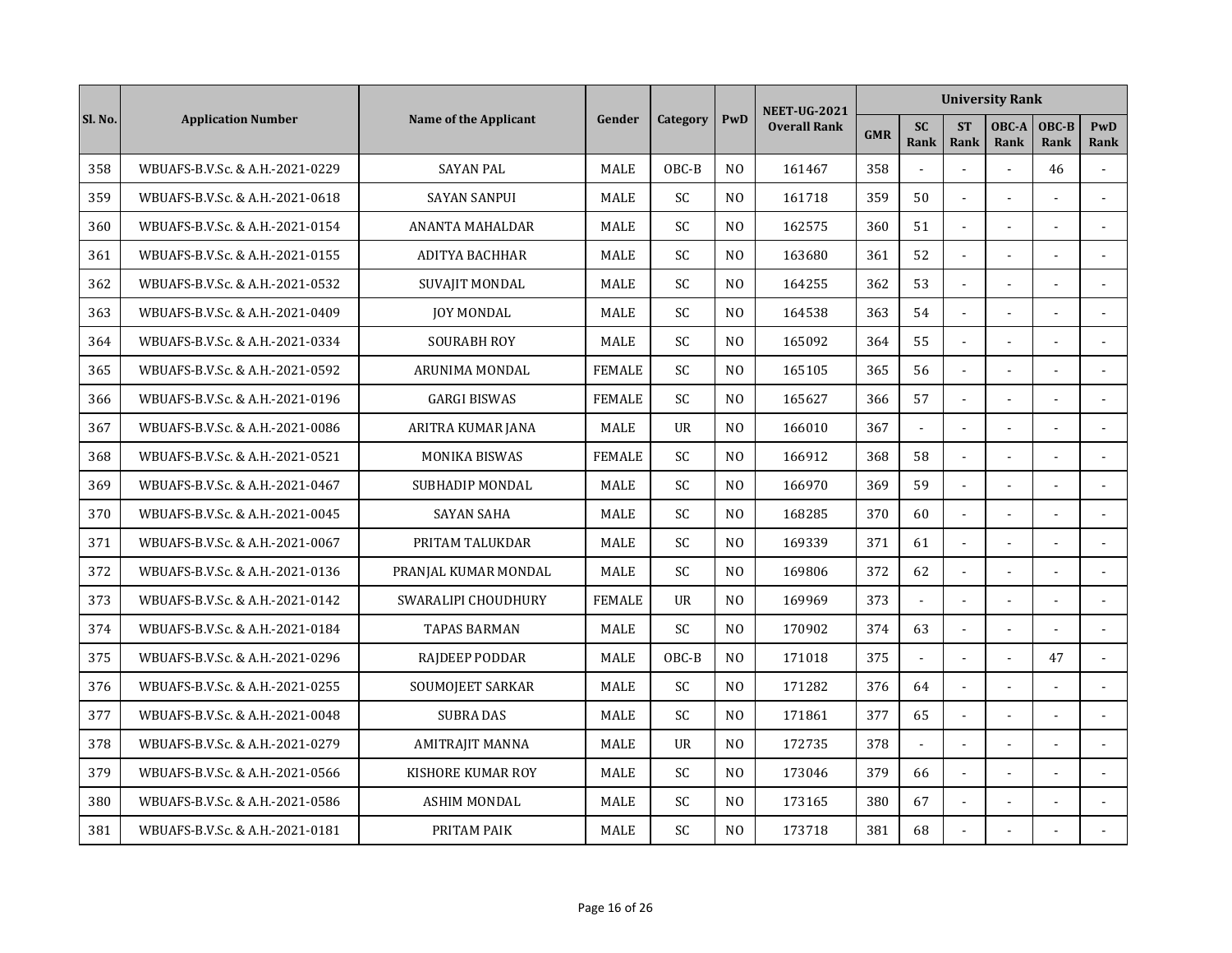|         |                                 |                           |               |                |                | <b>NEET-UG-2021</b> |            |                   |                          | <b>University Rank</b> |                |                |
|---------|---------------------------------|---------------------------|---------------|----------------|----------------|---------------------|------------|-------------------|--------------------------|------------------------|----------------|----------------|
| Sl. No. | <b>Application Number</b>       | Name of the Applicant     | Gender        | Category       | PwD            | <b>Overall Rank</b> | <b>GMR</b> | <b>SC</b><br>Rank | <b>ST</b><br><b>Rank</b> | OBC-A<br>Rank          | OBC-B<br>Rank  | PwD<br>Rank    |
| 382     | WBUAFS-B.V.Sc. & A.H.-2021-0471 | MOUSUMI MONDAL            | <b>FEMALE</b> | SC             | N <sub>O</sub> | 174348              | 382        | 69                | $\overline{a}$           | $\overline{a}$         |                |                |
| 383     | WBUAFS-B.V.Sc. & A.H.-2021-0288 | ANNESHYA DAS              | <b>FEMALE</b> | <b>SC</b>      | N <sub>O</sub> | 174652              | 383        | 70                | $\sim$                   |                        | ÷.             |                |
| 384     | WBUAFS-B.V.Sc. & A.H.-2021-0587 | SIDDHANTA HALDER          | <b>MALE</b>   | SC             | N <sub>O</sub> | 175720              | 384        | 71                | $\overline{a}$           |                        |                | $\sim$         |
| 385     | WBUAFS-B.V.Sc. & A.H.-2021-0089 | TRISHA MANDAL             | <b>FEMALE</b> | <b>SC</b>      | N <sub>O</sub> | 175875              | 385        | 72                | $\overline{a}$           |                        |                |                |
| 386     | WBUAFS-B.V.Sc. & A.H.-2021-0209 | <b>AGNIDIPTA ROY</b>      | <b>FEMALE</b> | SC             | N <sub>O</sub> | 176509              | 386        | 73                | $\overline{a}$           | $\sim$                 | ÷.             |                |
| 387     | WBUAFS-B.V.Sc. & A.H.-2021-0343 | <b>DEBADRITA BISHAYEE</b> | <b>FEMALE</b> | <b>UR</b>      | N <sub>O</sub> | 177138              | 387        | $\blacksquare$    | $\blacksquare$           |                        |                |                |
| 388     | WBUAFS-B.V.Sc. & A.H.-2021-0208 | MITA SARKAR               | <b>FEMALE</b> | SC             | N <sub>O</sub> | 178178              | 388        | 74                | $\overline{\phantom{a}}$ |                        |                |                |
| 389     | WBUAFS-B.V.Sc. & A.H.-2021-0079 | <b>ANIRBAN ROY</b>        | MALE          | SC             | N <sub>O</sub> | 178377              | 389        | 75                | $\overline{a}$           |                        |                |                |
| 390     | WBUAFS-B.V.Sc. & A.H.-2021-0381 | <b>DEBARYA DAS</b>        | MALE          | <b>SC</b>      | N <sub>O</sub> | 178580              | 390        | 76                | $\overline{a}$           |                        |                |                |
| 391     | WBUAFS-B.V.Sc. & A.H.-2021-0475 | <b>INDRAJIT GOSWAMI</b>   | <b>MALE</b>   | $_{\text{U}R}$ | N <sub>O</sub> | 178703              | 391        |                   |                          |                        |                |                |
| 392     | WBUAFS-B.V.Sc. & A.H.-2021-0238 | TATHAGATA CHAUDHURI       | MALE          | SC             | N <sub>O</sub> | 180850              | 392        | 77                | $\sim$                   |                        |                | $\sim$         |
| 393     | WBUAFS-B.V.Sc. & A.H.-2021-0046 | <b>DIPA SARKAR</b>        | <b>FEMALE</b> | SC.            | N <sub>0</sub> | 181935              | 393        | 78                | $\sim$                   |                        |                |                |
| 394     | WBUAFS-B.V.Sc. & A.H.-2021-0608 | <b>LABANI KIRTANIA</b>    | <b>FEMALE</b> | <b>SC</b>      | N <sub>0</sub> | 182925              | 394        | 79                | $\overline{\phantom{a}}$ | $\overline{a}$         | $\overline{a}$ | $\overline{a}$ |
| 395     | WBUAFS-B.V.Sc. & A.H.-2021-0143 | <b>AVIRUP DEY</b>         | MALE          | $_{\text{U}R}$ | N <sub>0</sub> | 183465              | 395        | $\blacksquare$    | $\overline{a}$           |                        |                |                |
| 396     | WBUAFS-B.V.Sc. & A.H.-2021-0016 | PRANJALI SAHA             | <b>FEMALE</b> | <b>UR</b>      | N <sub>O</sub> | 184853              | 396        | $\overline{a}$    |                          |                        |                |                |
| 397     | WBUAFS-B.V.Sc. & A.H.-2021-0474 | <b>SHREYA SHEE</b>        | <b>FEMALE</b> | <b>UR</b>      | N <sub>O</sub> | 185637              | 397        |                   |                          |                        |                |                |
| 398     | WBUAFS-B.V.Sc. & A.H.-2021-0544 | <b>SOURADEEP DAS</b>      | MALE          | SC             | N <sub>O</sub> | 187359              | 398        | 80                | $\overline{a}$           |                        |                |                |
| 399     | WBUAFS-B.V.Sc. & A.H.-2021-0529 | <b>SOUVIK SARKAR</b>      | <b>MALE</b>   | <b>SC</b>      | N <sub>O</sub> | 187384              | 399        | 81                | $\sim$                   |                        | ÷.             |                |
| 400     | WBUAFS-B.V.Sc. & A.H.-2021-0468 | SOUGATA DAS               | <b>MALE</b>   | <b>SC</b>      | N <sub>0</sub> | 187524              | 400        | 82                | $\tilde{\phantom{a}}$    |                        | $\overline{a}$ |                |
| 401     | WBUAFS-B.V.Sc. & A.H.-2021-0117 | <b>ARINDAM ROY</b>        | MALE          | SC             | N <sub>O</sub> | 188486              | 401        | 83                | ä,                       |                        |                | $\sim$         |
| 402     | WBUAFS-B.V.Sc. & A.H.-2021-0070 | <b>KUNTAL DAS</b>         | MALE          | <b>UR</b>      | N <sub>O</sub> | 189913              | 402        |                   |                          |                        |                |                |
| 403     | WBUAFS-B.V.Sc. & A.H.-2021-0314 | SOUVIK MONDAL             | <b>MALE</b>   | SC             | N <sub>O</sub> | 192441              | 403        | 84                | $\overline{a}$           |                        |                |                |
| 404     | WBUAFS-B.V.Sc. & A.H.-2021-0420 | <b>SURAJIT KARAN</b>      | <b>MALE</b>   | SC             | N <sub>O</sub> | 193064              | 404        | 85                | $\sim$                   | $\sim$                 | ä,             |                |
| 405     | WBUAFS-B.V.Sc. & A.H.-2021-0226 | TRISHA GAYEN              | <b>FEMALE</b> | SC             | N <sub>O</sub> | 193274              | 405        | 86                |                          |                        |                |                |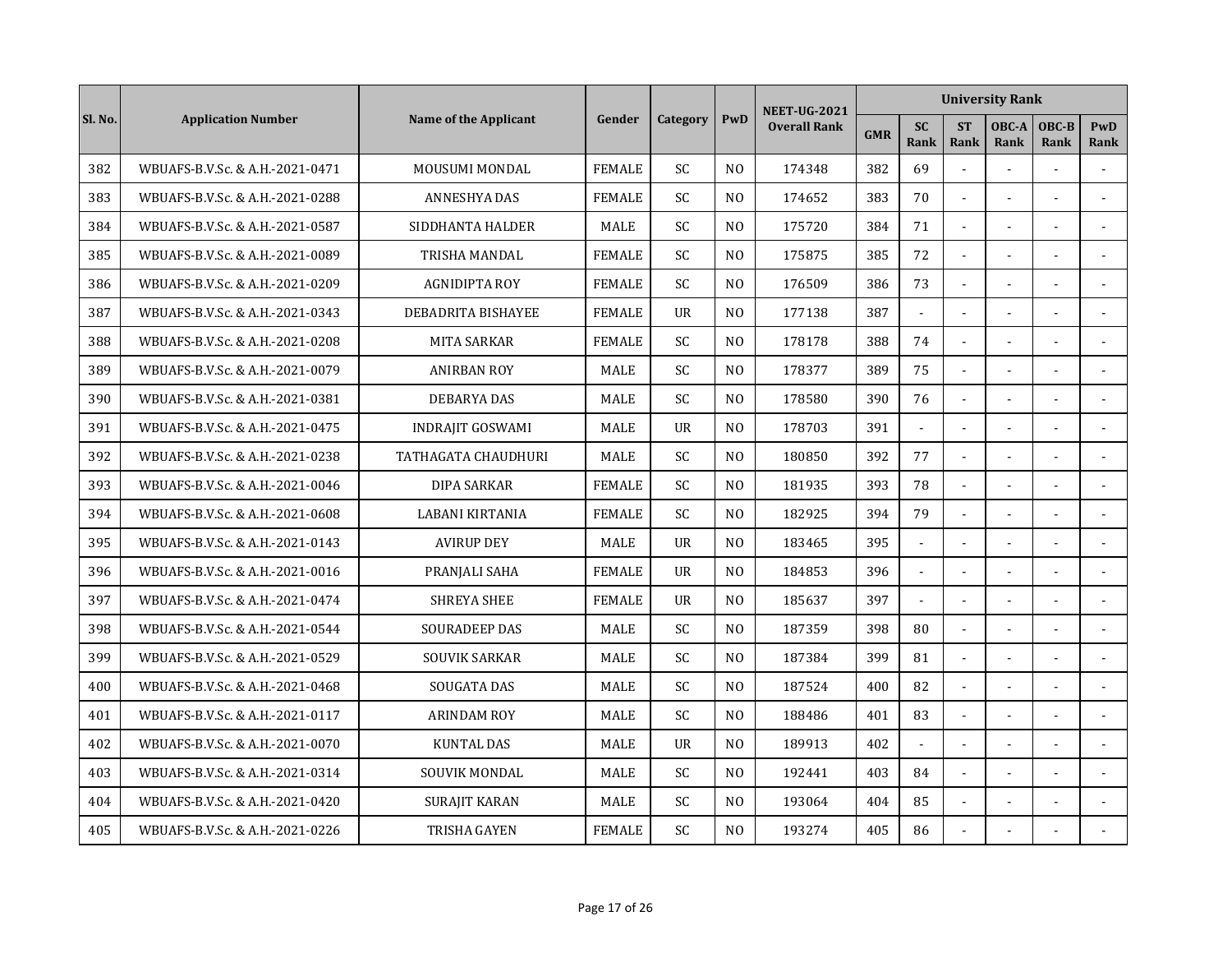|         |                                 |                          |               |                 |                | <b>NEET-UG-2021</b> |            |                          |                          | <b>University Rank</b> |                |                |
|---------|---------------------------------|--------------------------|---------------|-----------------|----------------|---------------------|------------|--------------------------|--------------------------|------------------------|----------------|----------------|
| Sl. No. | <b>Application Number</b>       | Name of the Applicant    | Gender        | <b>Category</b> | PwD            | <b>Overall Rank</b> | <b>GMR</b> | <b>SC</b><br><b>Rank</b> | <b>ST</b><br><b>Rank</b> | OBC-A<br>Rank          | OBC-B<br>Rank  | PwD<br>Rank    |
| 406     | WBUAFS-B.V.Sc. & A.H.-2021-0378 | TIYASHA DHARA            | <b>FEMALE</b> | SC              | N <sub>O</sub> | 194892              | 406        | 87                       | $\overline{a}$           | $\overline{a}$         |                |                |
| 407     | WBUAFS-B.V.Sc. & A.H.-2021-0278 | <b>ANIRUDH PANDEY</b>    | <b>MALE</b>   | <b>UR</b>       | N <sub>O</sub> | 195651              | 407        | $\overline{a}$           | $\overline{a}$           |                        | ÷.             |                |
| 408     | WBUAFS-B.V.Sc. & A.H.-2021-0617 | DEBABRATA SARKAR         | <b>MALE</b>   | <b>SC</b>       | N <sub>O</sub> | 197398              | 408        | 88                       |                          |                        |                | $\sim$         |
| 409     | WBUAFS-B.V.Sc. & A.H.-2021-0450 | SATTIKA DAS              | <b>FEMALE</b> | <b>UR</b>       | N <sub>O</sub> | 198345              | 409        |                          |                          |                        |                |                |
| 410     | WBUAFS-B.V.Sc. & A.H.-2021-0270 | <b>MANISA BHUNIA</b>     | <b>FEMALE</b> | SC              | N <sub>O</sub> | 199265              | 410        | 89                       | $\overline{a}$           | $\sim$                 | ÷.             |                |
| 411     | WBUAFS-B.V.Sc. & A.H.-2021-0594 | <b>SHYAM ROY</b>         | <b>MALE</b>   | <b>SC</b>       | N <sub>O</sub> | 201463              | 411        | 90                       | $\blacksquare$           |                        |                |                |
| 412     | WBUAFS-B.V.Sc. & A.H.-2021-0356 | ANIRBAN MIDYA            | MALE          | SC              | N <sub>O</sub> | 202187              | 412        | 91                       | $\overline{\phantom{a}}$ |                        |                |                |
| 413     | WBUAFS-B.V.Sc. & A.H.-2021-0556 | DEBABRATA MANDAL         | MALE          | SC              | N <sub>O</sub> | 203401              | 413        | 92                       | $\overline{a}$           |                        |                |                |
| 414     | WBUAFS-B.V.Sc. & A.H.-2021-0021 | <b>SANJOY KUMAR BASU</b> | MALE          | UR              | N <sub>0</sub> | 203482              | 414        | $\blacksquare$           | $\blacksquare$           |                        |                |                |
| 415     | WBUAFS-B.V.Sc. & A.H.-2021-0027 | <b>ARIJIT DAS</b>        | MALE          | $_{\text{U}R}$  | N <sub>O</sub> | 203574              | 415        |                          |                          |                        |                |                |
| 416     | WBUAFS-B.V.Sc. & A.H.-2021-0064 | <b>SOMA MONDAL</b>       | <b>FEMALE</b> | SC              | N <sub>O</sub> | 208181              | 416        | 93                       | $\sim$                   |                        |                | $\sim$         |
| 417     | WBUAFS-B.V.Sc. & A.H.-2021-0025 | SHILPI MAJUMDAR          | <b>FEMALE</b> | SC.             | N <sub>0</sub> | 208286              | 417        | 94                       | $\sim$                   |                        |                |                |
| 418     | WBUAFS-B.V.Sc. & A.H.-2021-0098 | SAPTAPARNI MITRA         | <b>FEMALE</b> | $_{\text{U}R}$  | N <sub>0</sub> | 209271              | 418        | $\blacksquare$           | $\overline{a}$           | $\overline{a}$         | L,             | $\overline{a}$ |
| 419     | WBUAFS-B.V.Sc. & A.H.-2021-0192 | PADMANAVA DAS            | MALE          | SC              | N <sub>0</sub> | 209589              | 419        | 95                       | $\overline{a}$           |                        |                |                |
| 420     | WBUAFS-B.V.Sc. & A.H.-2021-0260 | <b>TAPOMOY SAHA</b>      | <b>MALE</b>   | <b>SC</b>       | N <sub>O</sub> | 211315              | 420        | 96                       | $\overline{a}$           |                        |                |                |
| 421     | WBUAFS-B.V.Sc. & A.H.-2021-0281 | <b>MRINMAY BARMAN</b>    | <b>MALE</b>   | <b>SC</b>       | N <sub>O</sub> | 211540              | 421        | 97                       | $\overline{\phantom{a}}$ |                        |                |                |
| 422     | WBUAFS-B.V.Sc. & A.H.-2021-0524 | TANIA MONDAL             | <b>FEMALE</b> | SC              | N <sub>O</sub> | 212052              | 422        | 98                       | $\overline{a}$           |                        |                |                |
| 423     | WBUAFS-B.V.Sc. & A.H.-2021-0427 | PRITHA MANDAL            | <b>FEMALE</b> | <b>SC</b>       | N <sub>O</sub> | 212784              | 423        | 99                       | $\sim$                   |                        | ÷.             |                |
| 424     | WBUAFS-B.V.Sc. & A.H.-2021-0159 | PARITOSH MONDAL          | <b>MALE</b>   | <b>SC</b>       | N <sub>0</sub> | 214746              | 424        | 100                      | $\blacksquare$           |                        | $\overline{a}$ |                |
| 425     | WBUAFS-B.V.Sc. & A.H.-2021-0189 | SHOVAN KUMAR GHORAI      | <b>MALE</b>   | <b>UR</b>       | N <sub>O</sub> | 216452              | 425        | $\mathbf{r}$             | $\overline{a}$           |                        |                | $\sim$         |
| 426     | WBUAFS-B.V.Sc. & A.H.-2021-0024 | SOUMYAJIT MUKHERJEE      | MALE          | <b>UR</b>       | N <sub>O</sub> | 216820              | 426        |                          |                          |                        |                |                |
| 427     | WBUAFS-B.V.Sc. & A.H.-2021-0131 | <b>WRIK DEY</b>          | <b>MALE</b>   | $_{\text{U}R}$  | N <sub>0</sub> | 217113              | 427        |                          | $\overline{a}$           |                        |                |                |
| 428     | WBUAFS-B.V.Sc. & A.H.-2021-0311 | <b>AMRITA DAS</b>        | <b>FEMALE</b> | SC              | N <sub>O</sub> | 218972              | 428        | 101                      | $\sim$                   | $\sim$                 | ä,             |                |
| 429     | WBUAFS-B.V.Sc. & A.H.-2021-0456 | SWARNABHA HALDER         | MALE          | SC              | N <sub>O</sub> | 222991              | 429        | 102                      |                          |                        |                |                |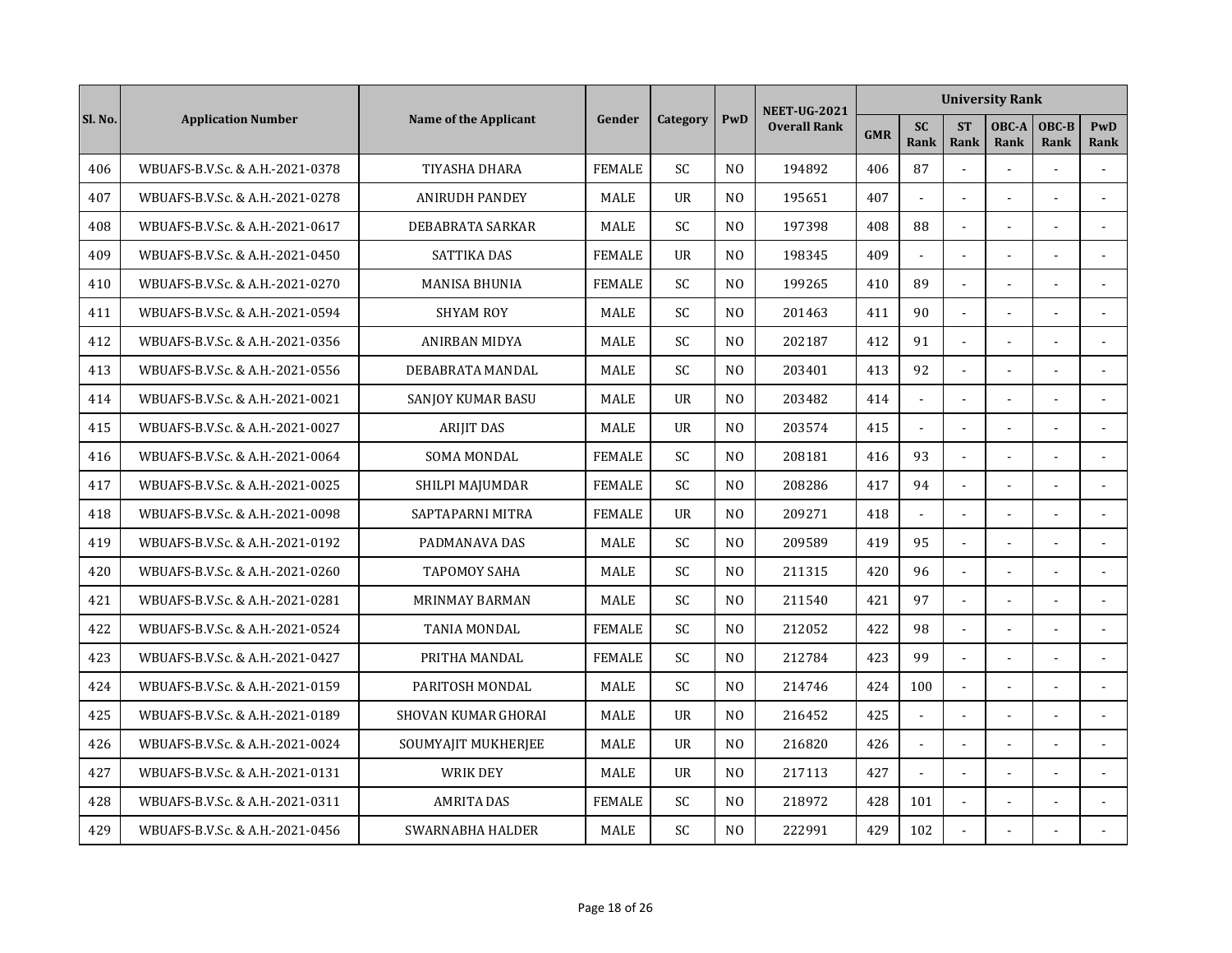|         |                                 |                          |               |                |                | <b>NEET-UG-2021</b> |            |                          |                          | <b>University Rank</b> |                      |                |
|---------|---------------------------------|--------------------------|---------------|----------------|----------------|---------------------|------------|--------------------------|--------------------------|------------------------|----------------------|----------------|
| Sl. No. | <b>Application Number</b>       | Name of the Applicant    | Gender        | Category       | PwD            | <b>Overall Rank</b> | <b>GMR</b> | <b>SC</b><br><b>Rank</b> | <b>ST</b><br><b>Rank</b> | OBC-A<br>Rank          | OBC-B<br><b>Rank</b> | PwD<br>Rank    |
| 430     | WBUAFS-B.V.Sc. & A.H.-2021-0441 | PRANAMI DAS              | <b>FEMALE</b> | <b>UR</b>      | N <sub>O</sub> | 226186              | 430        |                          | $\overline{a}$           |                        |                      |                |
| 431     | WBUAFS-B.V.Sc. & A.H.-2021-0419 | <b>SAYAK DAS</b>         | <b>MALE</b>   | <b>SC</b>      | N <sub>O</sub> | 227373              | 431        | 103                      | $\overline{a}$           |                        |                      |                |
| 432     | WBUAFS-B.V.Sc. & A.H.-2021-0083 | PRERONA DEB              | <b>FEMALE</b> | $_{\text{U}R}$ | N <sub>0</sub> | 228842              | 432        |                          |                          |                        |                      |                |
| 433     | WBUAFS-B.V.Sc. & A.H.-2021-0598 | SOURYADEEP GANGULY       | MALE          | UR             | N <sub>O</sub> | 229633              | 433        |                          |                          |                        |                      |                |
| 434     | WBUAFS-B.V.Sc. & A.H.-2021-0261 | <b>AADRITA ROY</b>       | <b>FEMALE</b> | <b>UR</b>      | N <sub>O</sub> | 229661              | 434        | $\blacksquare$           | $\sim$                   |                        |                      |                |
| 435     | WBUAFS-B.V.Sc. & A.H.-2021-0317 | <b>INJAMAMUL HAQUE</b>   | <b>MALE</b>   | OBC-A          | N <sub>O</sub> | 233026              | 435        | $\blacksquare$           | $\sim$                   | 65                     | ä,                   |                |
| 436     | WBUAFS-B.V.Sc. & A.H.-2021-0081 | <b>CHANDRIMA DHIBAR</b>  | <b>FEMALE</b> | SC             | N <sub>0</sub> | 236457              | 436        | 104                      | $\overline{\phantom{a}}$ |                        |                      |                |
| 437     | WBUAFS-B.V.Sc. & A.H.-2021-0080 | <b>RUPALI SARKAR</b>     | <b>FEMALE</b> | SC             | N <sub>0</sub> | 237032              | 437        | 105                      | $\overline{a}$           |                        |                      | $\overline{a}$ |
| 438     | WBUAFS-B.V.Sc. & A.H.-2021-0328 | <b>ANIK BISWAS</b>       | <b>MALE</b>   | $OBC-B$        | N <sub>0</sub> | 238560              | 438        |                          |                          |                        | 48                   |                |
| 439     | WBUAFS-B.V.Sc. & A.H.-2021-0639 | MD JOSIMUDDIN            | <b>MALE</b>   | OBC-A          | N <sub>O</sub> | 246612              | 439        |                          |                          | 66                     |                      |                |
| 440     | WBUAFS-B.V.Sc. & A.H.-2021-0626 | SANCHITA MAHATA          | <b>FEMALE</b> | <b>UR</b>      | N <sub>O</sub> | 246722              | 440        | $\mathbf{r}$             | $\overline{a}$           |                        |                      |                |
| 441     | WBUAFS-B.V.Sc. & A.H.-2021-0500 | <b>RITU DEB SHARMA</b>   | <b>FEMALE</b> | <b>SC</b>      | N <sub>O</sub> | 247244              | 441        | 106                      | $\overline{a}$           |                        | L.                   |                |
| 442     | WBUAFS-B.V.Sc. & A.H.-2021-0636 | <b>SHUVODEEP PAUL</b>    | <b>MALE</b>   | $_{\text{U}R}$ | N <sub>O</sub> | 247671              | 442        | $\blacksquare$           | $\blacksquare$           |                        |                      |                |
| 443     | WBUAFS-B.V.Sc. & A.H.-2021-0122 | PRAKRITI DAS             | <b>FEMALE</b> | SC             | N <sub>O</sub> | 248964              | 443        | 107                      |                          |                        |                      |                |
| 444     | WBUAFS-B.V.Sc. & A.H.-2021-0628 | ROHIT KUMAR DHALI        | MALE          | SC             | N <sub>O</sub> | 249168              | 444        | 108                      |                          |                        |                      |                |
| 445     | WBUAFS-B.V.Sc. & A.H.-2021-0305 | SHILPEE MAIHI            | <b>FEMALE</b> | OBC-B          | N <sub>0</sub> | 250901              | 445        |                          | $\blacksquare$           |                        | 49                   |                |
| 446     | WBUAFS-B.V.Sc. & A.H.-2021-0073 | SRIJITA PATRA            | <b>FEMALE</b> | SC             | N <sub>O</sub> | 253959              | 446        | 109                      | $\overline{\phantom{a}}$ |                        |                      |                |
| 447     | WBUAFS-B.V.Sc. & A.H.-2021-0629 | <b>BISWADEEP DEBNATH</b> | MALE          | OBC-B          | N <sub>O</sub> | 256907              | 447        |                          | $\overline{a}$           |                        | 50                   |                |
| 448     | WBUAFS-B.V.Sc. & A.H.-2021-0113 | NABONITA MONDAL          | <b>FEMALE</b> | <b>SC</b>      | N <sub>O</sub> | 261394              | 448        | 110                      | $\overline{a}$           |                        |                      |                |
| 449     | WBUAFS-B.V.Sc. & A.H.-2021-0622 | <b>RIKITA DEY</b>        | <b>FEMALE</b> | OBC-B          | N <sub>O</sub> | 263204              | 449        |                          |                          |                        | 51                   |                |
| 450     | WBUAFS-B.V.Sc. & A.H.-2021-0082 | KISMATH SARKI LUMJEL     | <b>MALE</b>   | <b>SC</b>      | N <sub>O</sub> | 267751              | 450        | 111                      | $\overline{a}$           |                        |                      |                |
| 451     | WBUAFS-B.V.Sc. & A.H.-2021-0051 | <b>SHALBANI PORE</b>     | <b>FEMALE</b> | <b>UR</b>      | N <sub>O</sub> | 273109              | 451        |                          | $\blacksquare$           |                        |                      |                |
| 452     | WBUAFS-B.V.Sc. & A.H.-2021-0057 | <b>TISTA GHORAI</b>      | <b>FEMALE</b> | <b>SC</b>      | N <sub>O</sub> | 273690              | 452        | 112                      | $\blacksquare$           |                        |                      |                |
| 453     | WBUAFS-B.V.Sc. & A.H.-2021-0347 | <b>SUMANA BISWAS</b>     | <b>FEMALE</b> | OBC-B          | N <sub>O</sub> | 274208              | 453        |                          |                          |                        | 52                   |                |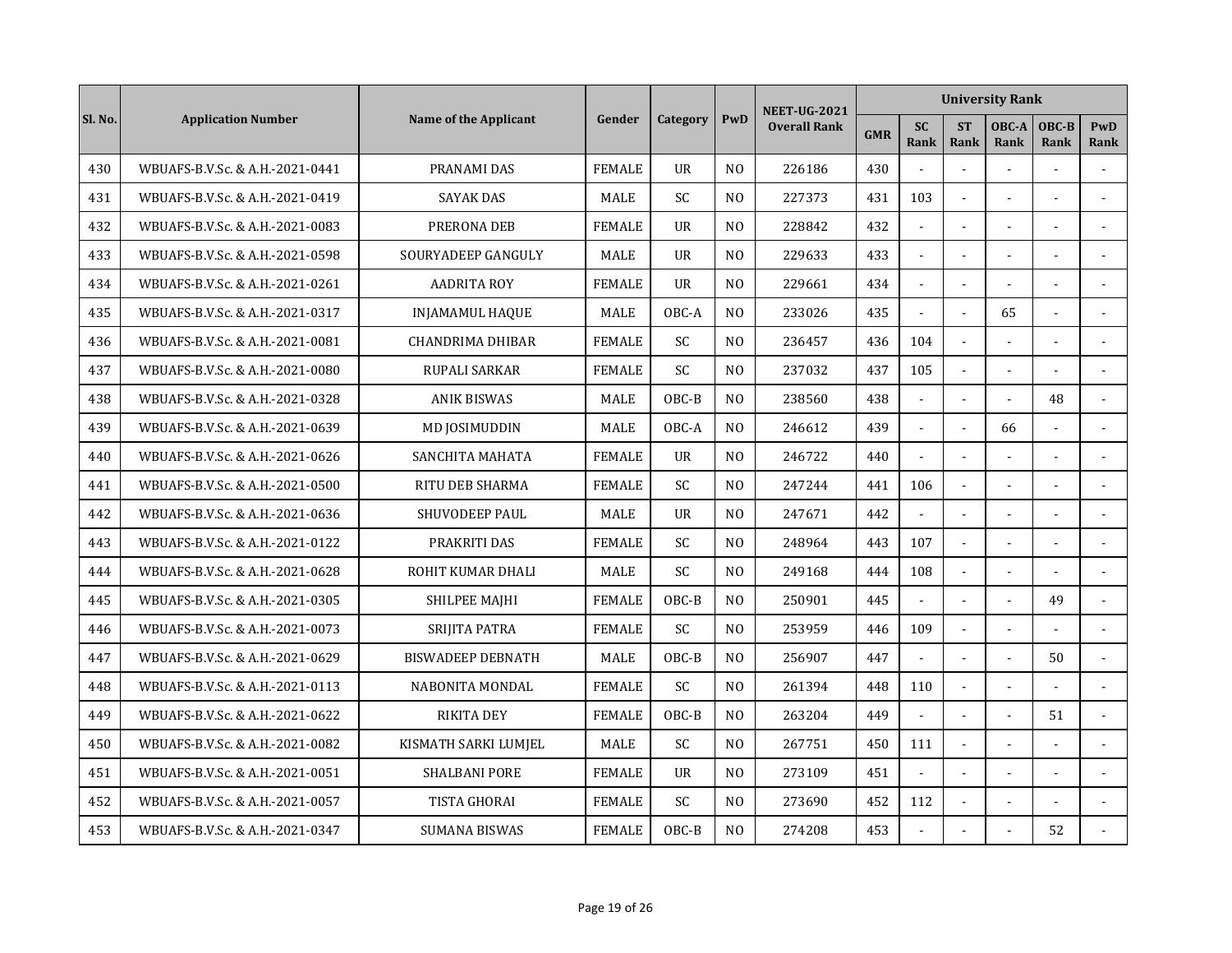|         |                                 |                         |               |                |                | <b>NEET-UG-2021</b> |            |                          |                          | <b>University Rank</b> |                      |                |
|---------|---------------------------------|-------------------------|---------------|----------------|----------------|---------------------|------------|--------------------------|--------------------------|------------------------|----------------------|----------------|
| Sl. No. | <b>Application Number</b>       | Name of the Applicant   | Gender        | Category       | PwD            | <b>Overall Rank</b> | <b>GMR</b> | <b>SC</b><br><b>Rank</b> | <b>ST</b><br><b>Rank</b> | OBC-A<br>Rank          | OBC-B<br><b>Rank</b> | PwD<br>Rank    |
| 454     | WBUAFS-B.V.Sc. & A.H.-2021-0066 | <b>KOMAL KUMARI</b>     | <b>FEMALE</b> | <b>UR</b>      | N <sub>O</sub> | 283749              | 454        |                          | $\overline{a}$           | $\overline{a}$         | L.                   |                |
| 455     | WBUAFS-B.V.Sc. & A.H.-2021-0212 | <b>PAULAMI DAS</b>      | <b>FEMALE</b> | OBC-B          | N <sub>O</sub> | 284266              | 455        | $\overline{a}$           | $\overline{a}$           |                        | 53                   | $\overline{a}$ |
| 456     | WBUAFS-B.V.Sc. & A.H.-2021-0164 | UTTIRNA MANDAL          | <b>MALE</b>   | $_{\text{U}R}$ | N <sub>0</sub> | 284895              | 456        |                          |                          |                        |                      |                |
| 457     | WBUAFS-B.V.Sc. & A.H.-2021-0445 | SHRESTHA MUKHERJEE      | <b>FEMALE</b> | <b>UR</b>      | N <sub>O</sub> | 287275              | 457        |                          |                          |                        |                      |                |
| 458     | WBUAFS-B.V.Sc. & A.H.-2021-0603 | PRATIMA RASAILY         | <b>FEMALE</b> | SC             | N <sub>O</sub> | 287472              | 458        | 113                      | $\blacksquare$           |                        | ä,                   |                |
| 459     | WBUAFS-B.V.Sc. & A.H.-2021-0062 | <b>SUMIT NASKAR</b>     | <b>MALE</b>   | <b>SC</b>      | N <sub>O</sub> | 297979              | 459        | 114                      | $\blacksquare$           |                        |                      |                |
| 460     | WBUAFS-B.V.Sc. & A.H.-2021-0600 | <b>BRISTI PAL</b>       | <b>FEMALE</b> | OBC-B          | N <sub>O</sub> | 298703              | 460        |                          | $\overline{\phantom{a}}$ |                        | 54                   |                |
| 461     | WBUAFS-B.V.Sc. & A.H.-2021-0262 | <b>SOUVIK MANDAL</b>    | <b>MALE</b>   | SC             | N <sub>0</sub> | 299656              | 461        | 115                      | $\overline{a}$           |                        |                      | $\overline{a}$ |
| 462     | WBUAFS-B.V.Sc. & A.H.-2021-0335 | DEBRUP CHAKRABORTY      | <b>MALE</b>   | <b>UR</b>      | N <sub>0</sub> | 303623              | 462        |                          |                          |                        |                      |                |
| 463     | WBUAFS-B.V.Sc. & A.H.-2021-0167 | EMANN LABIB MANDAL      | <b>MALE</b>   | $_{\text{U}R}$ | N <sub>O</sub> | 306014              | 463        |                          | $\overline{a}$           |                        |                      |                |
| 464     | WBUAFS-B.V.Sc. & A.H.-2021-0315 | <b>SOURAV SARKAR</b>    | MALE          | <b>SC</b>      | N <sub>O</sub> | 312980              | 464        | 116                      | $\overline{a}$           |                        |                      |                |
| 465     | WBUAFS-B.V.Sc. & A.H.-2021-0267 | <b>BARSA SAHA</b>       | <b>FEMALE</b> | <b>SC</b>      | N <sub>O</sub> | 322049              | 465        | 117                      | $\Box$                   |                        | ÷.                   |                |
| 466     | WBUAFS-B.V.Sc. & A.H.-2021-0569 | ARGHYA SARKAR           | <b>MALE</b>   | <b>SC</b>      | N <sub>O</sub> | 325082              | 466        | 118                      | $\blacksquare$           |                        | $\overline{a}$       |                |
| 467     | WBUAFS-B.V.Sc. & A.H.-2021-0585 | SIDDHARTHA DUTTA        | MALE          | <b>UR</b>      | N <sub>O</sub> | 328244              | 467        | $\mathbf{r}$             |                          |                        |                      |                |
| 468     | WBUAFS-B.V.Sc. & A.H.-2021-0313 | <b>MEDHA BANIK</b>      | <b>FEMALE</b> | <b>UR</b>      | N <sub>O</sub> | 329911              | 468        |                          |                          |                        |                      |                |
| 469     | WBUAFS-B.V.Sc. & A.H.-2021-0093 | <b>AVIJIT MALIK</b>     | <b>MALE</b>   | SC.            | N <sub>O</sub> | 331408              | 469        | 119                      | $\sim$                   |                        |                      |                |
| 470     | WBUAFS-B.V.Sc. & A.H.-2021-0570 | SOUMYADIP BISWAS        | <b>MALE</b>   | SC             | N <sub>O</sub> | 338422              | 470        | 120                      | $\overline{\phantom{a}}$ |                        |                      |                |
| 471     | WBUAFS-B.V.Sc. & A.H.-2021-0132 | ABHISEK CHOWRASIA       | MALE          | <b>UR</b>      | N <sub>0</sub> | 338926              | 471        | $\sim$                   | $\overline{a}$           |                        |                      |                |
| 472     | WBUAFS-B.V.Sc. & A.H.-2021-0308 | NABODITA MANDAL         | <b>FEMALE</b> | <b>SC</b>      | N <sub>O</sub> | 339510              | 472        | 121                      | $\overline{a}$           |                        | $\overline{a}$       |                |
| 473     | WBUAFS-B.V.Sc. & A.H.-2021-0433 | <b>SABERA PARVIN</b>    | <b>FEMALE</b> | OBC-A          | N <sub>O</sub> | 340245              | 473        |                          |                          | 67                     |                      |                |
| 474     | WBUAFS-B.V.Sc. & A.H.-2021-0271 | ANIRUDDHA KUNDU         | MALE          | OBC-B          | N <sub>O</sub> | 340510              | 474        |                          |                          |                        | 55                   |                |
| 475     | WBUAFS-B.V.Sc. & A.H.-2021-0423 | <b>AVISHEK PATRA</b>    | <b>MALE</b>   | <b>UR</b>      | N <sub>O</sub> | 344960              | 475        |                          | $\mathbf{r}$             |                        |                      |                |
| 476     | WBUAFS-B.V.Sc. & A.H.-2021-0363 | <b>AYAN HALDER</b>      | MALE          | <b>SC</b>      | N <sub>O</sub> | 351967              | 476        | 122                      | $\blacksquare$           |                        |                      |                |
| 477     | WBUAFS-B.V.Sc. & A.H.-2021-0464 | <b>IPSHETA BANERJEE</b> | <b>FEMALE</b> | <b>UR</b>      | N <sub>O</sub> | 355041              | 477        |                          |                          |                        |                      |                |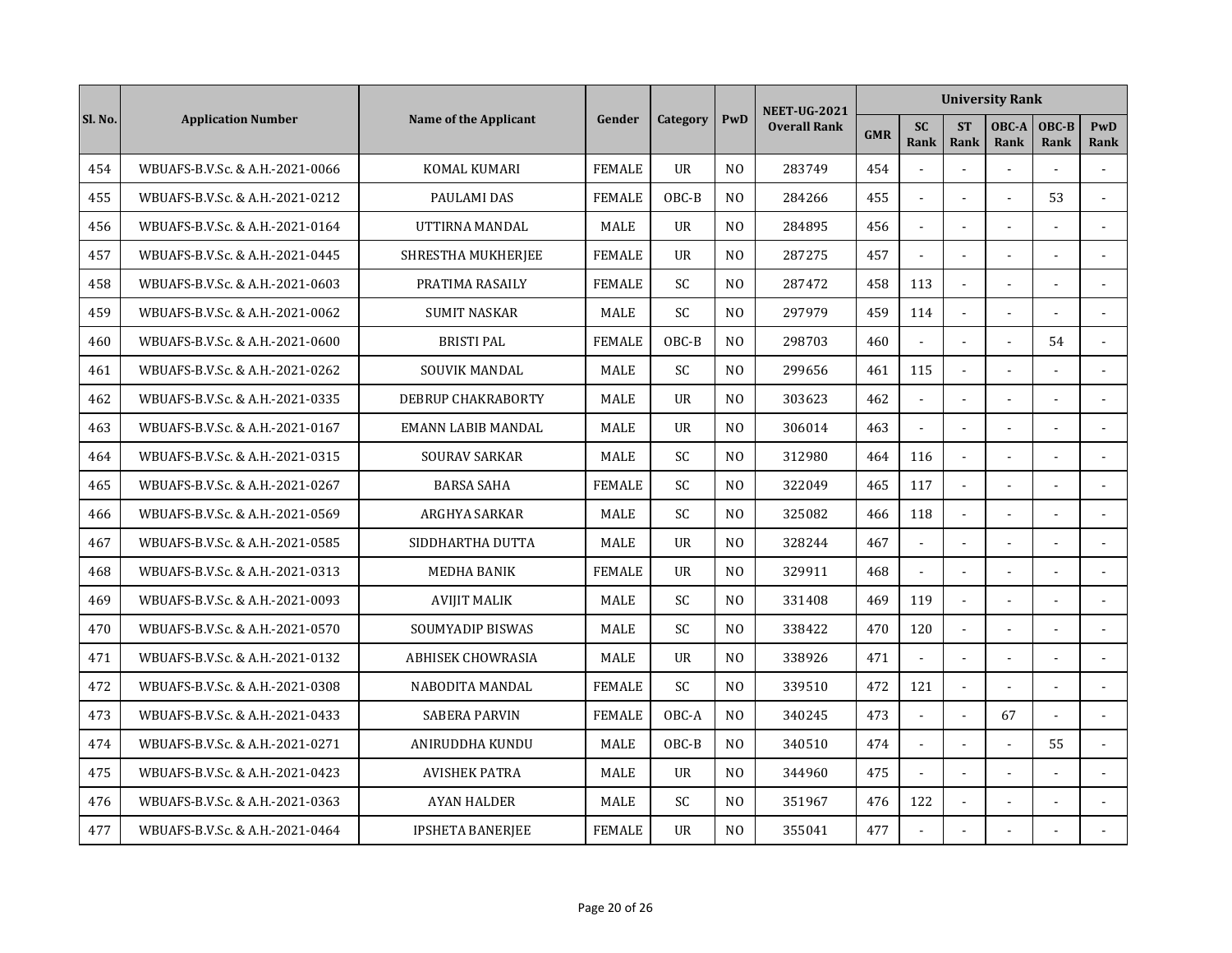|         |                                 |                          |               |                |                | <b>NEET-UG-2021</b> |            |                          |                          | <b>University Rank</b> |                          |                |
|---------|---------------------------------|--------------------------|---------------|----------------|----------------|---------------------|------------|--------------------------|--------------------------|------------------------|--------------------------|----------------|
| Sl. No. | <b>Application Number</b>       | Name of the Applicant    | Gender        | Category       | PwD            | <b>Overall Rank</b> | <b>GMR</b> | <b>SC</b><br><b>Rank</b> | <b>ST</b><br><b>Rank</b> | OBC-A<br>Rank          | OBC-B<br><b>Rank</b>     | PwD<br>Rank    |
| 478     | WBUAFS-B.V.Sc. & A.H.-2021-0549 | ANIRUDDHA HANSDA         | MALE          | <b>ST</b>      | N <sub>O</sub> | 357195              | 478        |                          | $\mathbf{1}$             | $\overline{a}$         |                          |                |
| 479     | WBUAFS-B.V.Sc. & A.H.-2021-0357 | <b>JUI MANDIYE</b>       | <b>FEMALE</b> | <b>SC</b>      | N <sub>O</sub> | 358289              | 479        | 123                      | $\overline{a}$           |                        |                          |                |
| 480     | WBUAFS-B.V.Sc. & A.H.-2021-0406 | <b>SHUBHAM BISWAS</b>    | <b>MALE</b>   | SC             | N <sub>O</sub> | 363014              | 480        | 124                      |                          |                        |                          |                |
| 481     | WBUAFS-B.V.Sc. & A.H.-2021-0058 | <b>SAMARPAN DAN</b>      | <b>MALE</b>   | OBC-B          | N <sub>O</sub> | 363504              | 481        |                          |                          |                        | 56                       |                |
| 482     | WBUAFS-B.V.Sc. & A.H.-2021-0102 | ANIRBAN MONDAL           | <b>MALE</b>   | <b>UR</b>      | N <sub>O</sub> | 363626              | 482        | $\mathbf{r}$             | $\blacksquare$           |                        |                          |                |
| 483     | WBUAFS-B.V.Sc. & A.H.-2021-0087 | <b>SRIJA DAS</b>         | <b>FEMALE</b> | <b>SC</b>      | N <sub>O</sub> | 363679              | 483        | 125                      | $\sim$                   |                        |                          |                |
| 484     | WBUAFS-B.V.Sc. & A.H.-2021-0242 | ANJALI KUMARI PRASAD     | <b>FEMALE</b> | SC             | N <sub>0</sub> | 364271              | 484        | 126                      | $\overline{\phantom{a}}$ |                        |                          |                |
| 485     | WBUAFS-B.V.Sc. & A.H.-2021-0254 | PRITAM MONDAL            | MALE          | SC             | N <sub>0</sub> | 366339              | 485        | 127                      | $\overline{a}$           |                        |                          | $\overline{a}$ |
| 486     | WBUAFS-B.V.Sc. & A.H.-2021-0274 | RITWIK GHOSH             | <b>MALE</b>   | $OBC-B$        | N <sub>0</sub> | 366652              | 486        | $\mathbf{r}$             |                          |                        | 57                       |                |
| 487     | WBUAFS-B.V.Sc. & A.H.-2021-0020 | PROSUN KUILA             | MALE          | <b>UR</b>      | N <sub>O</sub> | 389405              | 487        |                          |                          |                        |                          |                |
| 488     | WBUAFS-B.V.Sc. & A.H.-2021-0440 | NEVADITA PRADHAN         | <b>FEMALE</b> | OBC-B          | N <sub>O</sub> | 389953              | 488        | $\sim$                   | $\overline{a}$           |                        | 58                       |                |
| 489     | WBUAFS-B.V.Sc. & A.H.-2021-0223 | <b>AHELI ROY</b>         | <b>FEMALE</b> | <b>UR</b>      | N <sub>O</sub> | 393128              | 489        | $\mathbf{r}$             | $\overline{a}$           |                        |                          |                |
| 490     | WBUAFS-B.V.Sc. & A.H.-2021-0156 | <b>ARIJIT BISWAS</b>     | <b>MALE</b>   | <b>SC</b>      | N <sub>O</sub> | 395138              | 490        | 128                      | $\blacksquare$           |                        | $\overline{\phantom{a}}$ |                |
| 491     | WBUAFS-B.V.Sc. & A.H.-2021-0576 | <b>ARNAB PAUL</b>        | MALE          | OBC-B          | N <sub>O</sub> | 396168              | 491        | $\mathbf{r}$             |                          |                        | 59                       |                |
| 492     | WBUAFS-B.V.Sc. & A.H.-2021-0039 | DEBAPRATIM MAITY         | MALE          | OBC-B          | N <sub>O</sub> | 405734              | 492        |                          |                          |                        | 60                       |                |
| 493     | WBUAFS-B.V.Sc. & A.H.-2021-0253 | <b>SRISHTI MAITY</b>     | <b>FEMALE</b> | <b>UR</b>      | N <sub>O</sub> | 408228              | 493        | $\sim$                   | $\blacksquare$           |                        |                          |                |
| 494     | WBUAFS-B.V.Sc. & A.H.-2021-0161 | <b>ANWESHA KUNDU</b>     | <b>FEMALE</b> | $_{\text{U}R}$ | N <sub>O</sub> | 409889              | 494        | $\sim$                   | $\overline{\phantom{a}}$ |                        |                          |                |
| 495     | WBUAFS-B.V.Sc. & A.H.-2021-0099 | ISHIKA DATTA             | <b>FEMALE</b> | UR             | N <sub>O</sub> | 412200              | 495        | $\sim$                   | $\overline{a}$           |                        |                          |                |
| 496     | WBUAFS-B.V.Sc. & A.H.-2021-0092 | ANIRBAN MAJI             | MALE          | <b>UR</b>      | N <sub>O</sub> | 413858              | 496        | $\sim$                   | $\overline{a}$           |                        | $\overline{a}$           |                |
| 497     | WBUAFS-B.V.Sc. & A.H.-2021-0247 | <b>JYOTIRMAY HEMBRAM</b> | <b>MALE</b>   | <b>ST</b>      | N <sub>O</sub> | 417080              | 497        |                          | $\overline{2}$           |                        |                          |                |
| 498     | WBUAFS-B.V.Sc. & A.H.-2021-0033 | NILESH CHOUDHURY         | MALE          | <b>UR</b>      | N <sub>O</sub> | 417848              | 498        |                          |                          |                        |                          |                |
| 499     | WBUAFS-B.V.Sc. & A.H.-2021-0101 | <b>SANDIPAN SAHA</b>     | <b>MALE</b>   | SC             | N <sub>O</sub> | 418524              | 499        | 129                      | $\blacksquare$           |                        |                          |                |
| 500     | WBUAFS-B.V.Sc. & A.H.-2021-0236 | SANJANA GUCHHAIT         | <b>FEMALE</b> | <b>UR</b>      | N <sub>O</sub> | 421507              | 500        | $\blacksquare$           | $\blacksquare$           |                        |                          |                |
| 501     | WBUAFS-B.V.Sc. & A.H.-2021-0130 | PRITAM SARKAR            | MALE          | SC             | N <sub>O</sub> | 423217              | 501        | 130                      |                          |                        |                          |                |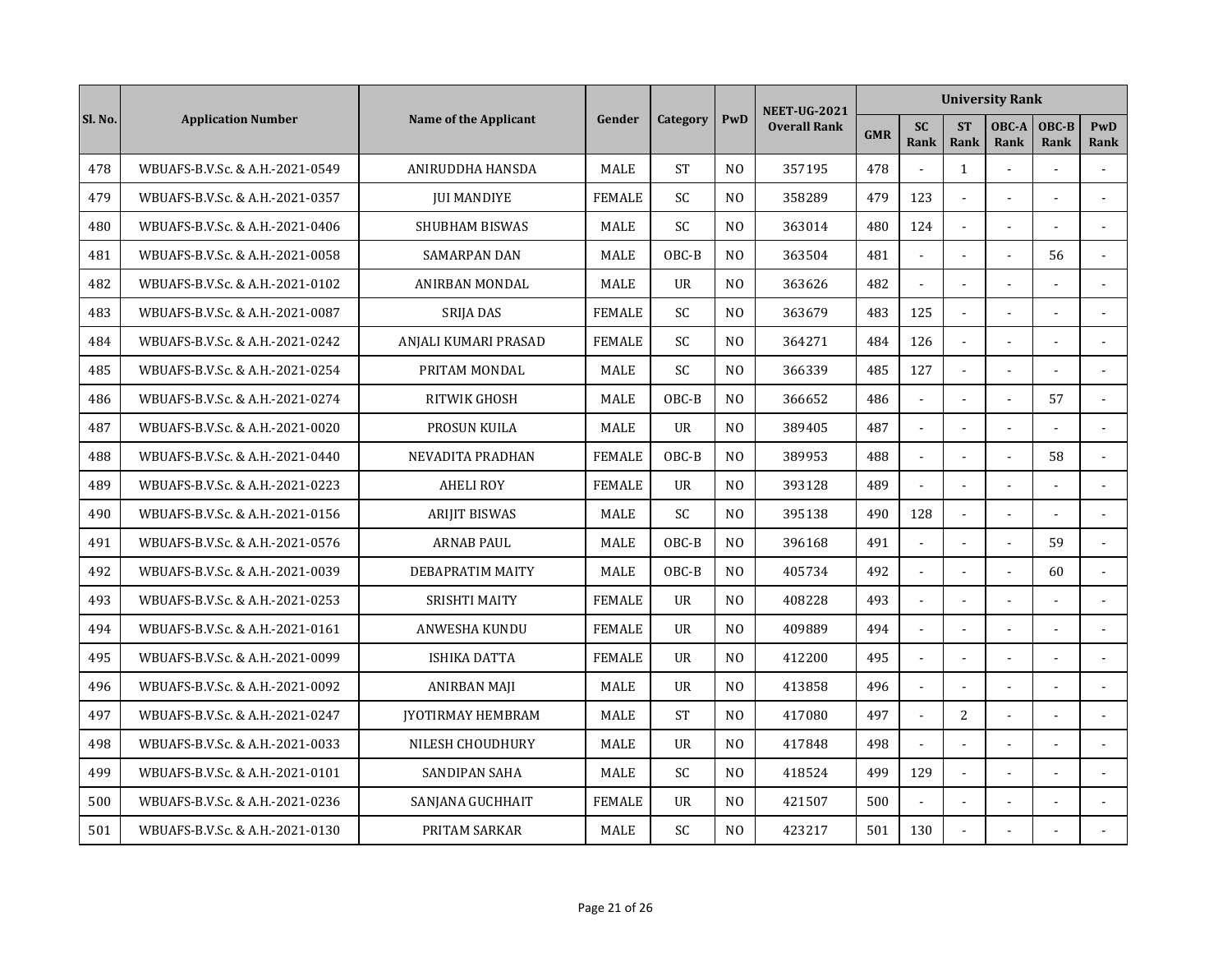|         |                                 |                              |               |                |                | <b>NEET-UG-2021</b> |            |                   |                          | <b>University Rank</b> |                      |                |
|---------|---------------------------------|------------------------------|---------------|----------------|----------------|---------------------|------------|-------------------|--------------------------|------------------------|----------------------|----------------|
| Sl. No. | <b>Application Number</b>       | <b>Name of the Applicant</b> | Gender        | Category       | PwD            | <b>Overall Rank</b> | <b>GMR</b> | <b>SC</b><br>Rank | <b>ST</b><br><b>Rank</b> | OBC-A<br>Rank          | OBC-B<br><b>Rank</b> | PwD<br>Rank    |
| 502     | WBUAFS-B.V.Sc. & A.H.-2021-0022 | ARITRA CHATTOPADHYAY         | <b>MALE</b>   | <b>UR</b>      | N <sub>O</sub> | 423719              | 502        |                   | $\sim$                   |                        |                      |                |
| 503     | WBUAFS-B.V.Sc. & A.H.-2021-0011 | <b>BAISHALI DAS</b>          | <b>FEMALE</b> | <b>UR</b>      | N <sub>0</sub> | 424973              | 503        | $\mathbf{r}$      | $\blacksquare$           | $\sim$                 | $\overline{a}$       |                |
| 504     | WBUAFS-B.V.Sc. & A.H.-2021-0412 | <b>SNEHA PAL</b>             | <b>FEMALE</b> | OBC-B          | N <sub>O</sub> | 426519              | 504        | $\mathbf{r}$      |                          |                        | 61                   |                |
| 505     | WBUAFS-B.V.Sc. & A.H.-2021-0191 | <b>MAYUKH DEY</b>            | MALE          | <b>UR</b>      | N <sub>O</sub> | 435669              | 505        |                   |                          |                        |                      |                |
| 506     | WBUAFS-B.V.Sc. & A.H.-2021-0245 | <b>SOUMYA PAL</b>            | <b>MALE</b>   | $OBC-B$        | N <sub>0</sub> | 436064              | 506        |                   | $\blacksquare$           |                        | 62                   |                |
| 507     | WBUAFS-B.V.Sc. & A.H.-2021-0473 | DIPANNITA CHONGDER           | <b>FEMALE</b> | $_{\text{U}R}$ | N <sub>O</sub> | 437199              | 507        | $\blacksquare$    | $\sim$                   |                        |                      |                |
| 508     | WBUAFS-B.V.Sc. & A.H.-2021-0591 | ISHANI SHIT                  | <b>FEMALE</b> | <b>UR</b>      | N <sub>0</sub> | 438674              | 508        | $\sim$            | $\overline{a}$           |                        |                      |                |
| 509     | WBUAFS-B.V.Sc. & A.H.-2021-0590 | KOUSHIK HANSDA               | <b>MALE</b>   | <b>ST</b>      | N <sub>O</sub> | 443070              | 509        | $\sim$            | 3                        |                        | L,                   | $\overline{a}$ |
| 510     | WBUAFS-B.V.Sc. & A.H.-2021-0555 | ARIJIT MONDAL                | MALE          | SC             | N <sub>O</sub> | 443648              | 510        | 131               | $\blacksquare$           |                        |                      |                |
| 511     | WBUAFS-B.V.Sc. & A.H.-2021-0190 | <b>RAJESH BASKEY</b>         | MALE          | <b>ST</b>      | N <sub>O</sub> | 453240              | 511        |                   | $\overline{4}$           |                        |                      |                |
| 512     | WBUAFS-B.V.Sc. & A.H.-2021-0394 | <b>ARKAPRAVA DUTTA</b>       | <b>MALE</b>   | <b>UR</b>      | N <sub>O</sub> | 454279              | 512        | $\overline{a}$    | $\overline{a}$           |                        | L.                   |                |
| 513     | WBUAFS-B.V.Sc. & A.H.-2021-0376 | <b>UDITA MANDAL</b>          | <b>FEMALE</b> | <b>SC</b>      | N <sub>O</sub> | 461449              | 513        | 132               | $\blacksquare$           |                        |                      |                |
| 514     | WBUAFS-B.V.Sc. & A.H.-2021-0518 | <b>ESHA MITRA</b>            | <b>FEMALE</b> | $_{\text{U}R}$ | N <sub>O</sub> | 466160              | 514        | $\blacksquare$    | $\sim$                   |                        |                      |                |
| 515     | WBUAFS-B.V.Sc. & A.H.-2021-0111 | <b>ARNAB ORAON</b>           | MALE          | <b>ST</b>      | N <sub>O</sub> | 467402              | 515        | $\mathbf{r}$      | 5                        |                        |                      |                |
| 516     | WBUAFS-B.V.Sc. & A.H.-2021-0562 | SUBHANKAR SING               | <b>MALE</b>   | <b>ST</b>      | N <sub>0</sub> | 470838              | 516        | $\mathbf{r}$      | 6                        |                        |                      |                |
| 517     | WBUAFS-B.V.Sc. & A.H.-2021-0614 | APARAJITA DOLUI              | <b>FEMALE</b> | SC.            | N <sub>0</sub> | 477957              | 517        | 133               | $\sim$                   |                        |                      |                |
| 518     | WBUAFS-B.V.Sc. & A.H.-2021-0090 | <b>ANNESHA MISTRY</b>        | <b>FEMALE</b> | SC.            | N <sub>0</sub> | 479175              | 518        | 134               | $\overline{a}$           | $\sim$                 |                      |                |
| 519     | WBUAFS-B.V.Sc. & A.H.-2021-0295 | <b>RAM MOHAN SOREN</b>       | <b>MALE</b>   | <b>ST</b>      | N <sub>O</sub> | 490354              | 519        | $\mathbf{L}$      | 7                        |                        | $\overline{a}$       |                |
| 520     | WBUAFS-B.V.Sc. & A.H.-2021-0333 | SOMCHANDRA SAMANTA           | <b>MALE</b>   | <b>UR</b>      | N <sub>O</sub> | 492202              | 520        | $\blacksquare$    | $\sim$                   | $\overline{a}$         | ä,                   |                |
| 521     | WBUAFS-B.V.Sc. & A.H.-2021-0217 | JAYANTA MURMU                | MALE          | <b>ST</b>      | N <sub>O</sub> | 493509              | 521        | $\mathbf{r}$      | 8                        |                        |                      | ÷.             |
| 522     | WBUAFS-B.V.Sc. & A.H.-2021-0469 | SWAPNODEEPA ROY              | <b>FEMALE</b> | <b>UR</b>      | N <sub>O</sub> | 503403              | 522        |                   |                          |                        |                      |                |
| 523     | WBUAFS-B.V.Sc. & A.H.-2021-0459 | SHHAMVOBI NATH               | <b>FEMALE</b> | $_{\text{U}R}$ | N <sub>0</sub> | 504679              | 523        |                   | $\blacksquare$           |                        |                      |                |
| 524     | WBUAFS-B.V.Sc. & A.H.-2021-0198 | <b>MORRISON MANDI</b>        | <b>MALE</b>   | <b>ST</b>      | N <sub>O</sub> | 506407              | 524        | $\blacksquare$    | 9                        | $\sim$                 |                      |                |
| 525     | WBUAFS-B.V.Sc. & A.H.-2021-0031 | SWAPNADIP MAZUMDER           | <b>MALE</b>   | SC             | N <sub>O</sub> | 509123              | 525        | 135               |                          |                        |                      |                |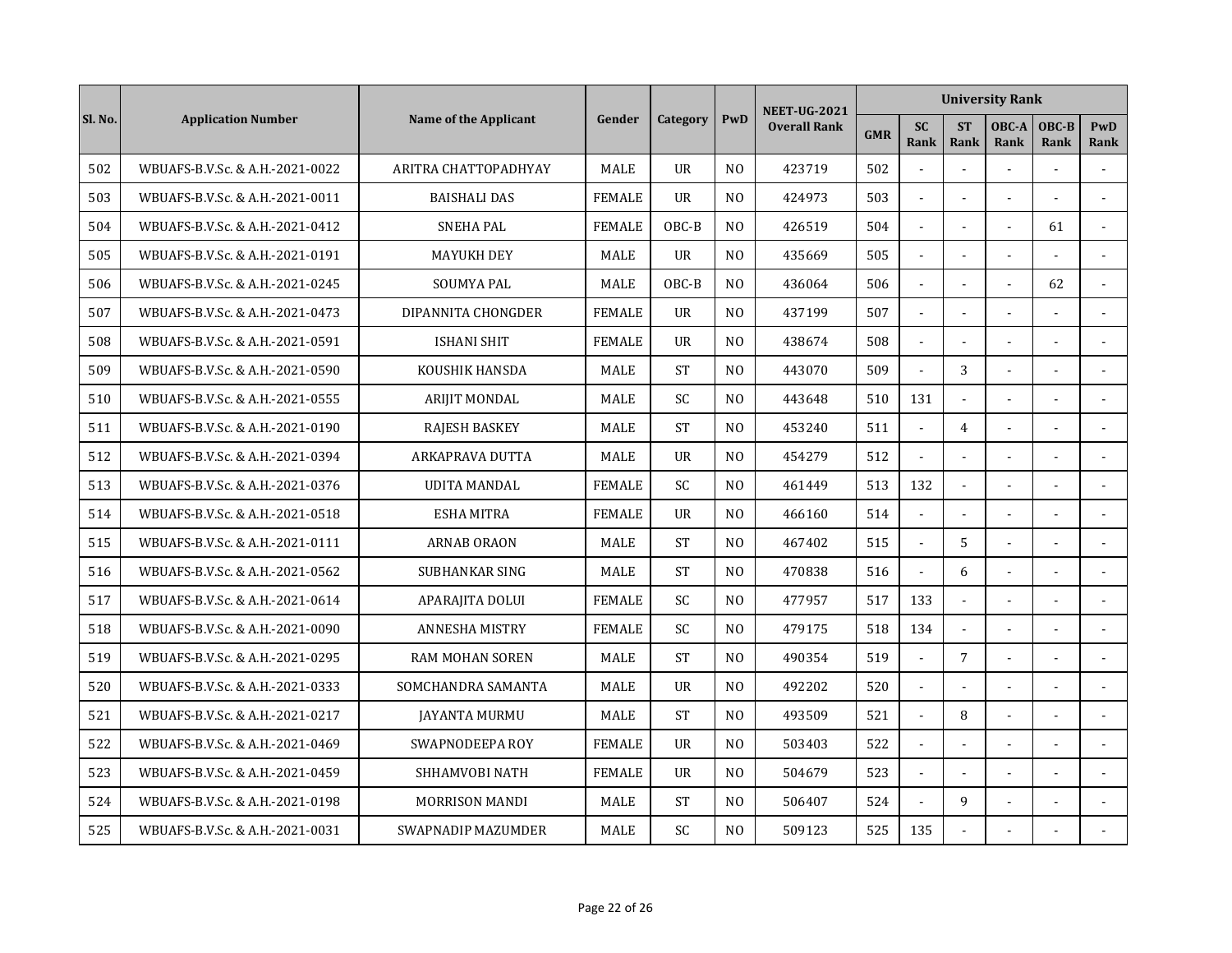|         |                                 |                           |               |                |                             | <b>NEET-UG-2021</b> |            |                   |                          | <b>University Rank</b> |                |                    |
|---------|---------------------------------|---------------------------|---------------|----------------|-----------------------------|---------------------|------------|-------------------|--------------------------|------------------------|----------------|--------------------|
| Sl. No. | <b>Application Number</b>       | Name of the Applicant     | Gender        | Category       | PwD                         | <b>Overall Rank</b> | <b>GMR</b> | <b>SC</b><br>Rank | <b>ST</b><br><b>Rank</b> | OBC-A<br>Rank          | OBC-B<br>Rank  | <b>PwD</b><br>Rank |
| 526     | WBUAFS-B.V.Sc. & A.H.-2021-0222 | <b>RUHUL AMIN</b>         | <b>MALE</b>   | OBC-A          | N <sub>O</sub>              | 509851              | 526        |                   | $\sim$                   | 68                     |                |                    |
| 527     | WBUAFS-B.V.Sc. & A.H.-2021-0606 | <b>KAUSTAV DEY</b>        | MALE          | $_{\text{U}R}$ | N <sub>O</sub>              | 512187              | 527        | $\blacksquare$    | $\blacksquare$           | $\sim$                 | $\overline{a}$ | $\sim$             |
| 528     | WBUAFS-B.V.Sc. & A.H.-2021-0241 | MARSHAL JOSHI             | MALE          | OBC-A          | <b>OTHE</b><br>$\mathbf{p}$ | 513209              | 528        | $\mathbf{r}$      | $\overline{a}$           | 69                     |                | $\mathbf{1}$       |
| 529     | WBUAFS-B.V.Sc. & A.H.-2021-0053 | <b>ALAUL SK</b>           | MALE          | OBC-A          | N <sub>O</sub>              | 514849              | 529        |                   |                          | 70                     |                |                    |
| 530     | WBUAFS-B.V.Sc. & A.H.-2021-0180 | <b>ABDUL LATIF AHAMED</b> | <b>MALE</b>   | OBC-A          | N <sub>0</sub>              | 522199              | 530        | $\sim$            | $\overline{a}$           | 71                     | $\overline{a}$ |                    |
| 531     | WBUAFS-B.V.Sc. & A.H.-2021-0632 | PRIYA SUBBA               | <b>FEMALE</b> | <b>ST</b>      | N <sub>O</sub>              | 523342              | 531        | $\omega$          | 10                       | $\sim$                 | ÷,             |                    |
| 532     | WBUAFS-B.V.Sc. & A.H.-2021-0139 | MALLIKA GARAI             | <b>FEMALE</b> | OBC-B          | N <sub>O</sub>              | 529035              | 532        | $\mathbf{r}$      | $\overline{a}$           | $\overline{a}$         | 63             |                    |
| 533     | WBUAFS-B.V.Sc. & A.H.-2021-0631 | <b>SK AMMANUDDIN</b>      | <b>MALE</b>   | OBC-A          | N <sub>O</sub>              | 531289              | 533        | $\mathbf{r}$      | $\overline{a}$           | 72                     |                | $\overline{a}$     |
| 534     | WBUAFS-B.V.Sc. & A.H.-2021-0125 | SUBHAMAY CHATTERJEE       | MALE          | <b>UR</b>      | N <sub>O</sub>              | 533270              | 534        |                   |                          |                        |                |                    |
| 535     | WBUAFS-B.V.Sc. & A.H.-2021-0541 | SAYANTAN GHOSH            | MALE          | OBC-B          | N <sub>O</sub>              | 535178              | 535        |                   |                          |                        | 64             |                    |
| 536     | WBUAFS-B.V.Sc. & A.H.-2021-0366 | DEBARGHA BHANJA           | MALE          | <b>UR</b>      | N <sub>O</sub>              | 536421              | 536        | $\sim$            | $\overline{a}$           |                        |                |                    |
| 537     | WBUAFS-B.V.Sc. & A.H.-2021-0127 | PIYALI PURAKIT            | <b>FEMALE</b> | SC.            | N <sub>0</sub>              | 543723              | 537        | 136               | $\overline{\phantom{a}}$ | $\sim$                 | L,             |                    |
| 538     | WBUAFS-B.V.Sc. & A.H.-2021-0511 | AKASHLEENA SINHA          | <b>FEMALE</b> | SC             | N <sub>0</sub>              | 546438              | 538        | 137               | $\sim$                   |                        |                |                    |
| 539     | WBUAFS-B.V.Sc. & A.H.-2021-0514 | PARTHIB SARKAR            | MALE          | OBC-B          | N <sub>O</sub>              | 547371              | 539        |                   | $\overline{a}$           |                        | 65             |                    |
| 540     | WBUAFS-B.V.Sc. & A.H.-2021-0520 | ANDRIYA MANDAL            | <b>FEMALE</b> | <b>SC</b>      | N <sub>O</sub>              | 547646              | 540        | 138               |                          |                        |                |                    |
| 541     | WBUAFS-B.V.Sc. & A.H.-2021-0316 | <b>FURGAL HEMBRAM</b>     | <b>MALE</b>   | <b>ST</b>      | N <sub>0</sub>              | 547793              | 541        | $\omega$          | 11                       | $\sim$                 |                |                    |
| 542     | WBUAFS-B.V.Sc. & A.H.-2021-0075 | <b>JITRAI HEMBRAM</b>     | <b>MALE</b>   | <b>ST</b>      | N <sub>O</sub>              | 553261              | 542        | $\overline{a}$    | 12                       | $\sim$                 |                |                    |
| 543     | WBUAFS-B.V.Sc. & A.H.-2021-0105 | <b>MANORUPA MRIDHA</b>    | <b>FEMALE</b> | SC             | N <sub>O</sub>              | 562049              | 543        | 139               | $\overline{\phantom{a}}$ |                        |                |                    |
| 544     | WBUAFS-B.V.Sc. & A.H.-2021-0219 | <b>SOHINI DE</b>          | <b>FEMALE</b> | <b>UR</b>      | N <sub>O</sub>              | 571130              | 544        | $\overline{a}$    | $\overline{a}$           |                        | ÷.             |                    |
| 545     | WBUAFS-B.V.Sc. & A.H.-2021-0476 | SANCHAITA SARKAR          | <b>FEMALE</b> | SC             | N <sub>O</sub>              | 574208              | 545        | 140               |                          |                        |                |                    |
| 546     | WBUAFS-B.V.Sc. & A.H.-2021-0133 | <b>BEDANTA MANDAL</b>     | MALE          | <b>SC</b>      | N <sub>O</sub>              | 574318              | 546        | 141               |                          |                        |                |                    |
| 547     | WBUAFS-B.V.Sc. & A.H.-2021-0579 | <b>ANKITA KISKU</b>       | <b>FEMALE</b> | <b>ST</b>      | N <sub>O</sub>              | 575536              | 547        | $\mathbf{r}$      | 13                       |                        |                |                    |
| 548     | WBUAFS-B.V.Sc. & A.H.-2021-0373 | <b>SOURAV DEY</b>         | <b>MALE</b>   | <b>UR</b>      | N <sub>O</sub>              | 582879              | 548        | $\blacksquare$    | $\blacksquare$           |                        |                |                    |
| 549     | WBUAFS-B.V.Sc. & A.H.-2021-0461 | DEBALINA GHOSH            | <b>FEMALE</b> | <b>UR</b>      | N <sub>O</sub>              | 585142              | 549        |                   |                          |                        |                |                    |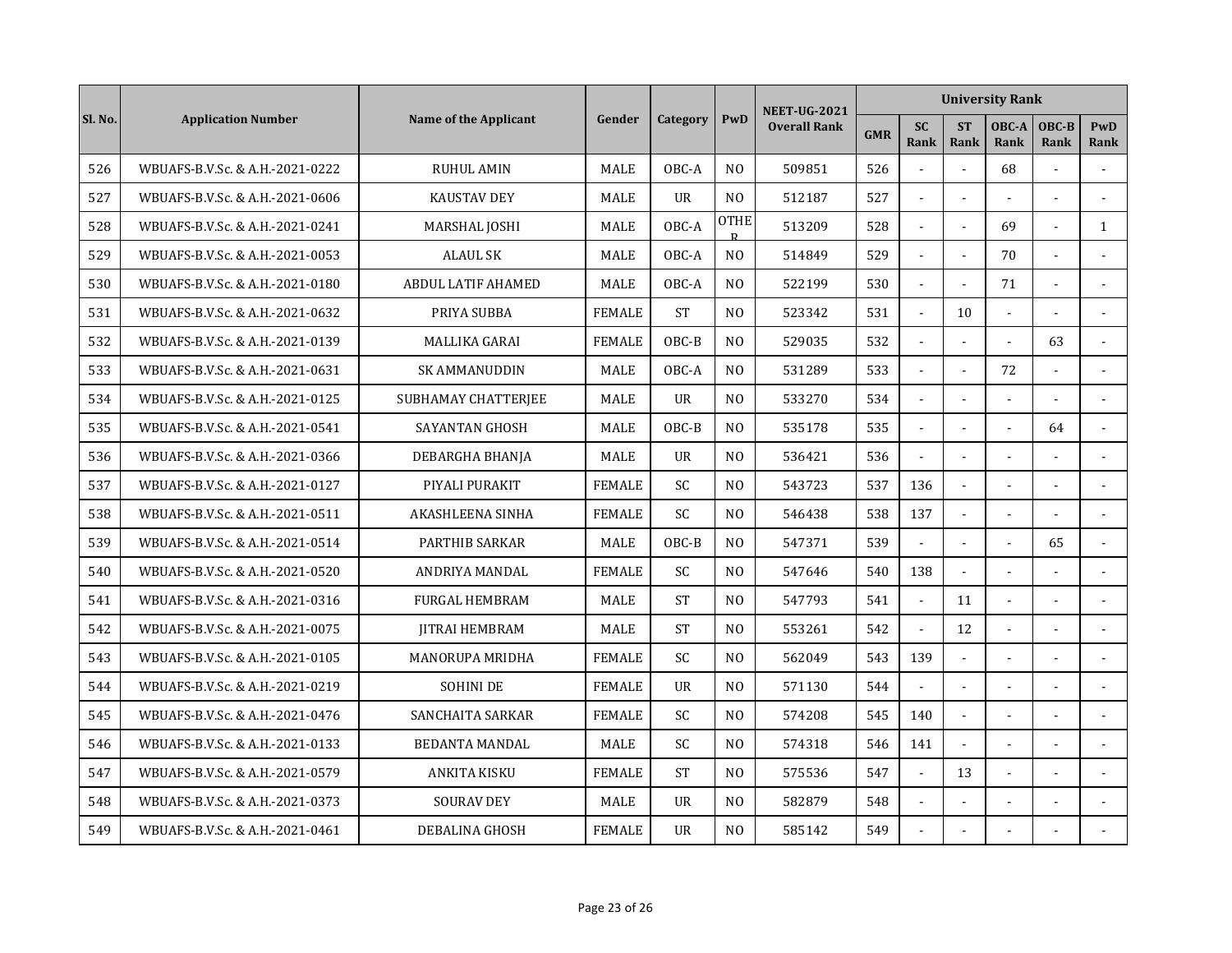|         |                                 |                         |               |                |                | <b>NEET-UG-2021</b> |            |                   |                          | <b>University Rank</b> |                      |                |
|---------|---------------------------------|-------------------------|---------------|----------------|----------------|---------------------|------------|-------------------|--------------------------|------------------------|----------------------|----------------|
| Sl. No. | <b>Application Number</b>       | Name of the Applicant   | Gender        | Category       | PwD            | <b>Overall Rank</b> | <b>GMR</b> | <b>SC</b><br>Rank | <b>ST</b><br><b>Rank</b> | OBC-A<br>Rank          | OBC-B<br><b>Rank</b> | PwD<br>Rank    |
| 550     | WBUAFS-B.V.Sc. & A.H.-2021-0071 | <b>SOHAM PAUL</b>       | MALE          | <b>UR</b>      | N <sub>O</sub> | 587690              | 550        |                   | $\overline{a}$           | $\overline{a}$         |                      |                |
| 551     | WBUAFS-B.V.Sc. & A.H.-2021-0505 | <b>SOHAM MANDAL</b>     | <b>MALE</b>   | <b>SC</b>      | N <sub>O</sub> | 595381              | 551        | 142               | $\overline{a}$           |                        | ÷.                   |                |
| 552     | WBUAFS-B.V.Sc. & A.H.-2021-0344 | <b>USHASI NAG</b>       | <b>FEMALE</b> | $_{\text{U}R}$ | N <sub>0</sub> | 595734              | 552        |                   |                          |                        |                      |                |
| 553     | WBUAFS-B.V.Sc. & A.H.-2021-0447 | <b>ASISH MANDI</b>      | MALE          | <b>ST</b>      | N <sub>O</sub> | 600537              | 553        | $\blacksquare$    | 14                       |                        |                      |                |
| 554     | WBUAFS-B.V.Sc. & A.H.-2021-0393 | <b>SUDIN HEMBRAM</b>    | MALE          | <b>ST</b>      | N <sub>O</sub> | 611769              | 554        | $\omega$          | 15                       | $\sim$                 | ä,                   |                |
| 555     | WBUAFS-B.V.Sc. & A.H.-2021-0095 | <b>NASREEN ISLAM</b>    | <b>FEMALE</b> | OBC-A          | N <sub>O</sub> | 611964              | 555        | $\mathbf{r}$      | $\blacksquare$           | 73                     | ä,                   |                |
| 556     | WBUAFS-B.V.Sc. & A.H.-2021-0386 | <b>MONAMI SARKAR</b>    | <b>FEMALE</b> | SC             | N <sub>O</sub> | 612399              | 556        | 143               | $\overline{\phantom{a}}$ |                        |                      |                |
| 557     | WBUAFS-B.V.Sc. & A.H.-2021-0013 | POULAMI JANA            | <b>FEMALE</b> | <b>UR</b>      | N <sub>0</sub> | 613760              | 557        | $\sim$            | $\overline{a}$           |                        |                      | $\overline{a}$ |
| 558     | WBUAFS-B.V.Sc. & A.H.-2021-0169 | HARIPRIYA MAHATA        | <b>FEMALE</b> | $OBC-B$        | N <sub>0</sub> | 625983              | 558        |                   |                          |                        | 66                   |                |
| 559     | WBUAFS-B.V.Sc. & A.H.-2021-0078 | <b>SANDIPAN PAIN</b>    | MALE          | <b>UR</b>      | N <sub>O</sub> | 629322              | 559        |                   |                          |                        |                      |                |
| 560     | WBUAFS-B.V.Sc. & A.H.-2021-0153 | PRITHWISH GHOSH         | MALE          | <b>UR</b>      | N <sub>O</sub> | 629963              | 560        | $\sim$            | $\overline{a}$           |                        |                      |                |
| 561     | WBUAFS-B.V.Sc. & A.H.-2021-0584 | <b>NEHA PARVEEN</b>     | <b>FEMALE</b> | OBC-B          | N <sub>O</sub> | 633247              | 561        | L.                | $\overline{a}$           | $\overline{a}$         | 67                   | $\overline{a}$ |
| 562     | WBUAFS-B.V.Sc. & A.H.-2021-0507 | <b>SOHAM CHOWDHURY</b>  | <b>MALE</b>   | OBC-B          | N <sub>O</sub> | 636443              | 562        | $\blacksquare$    | $\sim$                   | $\sim$                 | 68                   |                |
| 563     | WBUAFS-B.V.Sc. & A.H.-2021-0557 | KARINLA BHUTIA          | <b>FEMALE</b> | <b>ST</b>      | N <sub>O</sub> | 639072              | 563        | $\mathbf{r}$      | 16                       |                        |                      | $\sim$         |
| 564     | WBUAFS-B.V.Sc. & A.H.-2021-0137 | <b>SIMRAN SAHA</b>      | <b>FEMALE</b> | SC.            | N <sub>O</sub> | 639622              | 564        | 144               |                          |                        |                      |                |
| 565     | WBUAFS-B.V.Sc. & A.H.-2021-0489 | DEBKANTA TARUN SAMANTA  | <b>MALE</b>   | <b>UR</b>      | N <sub>O</sub> | 641332              | 565        | $\mathbf{r}$      | $\blacksquare$           |                        |                      |                |
| 566     | WBUAFS-B.V.Sc. & A.H.-2021-0615 | <b>SOUMITRA BERA</b>    | <b>MALE</b>   | <b>UR</b>      | N <sub>0</sub> | 652913              | 566        | $\sim$            | $\sim$                   |                        |                      |                |
| 567     | WBUAFS-B.V.Sc. & A.H.-2021-0047 | SAMRIDDHA SEKHAR BISWAS | MALE          | <b>UR</b>      | N <sub>0</sub> | 658241              | 567        | $\blacksquare$    | $\overline{a}$           |                        |                      |                |
| 568     | WBUAFS-B.V.Sc. & A.H.-2021-0074 | <b>SOUVIK KHATUA</b>    | MALE          | <b>UR</b>      | N <sub>O</sub> | 662669              | 568        | $\overline{a}$    | $\overline{a}$           |                        | $\overline{a}$       |                |
| 569     | WBUAFS-B.V.Sc. & A.H.-2021-0312 | SHUBHANKAR BARMAN       | <b>MALE</b>   | SC             | N <sub>O</sub> | 667009              | 569        | 145               |                          |                        |                      |                |
| 570     | WBUAFS-B.V.Sc. & A.H.-2021-0094 | <b>MINTU BISWAS</b>     | MALE          | <b>SC</b>      | N <sub>O</sub> | 671447              | 570        | 146               |                          |                        |                      |                |
| 571     | WBUAFS-B.V.Sc. & A.H.-2021-0452 | <b>HEMAL HEMBRAM</b>    | <b>MALE</b>   | <b>ST</b>      | N <sub>O</sub> | 676037              | 571        | $\blacksquare$    | 17                       |                        |                      |                |
| 572     | WBUAFS-B.V.Sc. & A.H.-2021-0379 | <b>ARPAN MONDAL</b>     | <b>MALE</b>   | <b>UR</b>      | N <sub>O</sub> | 677338              | 572        | $\blacksquare$    | $\blacksquare$           |                        |                      |                |
| 573     | WBUAFS-B.V.Sc. & A.H.-2021-0249 | <b>ARITRA MAL</b>       | MALE          | SC             | N <sub>O</sub> | 679242              | 573        | 147               |                          |                        |                      |                |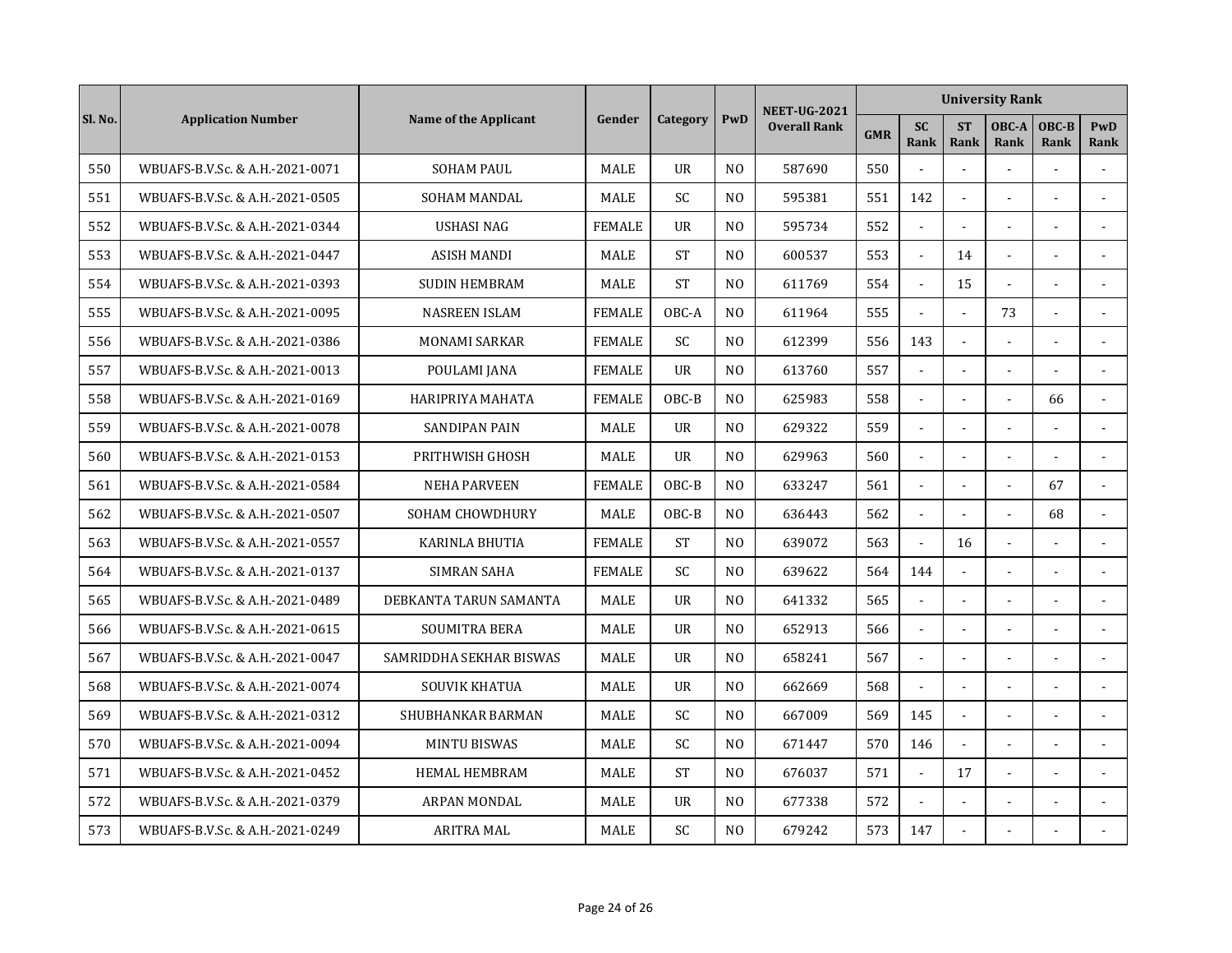| Sl. No. | <b>Application Number</b>       | Name of the Applicant     | Gender        | Category       | PwD            | <b>NEET-UG-2021</b><br><b>Overall Rank</b> | <b>University Rank</b> |                   |                          |                |                      |                |  |
|---------|---------------------------------|---------------------------|---------------|----------------|----------------|--------------------------------------------|------------------------|-------------------|--------------------------|----------------|----------------------|----------------|--|
|         |                                 |                           |               |                |                |                                            | <b>GMR</b>             | <b>SC</b><br>Rank | <b>ST</b><br><b>Rank</b> | OBC-A<br>Rank  | OBC-B<br><b>Rank</b> | PwD<br>Rank    |  |
| 574     | WBUAFS-B.V.Sc. & A.H.-2021-0488 | <b>SUSHOBHAN GHOSH</b>    | <b>MALE</b>   | <b>UR</b>      | N <sub>O</sub> | 692401                                     | 574                    |                   | $\overline{a}$           | $\overline{a}$ |                      |                |  |
| 575     | WBUAFS-B.V.Sc. & A.H.-2021-0609 | <b>SAMRAT BAIDYA</b>      | <b>MALE</b>   | <b>SC</b>      | N <sub>O</sub> | 692629                                     | 575                    | 148               | $\overline{a}$           |                | ÷.                   |                |  |
| 576     | WBUAFS-B.V.Sc. & A.H.-2021-0499 | <b>DIPANKAR DAS</b>       | <b>MALE</b>   | $_{\text{U}R}$ | N <sub>0</sub> | 698187                                     | 576                    |                   |                          |                |                      |                |  |
| 577     | WBUAFS-B.V.Sc. & A.H.-2021-0186 | ANUKRITI MOKTAN           | <b>FEMALE</b> | <b>ST</b>      | N <sub>O</sub> | 698325                                     | 577                    | $\sim$            | 18                       |                |                      |                |  |
| 578     | WBUAFS-B.V.Sc. & A.H.-2021-0187 | PRASEET MONDAL            | MALE          | SC.            | N <sub>O</sub> | 700262                                     | 578                    | 149               | $\blacksquare$           |                |                      |                |  |
| 579     | WBUAFS-B.V.Sc. & A.H.-2021-0439 | <b>SOUPTIK MANI</b>       | MALE          | <b>SC</b>      | N <sub>O</sub> | 701765                                     | 579                    | 150               | $\tilde{\phantom{a}}$    |                |                      |                |  |
| 580     | WBUAFS-B.V.Sc. & A.H.-2021-0568 | RAHUL PACHAL              | MALE          | $_{\text{U}R}$ | N <sub>0</sub> | 709754                                     | 580                    | $\blacksquare$    | $\overline{\phantom{a}}$ |                |                      |                |  |
| 581     | WBUAFS-B.V.Sc. & A.H.-2021-0116 | <b>AAHIR SAMANTA</b>      | <b>FEMALE</b> | $_{\text{U}R}$ | N <sub>0</sub> | 723971                                     | 581                    | $\blacksquare$    | $\overline{a}$           |                |                      | $\overline{a}$ |  |
| 582     | WBUAFS-B.V.Sc. & A.H.-2021-0035 | <b>SAMBHAB SAHA</b>       | <b>MALE</b>   | $OBC-B$        | N <sub>0</sub> | 732152                                     | 582                    |                   |                          |                | 69                   |                |  |
| 583     | WBUAFS-B.V.Sc. & A.H.-2021-0014 | <b>DEBASIS CHATTERJEE</b> | <b>MALE</b>   | <b>UR</b>      | N <sub>O</sub> | 732225                                     | 583                    |                   |                          |                |                      |                |  |
| 584     | WBUAFS-B.V.Sc. & A.H.-2021-0607 | KUNTAL DUTTA              | MALE          | <b>UR</b>      | N <sub>O</sub> | 732698                                     | 584                    | $\sim$            | $\overline{a}$           |                |                      |                |  |
| 585     | WBUAFS-B.V.Sc. & A.H.-2021-0442 | <b>NAOMI MURMU</b>        | <b>FEMALE</b> | <b>ST</b>      | N <sub>O</sub> | 736153                                     | 585                    | $\mathbf{r}$      | 19                       | $\overline{a}$ | ÷.                   |                |  |
| 586     | WBUAFS-B.V.Sc. & A.H.-2021-0637 | JAGANNATH NASKAR          | <b>MALE</b>   | <b>SC</b>      | N <sub>O</sub> | 745445                                     | 586                    | 151               | $\tilde{\phantom{a}}$    |                |                      |                |  |
| 587     | WBUAFS-B.V.Sc. & A.H.-2021-0121 | <b>SOUPTICK PATRA</b>     | MALE          | SC             | N <sub>O</sub> | 747557                                     | 587                    | 152               | ä,                       |                |                      |                |  |
| 588     | WBUAFS-B.V.Sc. & A.H.-2021-0554 | SUBHAJIT CHOWDHURY        | MALE          | SC             | N <sub>O</sub> | 752753                                     | 588                    | 153               |                          |                |                      |                |  |
| 589     | WBUAFS-B.V.Sc. & A.H.-2021-0351 | ANKITA BHATTACHARJEE      | <b>FEMALE</b> | $_{\text{U}R}$ | N <sub>O</sub> | 754247                                     | 589                    | $\sim$            | $\blacksquare$           |                |                      |                |  |
| 590     | WBUAFS-B.V.Sc. & A.H.-2021-0049 | <b>BINAYAK DAS</b>        | <b>MALE</b>   | $_{\text{U}R}$ | N <sub>O</sub> | 762767                                     | 590                    |                   | $\overline{\phantom{a}}$ |                |                      |                |  |
| 591     | WBUAFS-B.V.Sc. & A.H.-2021-0065 | ANANYA MANDAL             | <b>FEMALE</b> | SC             | N <sub>O</sub> | 769434                                     | 591                    | 154               | $\overline{\phantom{a}}$ | $\overline{a}$ |                      |                |  |
| 592     | WBUAFS-B.V.Sc. & A.H.-2021-0604 | PRATYAN PAUL              | MALE          | OBC-B          | N <sub>O</sub> | 778079                                     | 592                    | $\sim$            | $\overline{a}$           |                | 70                   |                |  |
| 593     | WBUAFS-B.V.Sc. & A.H.-2021-0546 | <b>DALMA MANDI</b>        | MALE          | <b>ST</b>      | N <sub>O</sub> | 778143                                     | 593                    |                   | 20                       |                |                      |                |  |
| 594     | WBUAFS-B.V.Sc. & A.H.-2021-0173 | ABARNITA BAIDYA           | <b>FEMALE</b> | SC             | N <sub>O</sub> | 779847                                     | 594                    | 155               | $\overline{a}$           |                |                      |                |  |
| 595     | WBUAFS-B.V.Sc. & A.H.-2021-0029 | <b>MAINAK MANDAL</b>      | <b>MALE</b>   | OBC-B          | N <sub>O</sub> | 785746                                     | 595                    | $\blacksquare$    | ä,                       |                | 71                   | $\sim$         |  |
| 596     | WBUAFS-B.V.Sc. & A.H.-2021-0203 | SAYANTANI HANSDA          | <b>FEMALE</b> | <b>ST</b>      | N <sub>O</sub> | 792667                                     | 596                    | $\mathbf{r}$      | 21                       | $\sim$         |                      |                |  |
| 597     | WBUAFS-B.V.Sc. & A.H.-2021-0359 | AYAN KUMAR KHAN           | MALE          | SC             | N <sub>O</sub> | 799766                                     | 597                    | 156               |                          |                |                      |                |  |